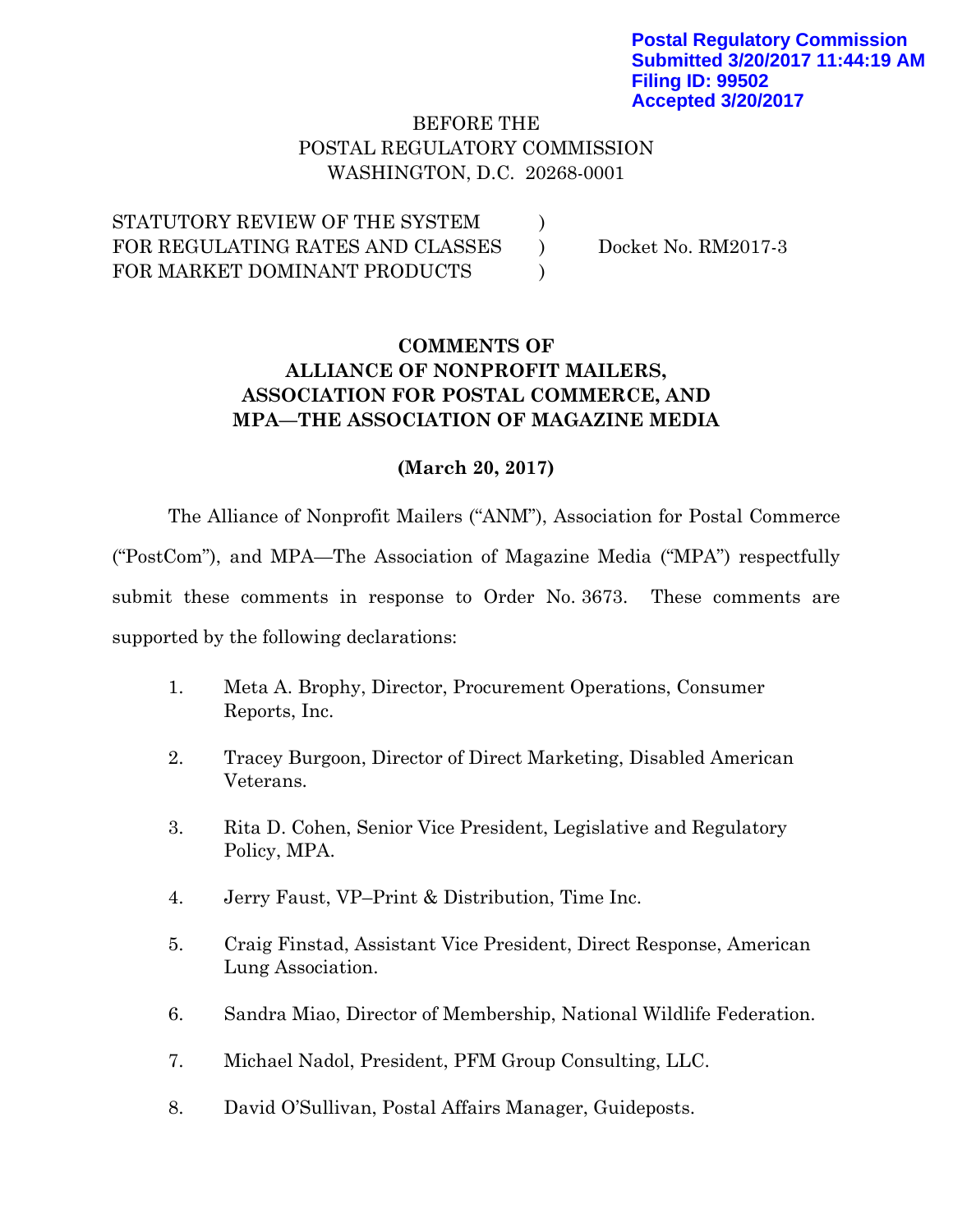- 9. Michael Plunkett, President and CEO, PostCom.
- 10. Quad/Graphics.
- 11. Bob Rosser, Director Postal Affairs, Products and Services, IWCO Direct.
- 12. Wendy Smith, Assistant Vice President Fulfillment & Postal Affairs, Publishers Clearing House.
- 13. Halstein Stralberg, consultant to Time Inc.

#### **I. INTRODUCTION AND SUMMARY**

These comments cover three issues: (1) whether the current regulatory system strikes a reasonable balance between (a) the Postal Service's revenue requirements, (b) the mailers' need for protection from abuse of the Postal Service's monopoly power, and (c) the statutory objective to maximize incentives to reduce costs and increase efficiency (Objectives 1, 5 and 8, and Factors 2 and 3); (2) whether the current regulatory system has appropriate standards for recovering the institutional costs of the Postal Service from the multiple products and classes that use it (Objectives 4, 8 and 9); and (3) whether the Commission's current standards for worksharing discounts are appropriate (Objectives 1, 4, and 8).<sup>1</sup> We summarize each issue in turn.

<sup>1</sup> The "objectives" of market dominant ratemaking are codified at 39 U.S.C. § 3622(b); the "factors" are codified at 39 U.S.C. § 3622(c). For brevity, these comments often cite to the objectives and factors instead of the specific parts of §§ 3622(b) and (c).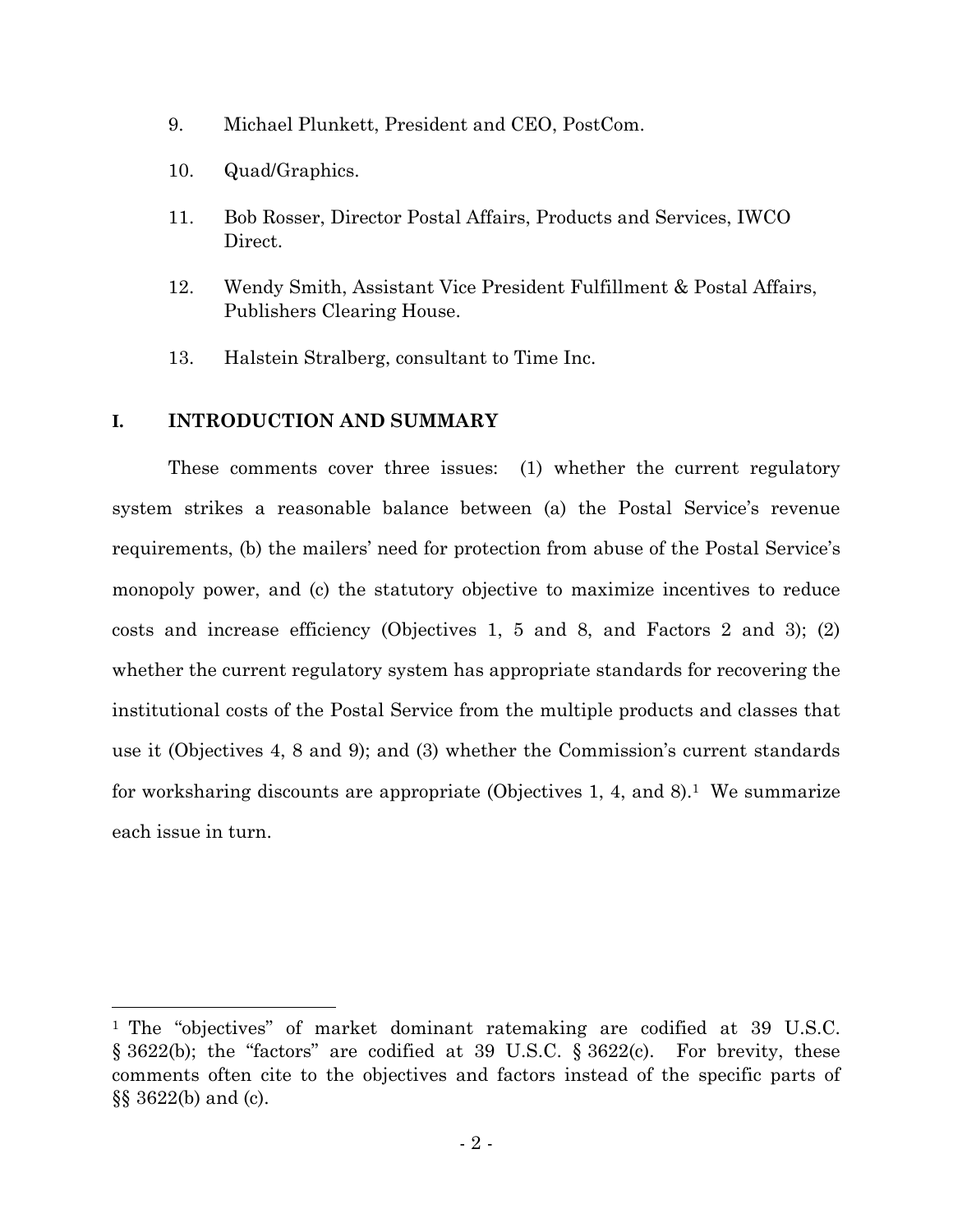### **A. The current regulatory system properly balances the financial needs of the Postal Service with the need to protect captive mailers from abuse of the Postal Service's market power.**

The Postal Service is a regulated monopoly. Because it is a monopoly, the Postal Accountability and Enhancement Act of 2006 ("PAEA"), like the Postal Reorganization Act of 1970 and the "just and reasonable" rate standard incorporated in both acts from a century of common carrier and public utility precedent, requires the Commission to limit the prices charged by the Postal Service for its market dominant mail products to levels that balance the financial needs of the Postal Service with the need to protect users of market dominant mail products from abuse of the Postal Service's monopoly power. Since the enactment of the PAEA, this balance has been reflected in the objectives and factors of 39 U.S.C. §§ 3622(b) and (c) and the Consumer Price Index-based cap on market-dominant price increases imposed by 39 U.S.C. § 3622(d).

In this docket, the Postal Service asks the Commission to shatter the CPI cap, and upend the statutory balance of carrier and mailer interests, by allowing the Postal Service to impose above-inflation price increases on captive mailers. Without this, the Postal Service asserts, it faces financial ruin. This assertion, although unfounded, has been repeated often enough that many have come to accept it, and the possibility of a panicky and destructive "solution" to a nonexistent crisis has become an increasing threat.

In fact, reports of the Postal Service's impending demise are greatly exaggerated. The revenue and earnings of the Postal Service are improving, not declining. Market dominant mail volume has stabilized, and the contribution from competitive products (especially e-commerce package delivery service) has been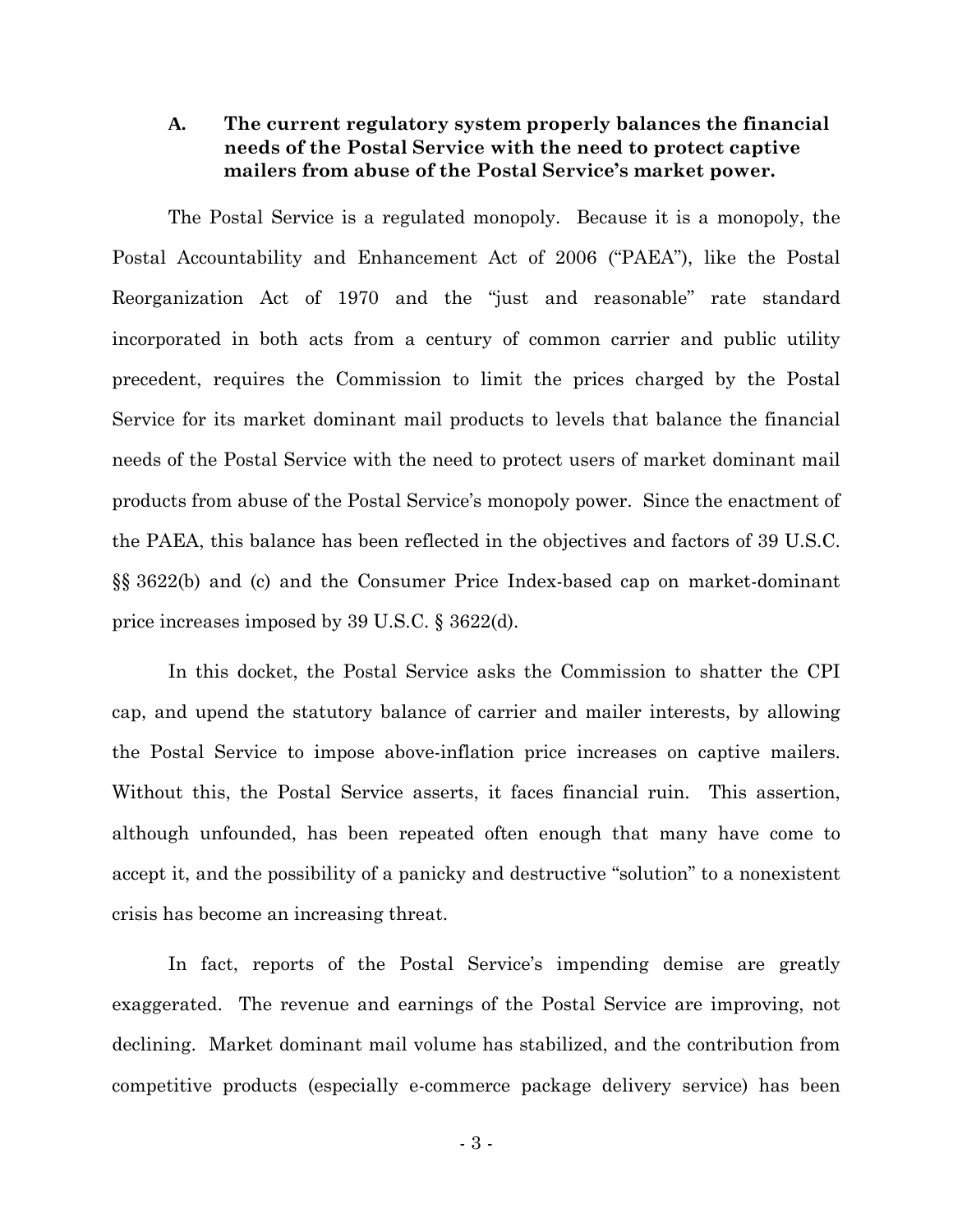growing rapidly. Operating income (*i.e*., income before expenditures for retiree health prefunding, amortization payments, and non-cash workers compensation adjustments) has been positive for the past several years. The Postal Service projects that it will earn a small profit in Fiscal Year 2017 despite the rollback of the exigent rate surcharges during Fiscal Year 2016, and earnings should be increasing over the next few years even without major productivity initiatives. These facts refute the Postal Service's claim that continuing growth in the number of delivery points makes a CPI cap unworkable. Furthermore, the Postal Service's own calculations show that the effect of the growth in the number of delivery points is much smaller than claimed by the Postal Service.

The Postal Service also has healthy liquidity. It has about \$8 billion of cash, and it generated approximately \$3 billion of cash from operations each year from Fiscal Years 2014 to 2016 to fund investments. This cash reserve is several times the average cash reserve held by the Postal Service since 1995.

While the *net* earnings reported by the Postal Service are still negative, this is an artifact of the arbitrary payment schedule enacted by Congress in 2006 to prefund quickly the Postal Service's *future* liabilities for pension and health benefits for its retirees. The prepayment schedule—\$5 billion or more a year—proved to be too rapid for the Postal Service to meet, and Congress has not enforced it. The Postal Service's failure to meet an impossible prepayment schedule proves nothing about the Postal Service's actual financial health. These are the facts:

(1) Meeting the 2006 prepayment schedule was unnecessary. The Postal Service's pension and retiree health benefit funds now have \$340 billion in assets. Even according to the conservative assumptions of the Office of Personnel

- 4 -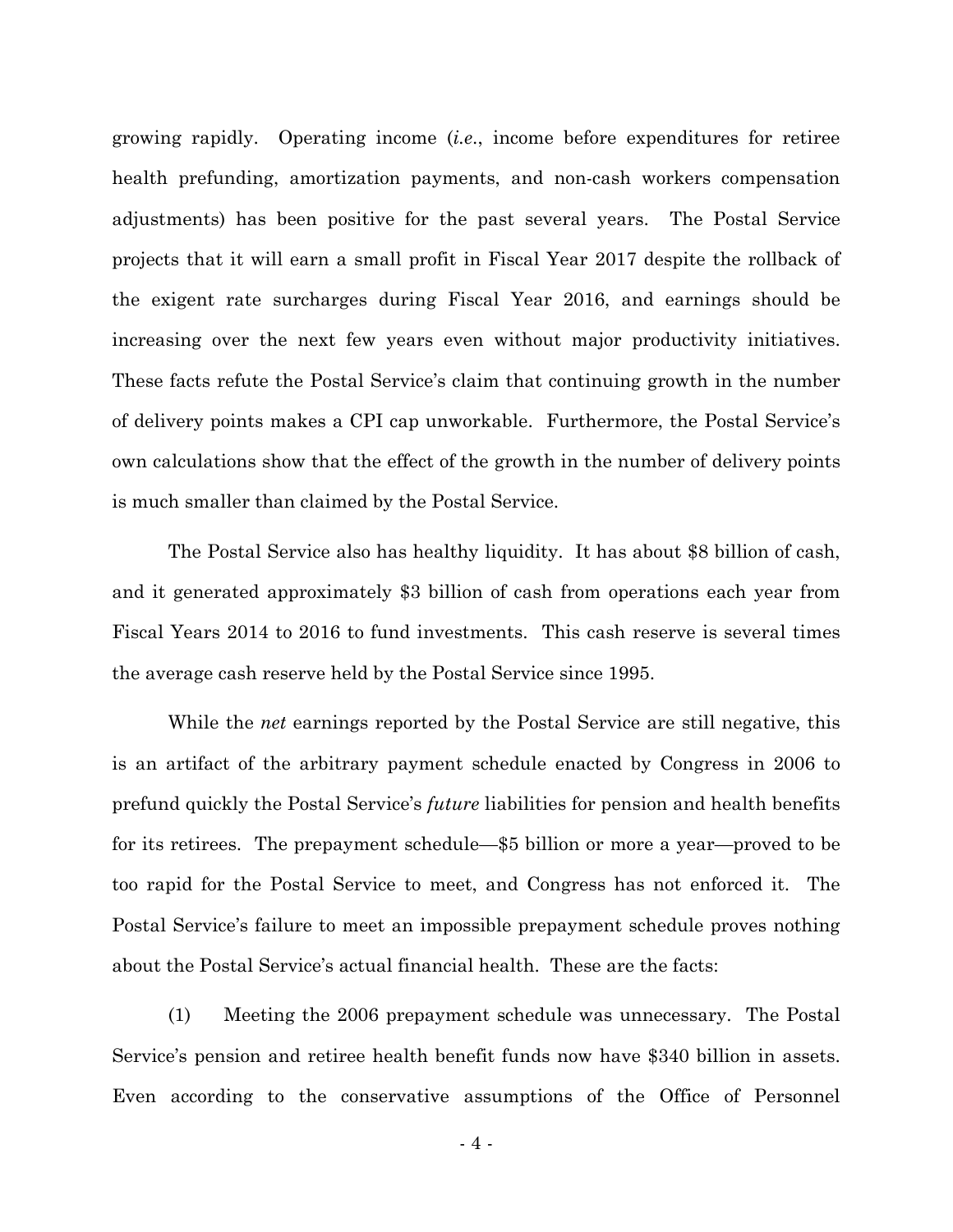Management ("OPM"), this is enough money to cover 92.5 percent of the projected liabilities of the Postal Service's pension funds, plus about 50 percent of the projected liabilities of the Retiree Health Benefit Fund. The Postal Service's retiree benefit funds are more fully funded than the corresponding retiree benefit plans offered by the vast majority of government and private sector employers in the United States. Indeed, the Postal Service's retiree benefit accounts are well enough funded that they could pay the full amount of the pensions and retiree health benefits promised to postal retirees for decades *even in the implausible event that the Postal Service shut down tomorrow and made no further contributions to the funds*.

(2) The Postal Service funding percentages noted in the previous paragraph reflect OPM's projections of future spending on pension and retiree health care benefits. These projections, however, are highly conservative, meaning that the Postal Service's pension and retiree health benefit plans are even more richly funded than the OPM-derived figures cited in the previous paragraph indicate.

(3) The Postal Service's financial statements understate its true financial strength in a second respect: they value the Postal Service's real estate—most of it acquired years or decades ago—at depreciated historical cost (also known as "book" cost). Book cost understates the current value of commercial real estate because commercial real estate prices, like residential real estate prices, have been rising for decades. Although the use of book costs is generally accepted for financial reports, it is not appropriate here. The purpose of valuing the Postal Service's real estate in the present context is not to determine the profitability of the enterprise as a going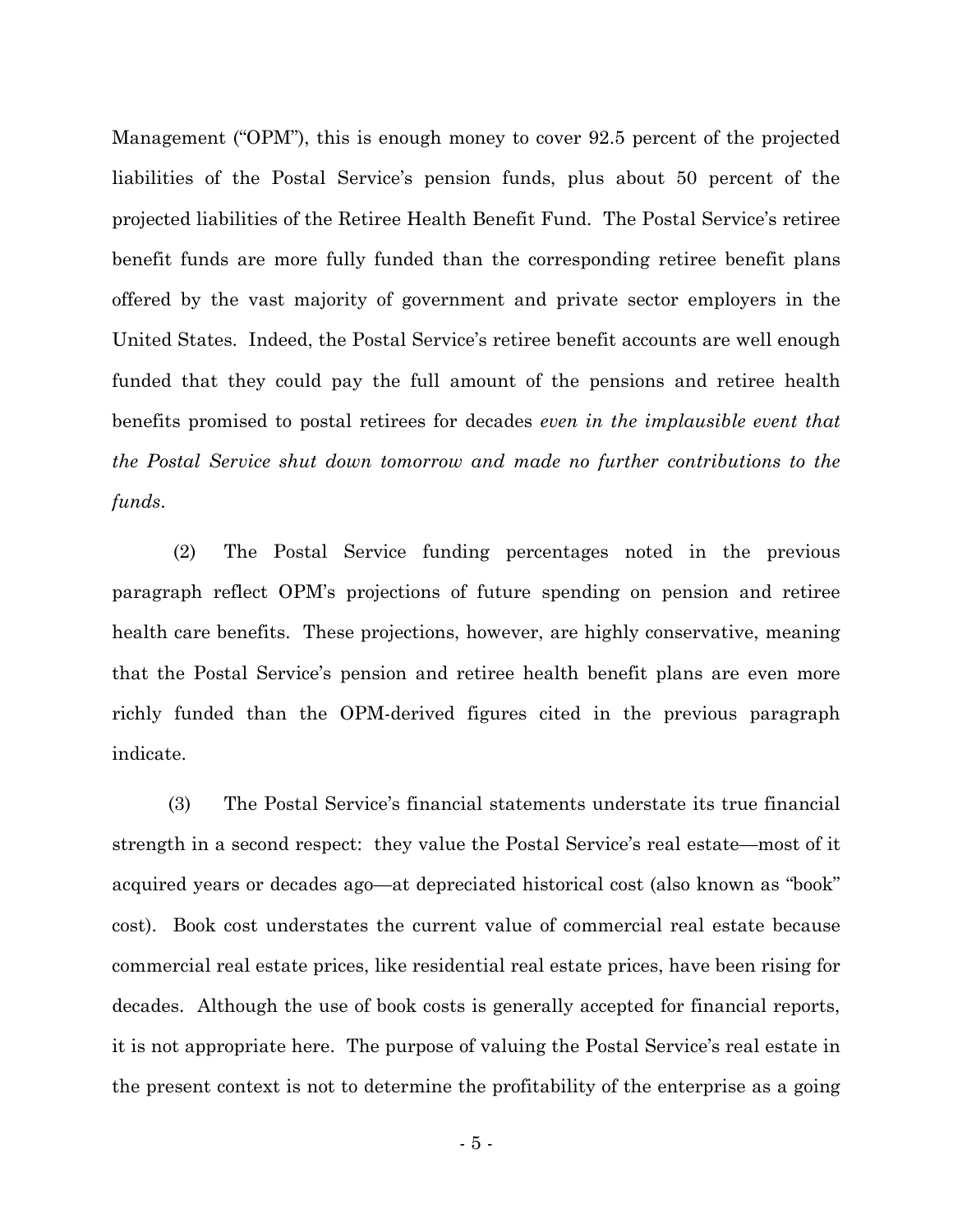concern, or the size of the Postal Service's rate base for cost-of-service rate regulation, but to assess the ability of the Postal Service's assets to serve as a backstop source of funds to pay the Postal Service's debts to its employees, retirees and other creditors in the hypothetical (and unlikely) event that the Postal Service failed and was liquidated. For that purpose, the current market value of the Postal Service's real estate and other assets is the best measure of how much money could be raised by selling the assets.

(4) If the Postal Service genuinely believes that its finances need improvement, there are ample ways to achieve this under current law. Here are a few major options:

*Narrow the employee compensation premium.* Although 39 U.S.C. § 1003(a) establishes a policy that postal workers should receive compensation that is comparable to the compensation and benefits paid for "comparable levels of work in the private sector," postal employees continue to enjoy a massive compensation premium over the private sector. By some estimates, postal workers receive nearly twice the compensation that private firms offer for comparable work. The extraordinarily low quit rate of the career postal work force—a fraction of one percent per year—underscores the richness of the compensation that the Postal Service offers. Even a small annual narrowing of the compensation premium in future years would dramatically improve the Postal Service's finances.

*Improve operating efficiency*. The Postal Service's productivity has been stagnant for the last three years and, in fact, declined last year. Yet, as the Government Accountability Office has noted, the Postal Service has no new major cost saving initiatives planned. Before demanding the right to squeeze more money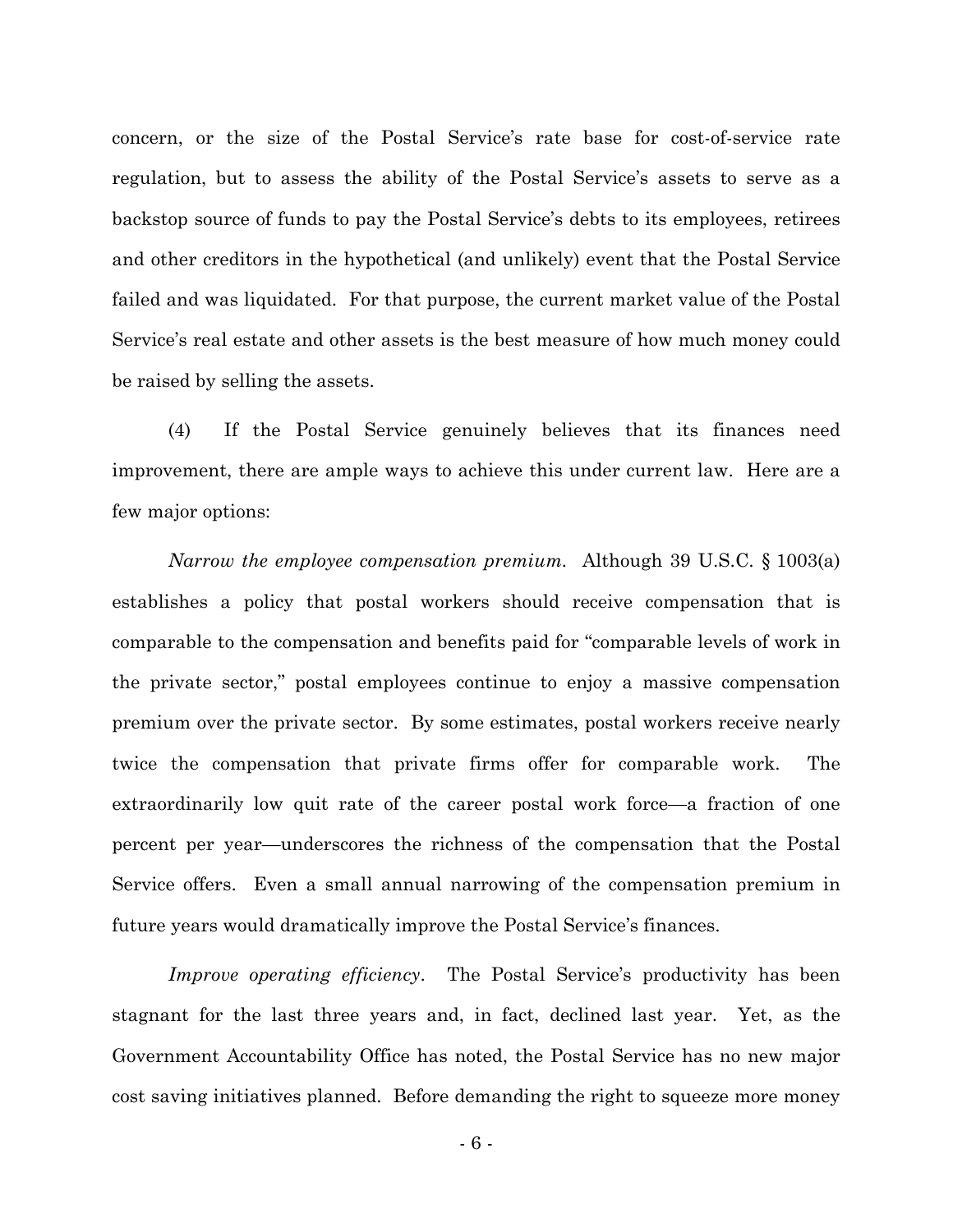from captive mailers, the Postal Service needs to revive its cost saving efforts and make serious progress in network rationalization and delivery mode conversion.

*Make better management and pricing decisions.* The Postal Service needs to stop needlessly driving up its costs through bad management and pricing decisions such as those involving the Flat Sequencing System ("FSS"). When the FSS was still in the planning stage, experts both inside and outside the Postal Service warned that the FSS was unlikely to achieve its goals and was likely to increase, not decrease, the costs of processing and delivering flat-shaped mail. The Postal Service nonetheless chose to go forward with the FSS. Its performance has been even worse than the skeptics warned. The Postal Service should face reality, mothball the FSS, and promote efficiency by increasing the rate discounts offered for carrier route presorting from less than 60 percent to a full 100 percent of the cost savings from this preparation. Doing this would stimulate a massive surge in co-mailing, enabling Periodicals Mail and Marketing Mail Flats to cover most if not all of their reported attributable costs.

*Show more creativity and resourcefulness in attracting more revenue.* Instead of demanding the right to squeeze more revenue from captive mailers through above-CPI rate increases, the Postal Service needs to develop *voluntary* sources of additional revenue. In setting prices and identifying new sources of revenue, the Postal Service has operated under the 2006 legislation much like under prior law. This stasis is not what Congress intended. The Postal Service should be taking advantage of the tools created by the 2006 law (such as a streamlined Negotiated Service Agreement process) and evaluating fundamentally new sources of revenue, such as displaying advertising on mail trucks and buildings.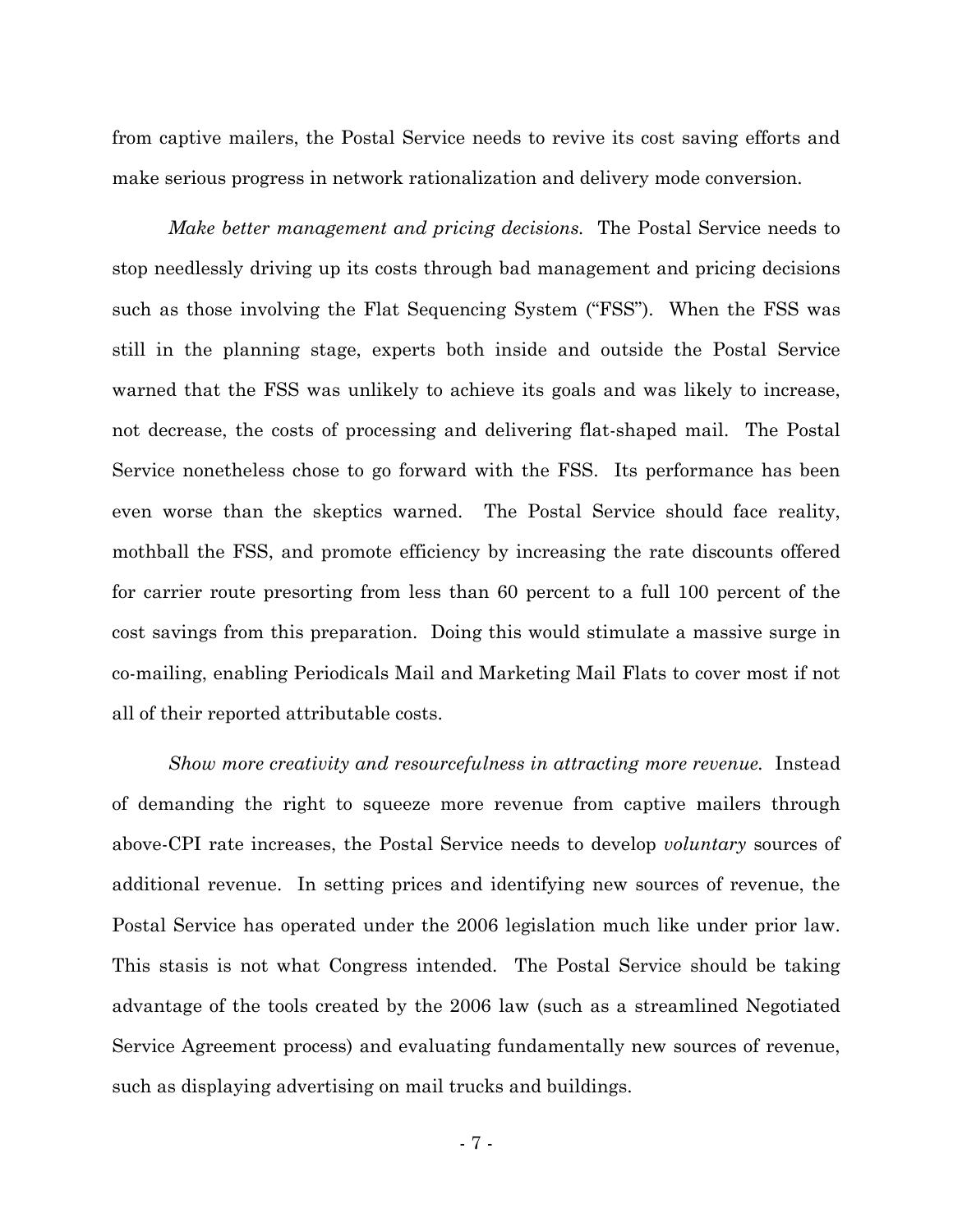(5) Congress also has several ways to improve the Postal Service's finances through legislation. For instance, there is no rational justification for requiring the Postal Service to invest its massive cash reserves in low-yielding Treasury bonds. Most state and municipal government employers and most private employers are allowed to invest the cash in their retiree benefit funds in a diversified mix of stocks, bonds and other assets. Allowing the Postal Service to do the same would improve its balance sheet by more than \$100 billion.

Additionally, Congress could integrate the Postal Service's retiree health programs with Medicare. Although the Postal Service contributes to Medicare for its employees, about a quarter of postal retirees and their dependents do not enroll in it, forcing the Postal Service to pay extra to provide duplicate insurance coverage to these individuals. The Postal Service has estimated that this would essentially eliminate the Postal Service's unfunded retiree health benefit liability and reduce expenses by \$16.8 billion over the next five years.

\* \* \*

By contrast, precipitously "solving" the Postal Service's finances by allowing it to impose above-CPI rate increases on mail products would be a devastating mistake. The CPI cap imposed by 39 U.S.C. § 3622(d) is the only effective protection offered to mailers and consumers by the current system of market dominant price regulation against abuse of the Postal Service's market power. The chink in this regulatory armor, however, is the credibility of the price cap. A regulator that gains a reputation for relaxing the price cap when the regulated monopoly pleads poverty destroys the credibility of the cap.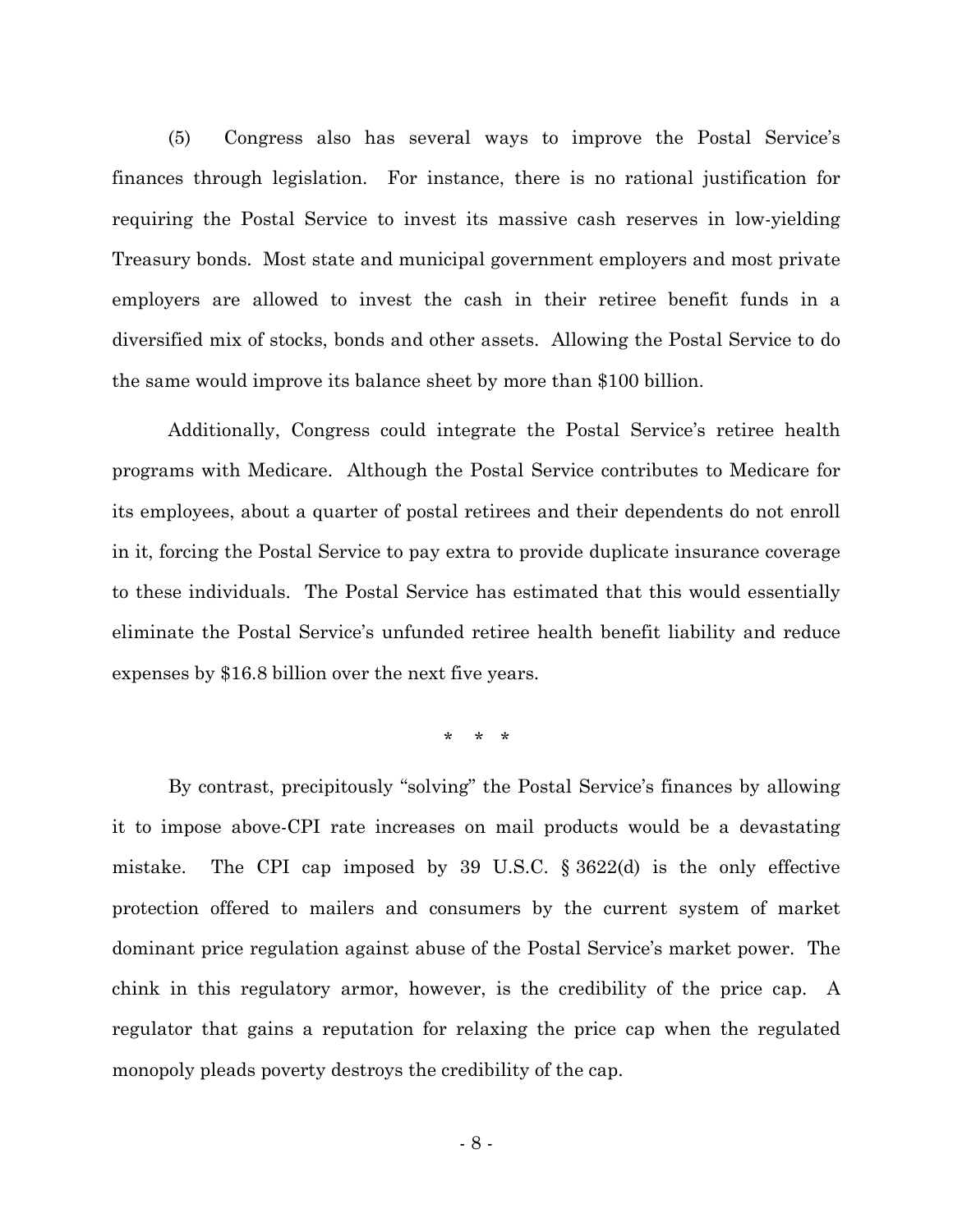In the present context, such a loss of credibility would undermine both the will and the ability of Postal Service management to bargain effectively with postal labor and other interest groups that want to raise the Postal Service's costs. Experience teaches that the Postal Service avoids spending the management resources and political capital needed to cut costs unless forced to do so. The loss of momentum in the Postal Service's cost cutting efforts (in both collective bargaining and productivity initiatives) as the 2007-2009 recession has receded into the past illustrates this. So does the experience of light-handed rate regulation of foreign postal operators. Allowing the Postal Service to extract more money from captive mailers would not improve the Postal Service's financial stability: the past performance of the Postal Service and its foreign counterparts shows that the extra funds would be squandered through laxer control of costs.

These outcomes would violate multiple factors and objectives of 39 U.S.C. § 3622. As noted above, the PAEA did not elevate revenue adequacy to an absolute good superior to all other objectives of 39 U.S.C. §3622(b). The PAEA balances the interests of the regulated monopoly against the interests of its ratepayers and the public. Shattering the CPI cap—the only significant protection offered by PAEA to market-dominant mailers against abuse of the Postal Service's market power—to solve a nonexistent financial crisis would abdicate the Commission's obligation to balance the interests of the Postal Service with the interests of its captive customers and ultimate consumers.<sup>2</sup>

<sup>2</sup> On October 28, 2014, ANM, PostCom, MPA, and several other parties submitted a white paper to the Commission arguing that the Commission lacks authority under 39 U.S.C. § 3622(d)(3) to rescind or even substantially modify the CPI cap established under 39 U.S.C. §§ 3622(a) and (d), and that construing § 3622(d)(3) to give the Commission this authority would raise serious Constitutional issues. In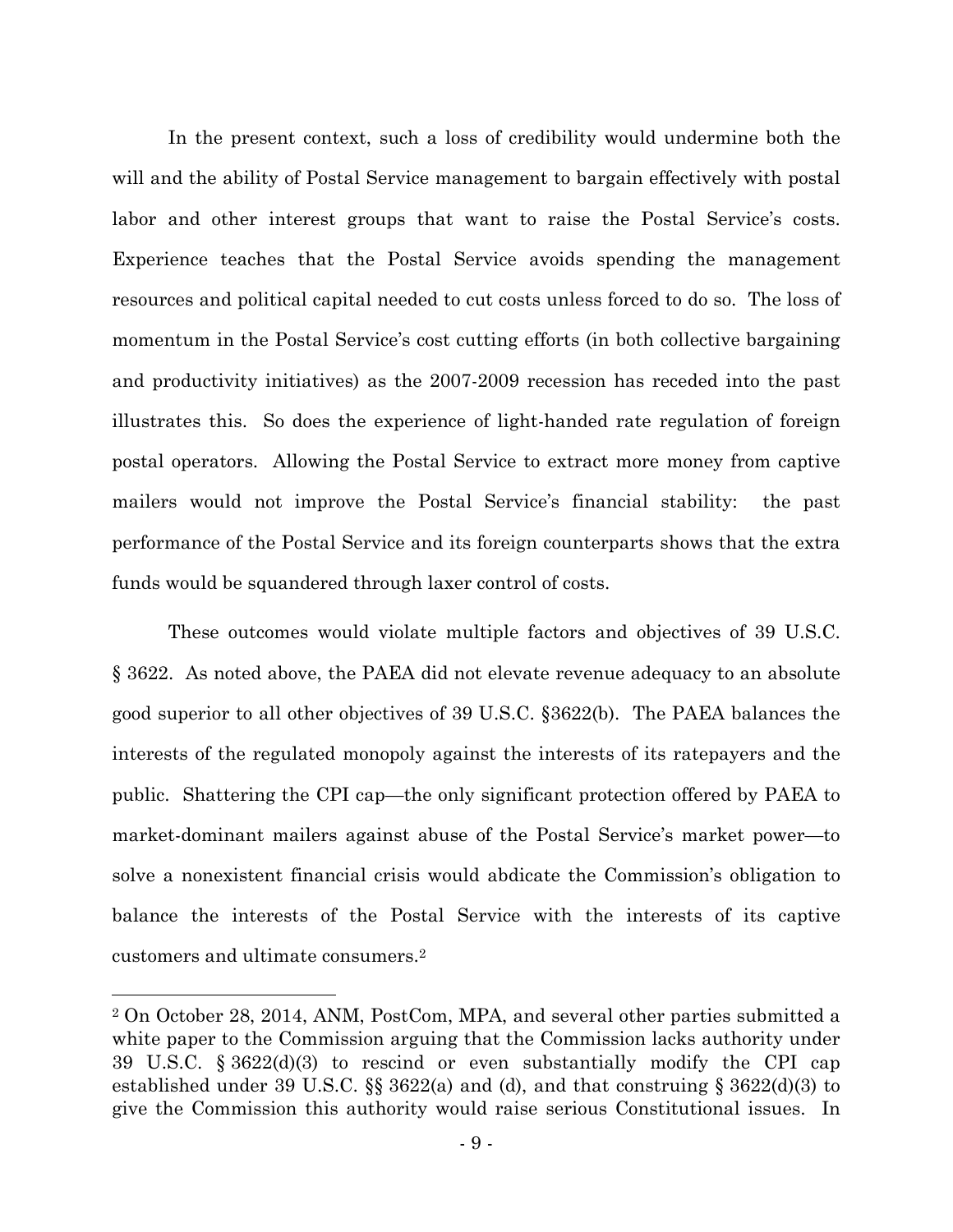The Commission should take the following steps. *First*, it should find that the current system of regulation properly balances the objectives of 39 U.S.C. § 3622(b) in light of the factors of 39 U.S.C. § 3622(c), issue a report to that effect, and close this docket. *Second*, the Commission should begin an investigation of the current market value of the Postal Service's real estate. *Third*, the Commission should direct the Postal Service to prepare plans for dealing with the labor compensation premium and initiating other major cost reduction initiatives. *Fourth*, the Commission should recommend to Congress that it (a) relax the current restrictions on assets in which the Postal Service may invest its cash, and (b) integrate the Postal Service's retiree health benefit systems with Medicare. The Commission is always free to revisit its findings about the performance of the regulatory system in the future if Postal Service's circumstances change. But now is not the time for the Commission to go wobbly.

## **B. The current regulatory system includes appropriate standards for recovering the institutional costs of the Postal Service from individual products and classes.**

The standards of the current regulatory system for recovering the institutional costs of the Postal Service from the multiple products and classes that use mail (Objectives 4, 8 and 9) are appropriate and should be upheld without change. Price cap regulation for market dominant rates should be retained, and the CPI cap should continue to be applied separately to each class of market dominant

April 2016, the Commission deferred consideration of these questions until Phase 2 of the ten-year review. Order No. 3237 in Docket No. RM2016-9¸ *Scope of Review of System for Regulating Market-Dominant Rates and Classes* (issued April 12, 2016). Accordingly, ANM, PostCom and MPA reserve comment on these issues until Phase 2.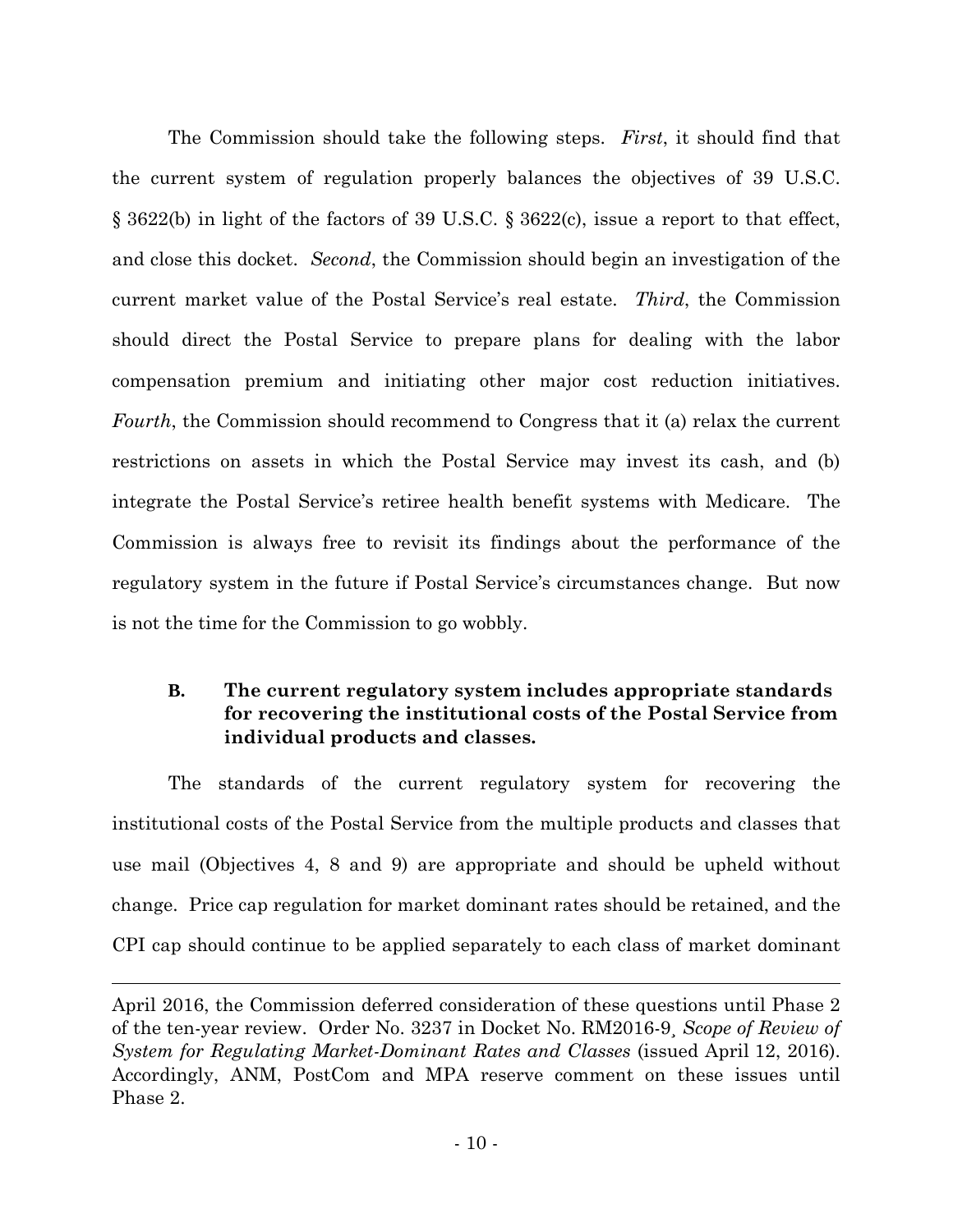mail. The CPI cap divorces prices from attributable costs, providing the Postal Service with needed pricing flexibility. At the same time, applying the cap at the class level, rather than to market dominant products as a whole, protects captive mailers from excessive cost increases and unjust and unreasonable rates. This balance should be preserved, as it has enabled the Postal Service to fully recover its institutional costs while protecting the interests of individual mailers.

**C. To minimize the cost of flat-shaped mail, the Commission should require the Postal Service to develop a plan for expeditiously ending the disastrous FSS project and set worksharing discounts that fully reflect cost avoidances, including 100 percent of the costs avoided by presorting to the Carrier Route level.**

The Postal Service must not be allowed to charge captive mailers for the added costs resulting from the Postal Service's disastrous decision to invest in the Flats Sequencing System ("FSS") instead of committing fully to co-mailing. The Postal Service made this decision against the strong advice of flats mailers and many experts within the Postal Service itself. The problems noted by these skeptics have fully materialized: far from producing large savings in sorting and delivery costs, the FSS has caused those costs to skyrocket. The FSS adds, for example, almost 17 cents to the cost of an average carrier route flat that converts to FSS processing. The Postal Service's decision to continue running the FSS is an operational matter that is the Postal Service's prerogative. But the Commission has both the power and the duty to ensure that extra costs created by this imprudent and uneconomic investment not be charged to captive mailers. The Postal Service should (1) retire the FSS machines, (2) allow mailers of flat-shaped mail to prepare their mail for (and qualify for) Carrier Route and other discounts in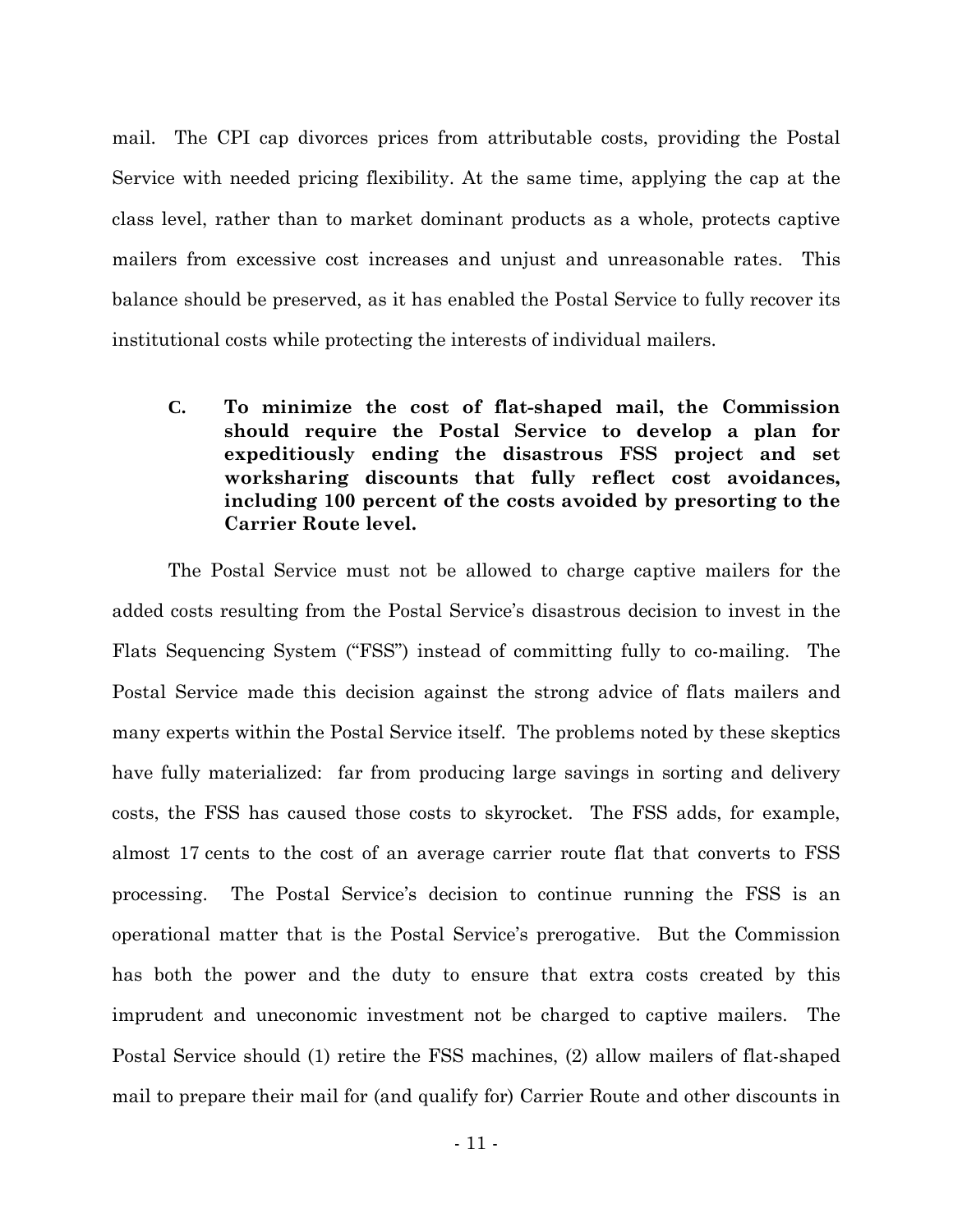all zones; and (3) make Carrier Route and other worksharing discounts for flats deep enough to cover 100 percent of the costs avoided by the worksharing. These reforms alone should encourage enough co-mailing to enable Periodicals Mail and flat-shaped Marketing Mail to cover all, or nearly all, of their attributable costs.

# **II. THE CURRENT REGULATORY SYSTEM STRIKES A REASONABLE BALANCE BETWEEN THE POSTAL SERVICE'S FINANCIAL NEEDS AND THE MAILERS' NEED FOR PROTECTION FROM ABUSE OF THE POSTAL SERVICE'S MONOPOLY POWER, AS SHOWN BY THE PERFORMANCE OF THE SYSTEM SINCE 2007. (OBJECTIVES 1, 5, 8; FACTORS 3 AND 12)**

Perhaps the most important issue in this docket—and certainly the one that the Postal Service has emphasized most during the run-up to this case—is the appropriate regulatory ceiling on the Postal Service's system-wide revenues from market-dominant products. During the past few years, the Postal Service and its allies have insisted repeatedly that the CPI cap, unless eliminated or relaxed, dooms the Postal Service to insolvency.<sup>3</sup> This claim misconceives both the law and the facts.

<sup>3</sup> *See*, *e.g*., Hearings before House Oversight and Govt. Reform Comm. (Feb. 7, 2017), prefiled testimony of PMG Megan J. Brennan ("2017 Brennan testimony") at 11-12; *id.*, prefiled testimony of Fredric V. Rolando ("2017 Rolando testimony") at 6; Docket No. PI2016-3, PRC *Section 701 Report*, USPS Comments (Nov. 9, 2016) at 1; USPS OIG Report No. RARC-WP-13-007, *Revisiting the CPI-Only Price Cap Formula* (April 12, 2013); USPS OIG Report No. RARC-WP-15-014, *CPI Study Update* (Aug. 10, 2015); International Posts (Feb. 8, 2017); USPS Fiscal Year 2017 Integrated Financial Plan at 1; Decker, Christopher, "Regulating networks in decline," 49 J. Regul. Econ. 344 (May 4, 2016).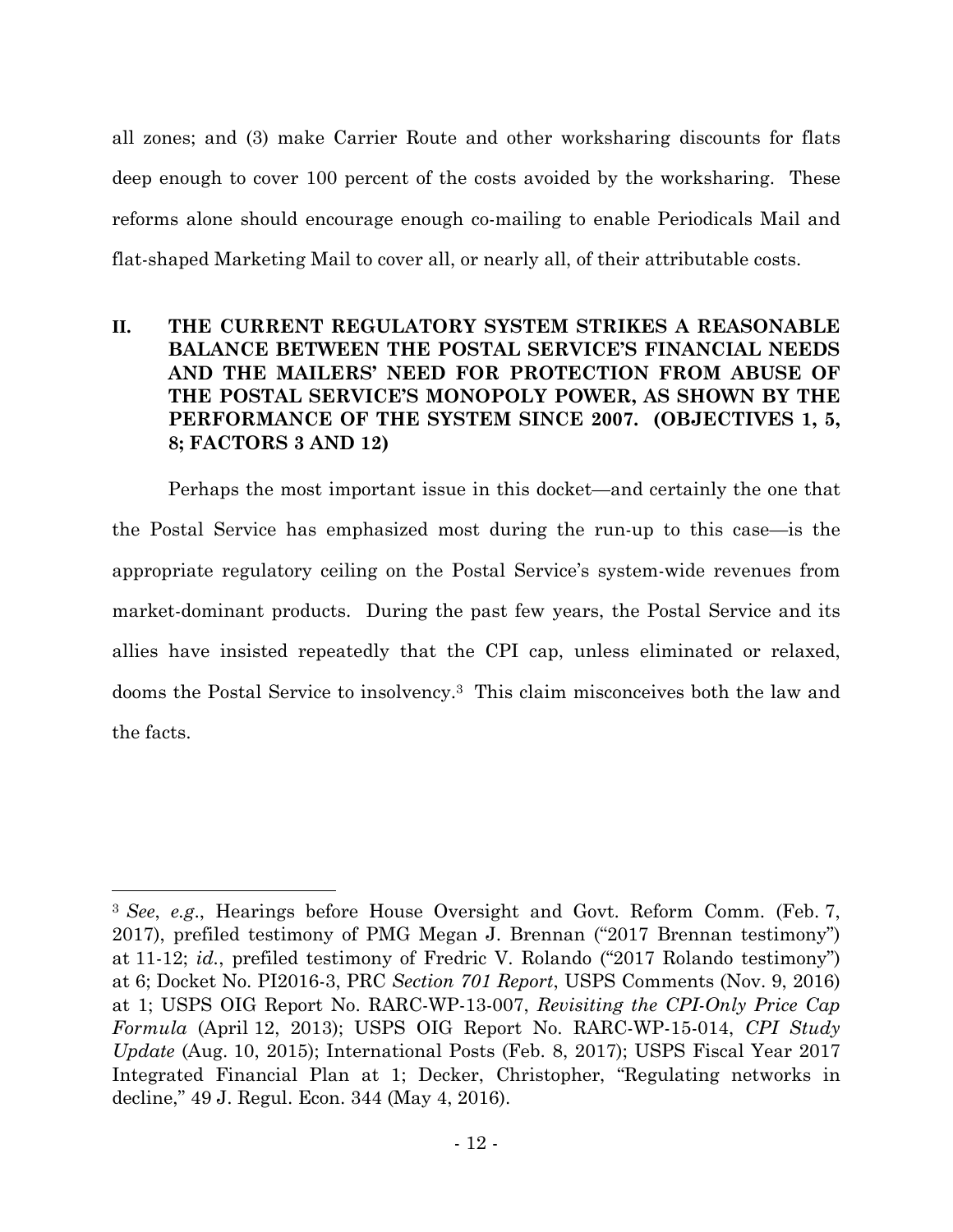### **A. Title 39 requires that the regulatory system for market dominant mail balance the Postal Service's interests with those of mailers and consumers.**

We begin with the law. Section  $3622(d)(3)$  requires the Commission to decide in this case whether the "system" for regulating market-dominant rates "is achieving" the objectives of Section 3622(b) in light of the factors of Section 3622(c). The participants in this case appear to disagree about what this means. The Postal Service has suggested that Objective 5—the revenue adequacy and financial stability objective of PAEA—overrides the other objectives and factors, so that a revenue shortfall under the existing system warrants eliminating or loosening the CPI cap of Section 3622(d) without more. *See, e.g.*, USPS comments in PI2016-13 (Nov. 9, 2016) at 1 (discussing Postal Service interests alone).

The Commission has not embraced this interpretation. But its initial notice in this docket suggests that each of the objectives will be assessed individually. Order No. 3673, the Commission's advanced notice of proposed rulemaking ("ANPR"), is organized according to the nine regulatory objectives enumerated in 39 U.S.C. § 3622(b). For each of the nine objectives, Order No. 3673 solicits separate comment on (1) the definition of the objective, (2) the best benchmarks for determining whether the objective has been satisfied, and (3) an assessment of whether the objective has been satisfied in terms of the benchmarks.

This organizational approach, while raising important and useful questions, risks obscuring the relationship between the objectives. Many of them are interrelated or in tension with other objectives, as the Commission has recognized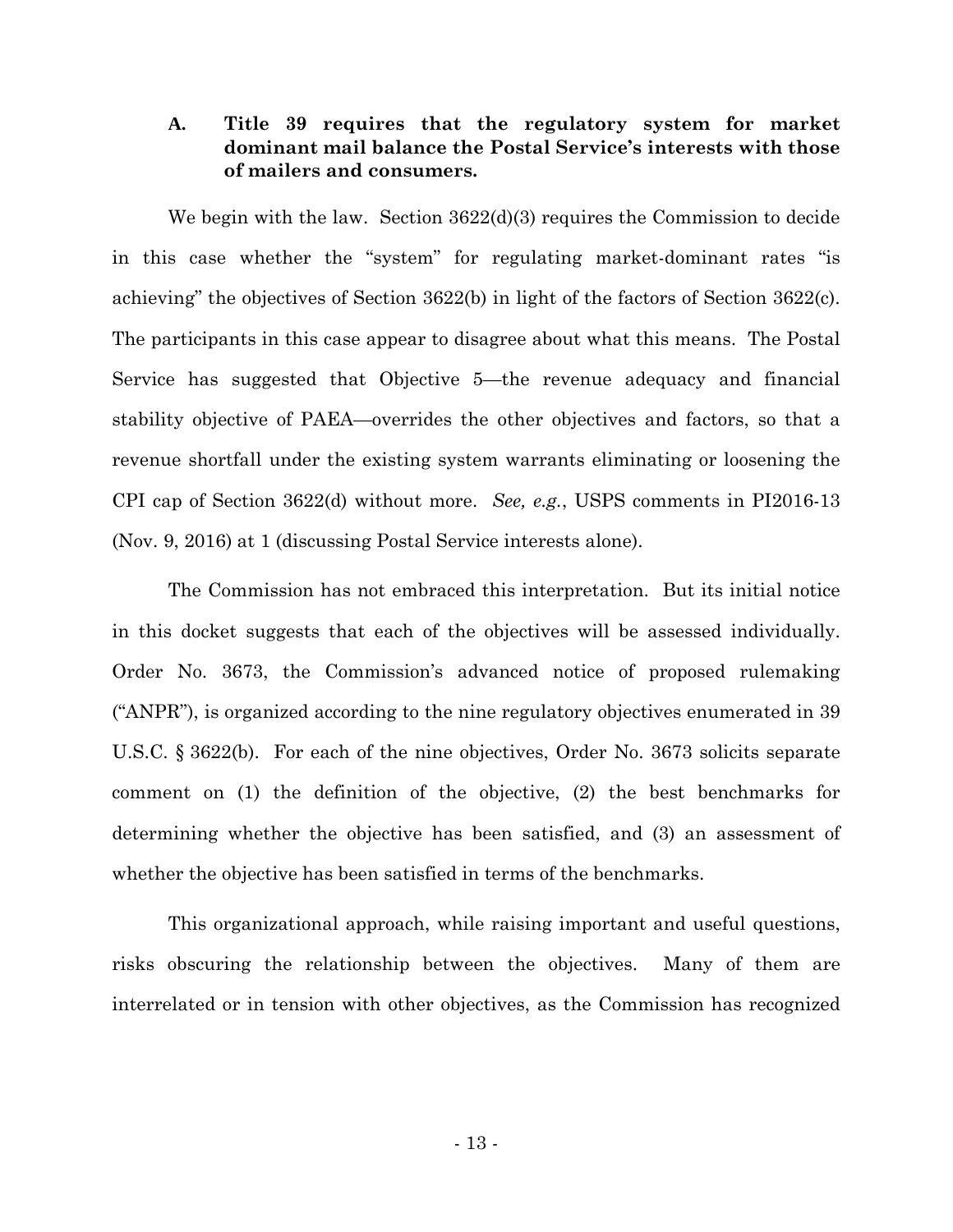elsewhere.<sup>4</sup> A sound assessment of whether the current system of regulation is achieving "the objectives" of Section 3622(b) must consider many of them in conjunction with other objectives. The question to be answered by the Commission is not how well the current system is meeting each objective individually, but how well it is balancing all of them. *How* this balance should be achieved is spelled out to a large extent by (1) the text and structure of Section 3622(b) and (c); (2) the century of judicial precedent incorporated by reference in the "just and reasonable" (or "reasonable and equitable") standard of 39 U.S.C. §§ 404(b) and 3622; and (3) Section 3622(d) itself, which reflects a legislative judgment that price cap regulation would enable the Postal Service to earn adequate revenue. We discuss each in turn.

# **The text and structure of Section 3622(b) require that the Commission consider each objective in conjunction with others.**

The texts of Sections 3622(b) and (c) make explicit their holistic and interrelated character. Objective 5, read in isolation, would appear to "assure [the USPS] adequate revenues, including retained earnings, and to maintain financial stability." But many of the other objectives and factors direct the Commission to protect captive ratepayers from abuse of the Postal Service's market power, and their inclusion means that Objective 5 cannot be a blank check. Objective 1 calls for the ratemaking system to "maximize incentives to reduce costs and increase efficiency." Factor 12 likewise requires the Commission to take into account "the

<sup>4</sup> *See*, *e.g*., PRC Annual Report to the President and Congress for Fiscal Year 2016 (Jan. 13, 2017) at 24 ("Section 3622(b) establishes a tension between the restrictions of an inflation-based price cap on Market Dominant price increases and the objective that the Postal Service must assure adequate revenues and retained earnings to maintain financial stability.").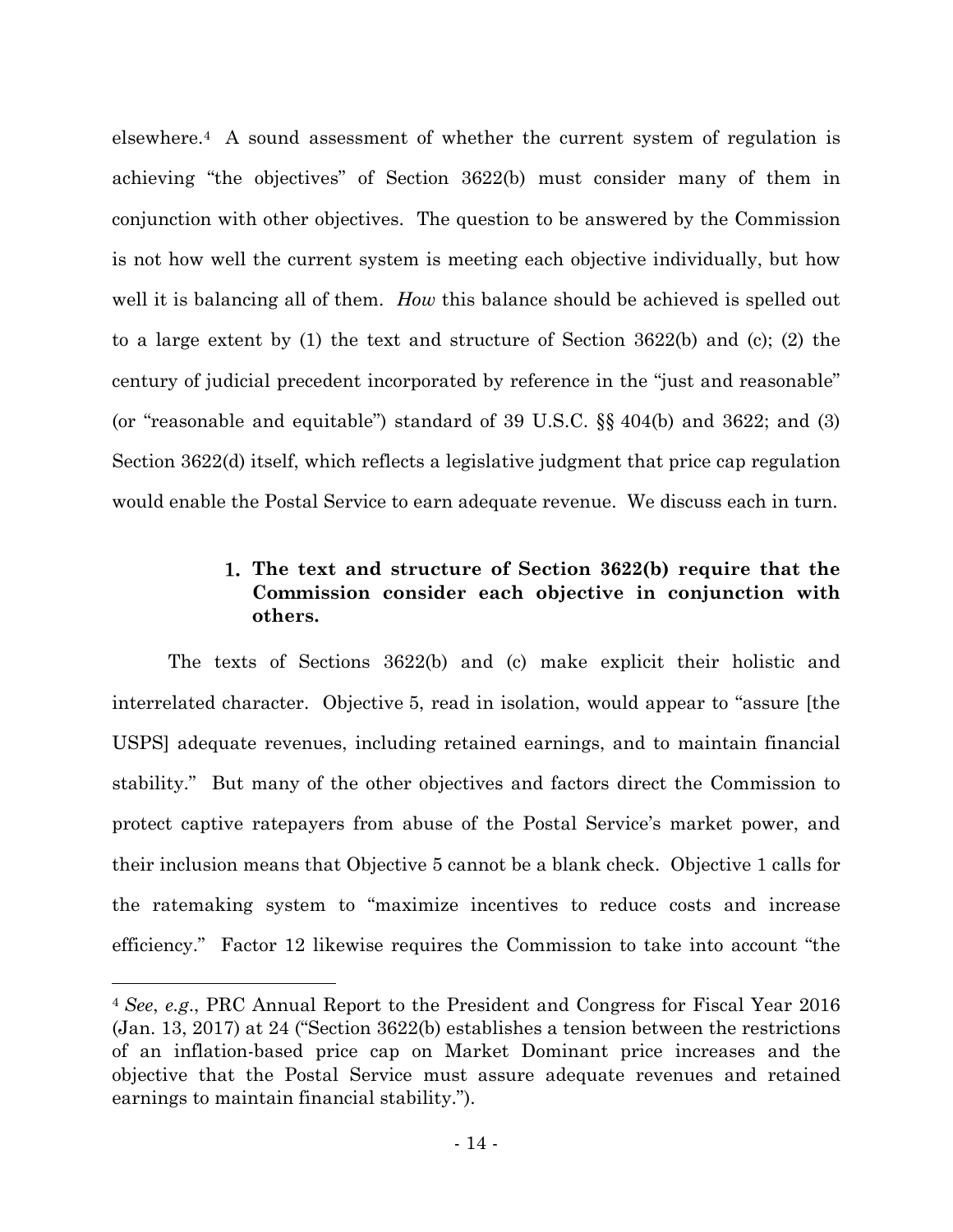need for the Postal Service to increase its efficiency and reduce its costs, including infrastructure costs, to help maintain high quality, affordable postal services."

Objective 8 calls for rates to be "just and reasonable." Factor 3 requires the Commission to take into account "the effect of rate increases upon the general public" and "business mail users." And both provisions are buttressed by 39 U.S.C. § 404(b), which requires that rates for market dominant products be "reasonable and equitable," and which limits the Postal Service to revenue "sufficient" to provide appropriate services "under best practices of honest, efficient, and economical management."<sup>5</sup>

The introductory phrase of § 3622(b) explicitly requires that "each" objective "shall be applied in conjunction with the others." The legislative history of Section 3622 confirms that this requirement was inserted deliberately, so that one objective would not be treated as an absolute value, overriding the others.

H.R. 22, introduced in January 2005, directed the Commission to develop a system of ratemaking "designed to meet the following [seven] objectives," much like PAEA, but lacked the language of PAEA requiring each objective to be applied "in conjunction with the others." *See* Cong. Rec. H6523 (July 26, 2005). Even without this language, however, the bill could not be construed to bestow primacy on the

<sup>5</sup> Several other objectives and a factor also speak to the Commission's ratemaking standards. Objective 2 requires "predictability and stability in rates," without regard to changes in Postal Service costs. Objective 4 seeks "[t]o allow the Postal Service pricing flexibility," a goal that can be at odds with traditional cost-of-service regulation in which the regulated entity's costs strictly dictate its rates. Objective 6 requires the system of ratemaking "[t]o reduce the administrative burden and increase the transparency of the ratemaking process," again without regard to the revenue sufficiency of the rates established, and in part to reduce the cost to all parties involved with evaluating and justifying rates.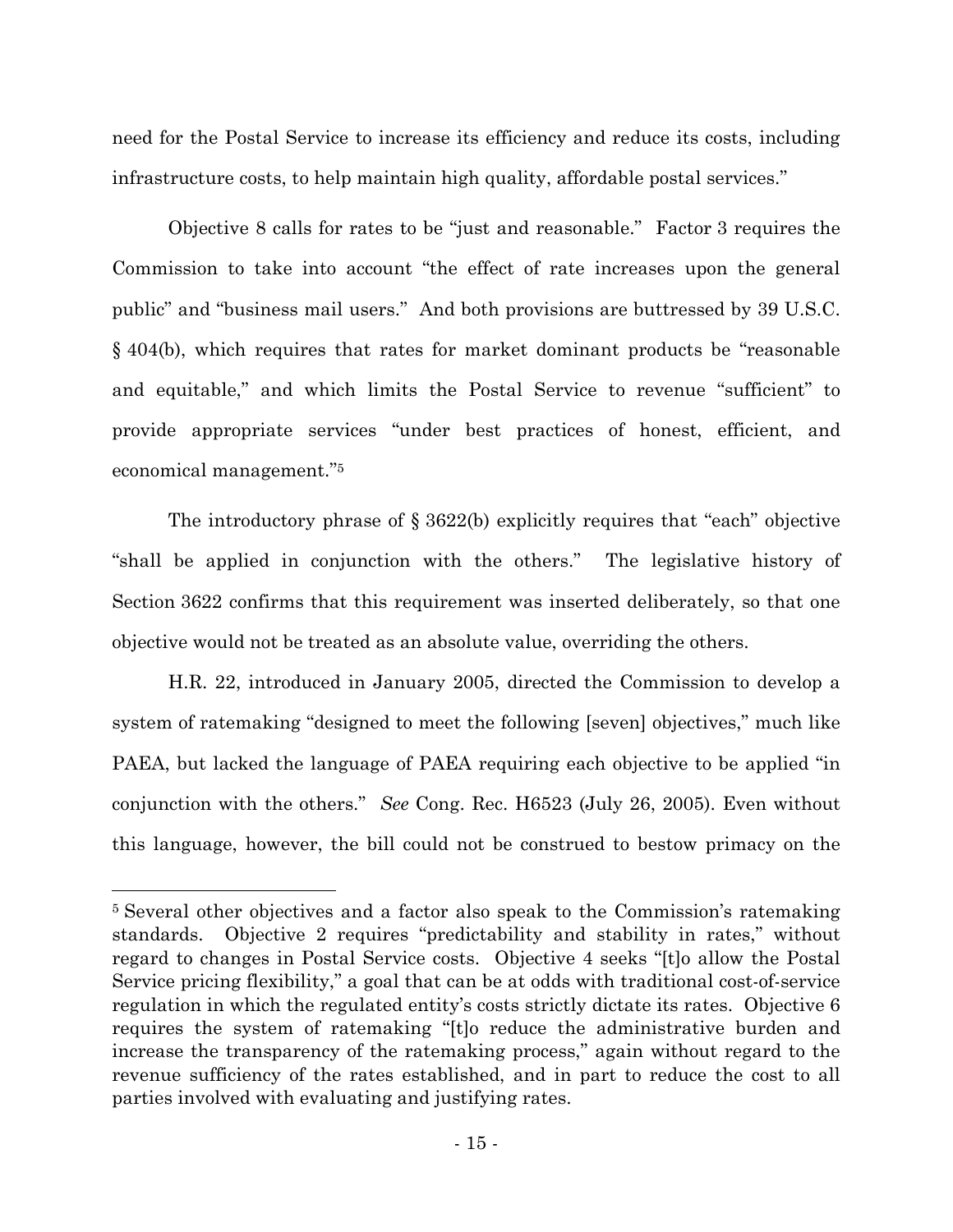objective "[t]o assure adequate revenues, including retained earnings, to maintain financial stability." The Committee on Government Reform Report to H.R. 22 stated that under the system of ratemaking proposed, "losses could not be recovered by increasing rates beyond specified parameters without regulatory approval." H.R. Rep. No. 109-66, at 44 (2005). The Committee further explained that the pre-PAEA "rate-setting process provide[d] little or no incentive for the Postal Service to control its costs because all costs [were] ultimately passed through to the consumer regardless of how efficiently or inefficiently the Postal Service operate[d]. Under the new system, the Postal Regulatory Commission will have the flexibility to design a system that will improve efficiency and improve costs." *Id.* at 48. H.R. 22 would therefore have directed the Commission to design a rate-setting system that balanced the seven objectives enumerated in H.R. 22.

This directive to balance objectives became more explicit as H.R. 22 moved through the legislative process. After the House passed H.R. 22, the Senate amended the bill by substituting it with its own bill, S. 662. When first introduced in 2005, S. 662 also lacked the "in conjunction with the others" language of PAEA. But the bill was later amended to require expressly that the Commission apply each of the objectives "in conjunction with the others." Cong. Rec. S926 (Feb. 9, 2006) (S. Am. 2750). Thus, when the Senate passed H.R. 22 as amended, it incorporated the "in conjunction with the others" language. Cong. Rec. S928. This language persisted in H.R. 6407, the bill that ultimately was enacted as PAEA. What had been implicit in H.R. 22, as suggested in the Committee Report, became explicit in law.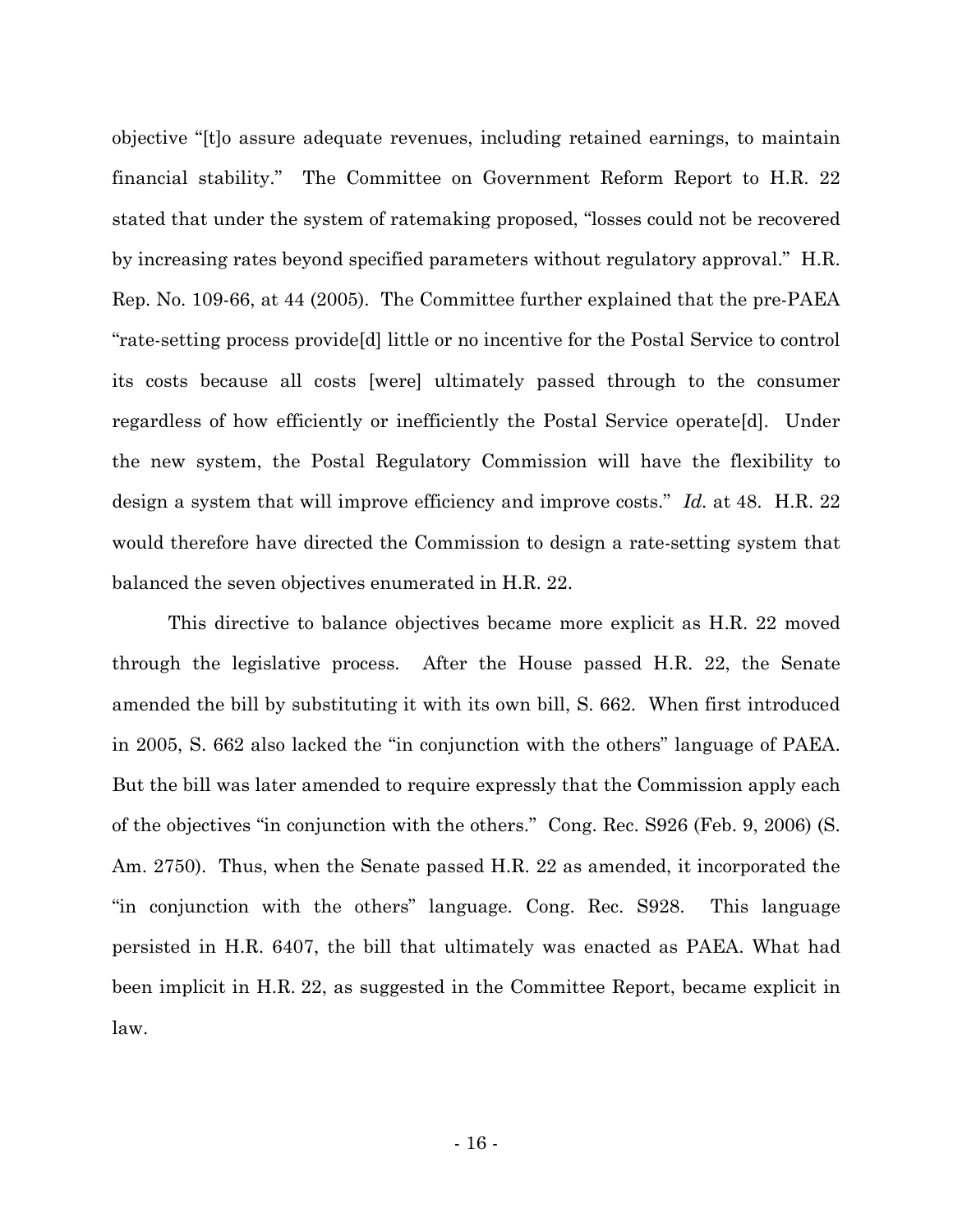Accordingly, there is no basis in the text or legislative history of Section 3622(b) to elevate one objective above another. The system of ratemaking must be designed to achieve multiple goals and balance competing objectives.

# **The "just and reasonable" rate standard of Sections 404(b) and 3622(b)(8) incorporates a century of precedent requiring that regulatory commissions balance the interests of regulated monopolies with their ratepayers.**

The balance of Postal Service and mailer interests required by Section 3622 is underscored by the regulatory context in which it was drafted. Congress did not write on a blank slate. By 2006, Congress had been enacting statutes authorizing administrative agencies to regulate the rates charged by regulated monopolies under a "just and reasonable" (or its variant, "reasonable and equitable") standard for nearly 120 years. When incorporating this standard into Sections 404(b) and 3622(b)(8), Congress may be presumed to have been aware of the meaning of this term of art. *See C.I.R. v. Keystone Consol. Indus., Inc.*, 508 U.S. 152, 159 (1993) (Congress is presumed to be aware of settled judicial and administrative interpretations of words when it writes them into a statute).<sup>6</sup>

One of the main purposes of the "just and reasonable" rate standard of Sections 404(b) and 3622(b)(8), like its antecedents in the Interstate Commerce Act and other cognate statutes, is to prevent natural monopolies and franchised

<sup>6</sup> The Commission has repeatedly relied on precedent under the Interstate Commerce Act and its other progeny in construing the cognate provisions of Title 39. *See*, *e.g*., PRC Docket No. R74-1, *Postal Rate & Fee Increases, 1973*, Op. & Rec. Decis. at 72 n.1, 109, 116, 126 n.2, 129, 135 n.1, 151 n.2, 165 n.3 (Aug. 28, 1975) (citing ICC precedent); PRC Docket No. MC2002-2, *Experimental Rate & Serv. Changes to Implement Negotiated Serv. Agreement with Capital One*, Op. & Rec. Decis. 138-39 ¶¶ 7013-14 (May 15, 2003) (citing ICC, FCC, FERC, FMC and state commission precedents).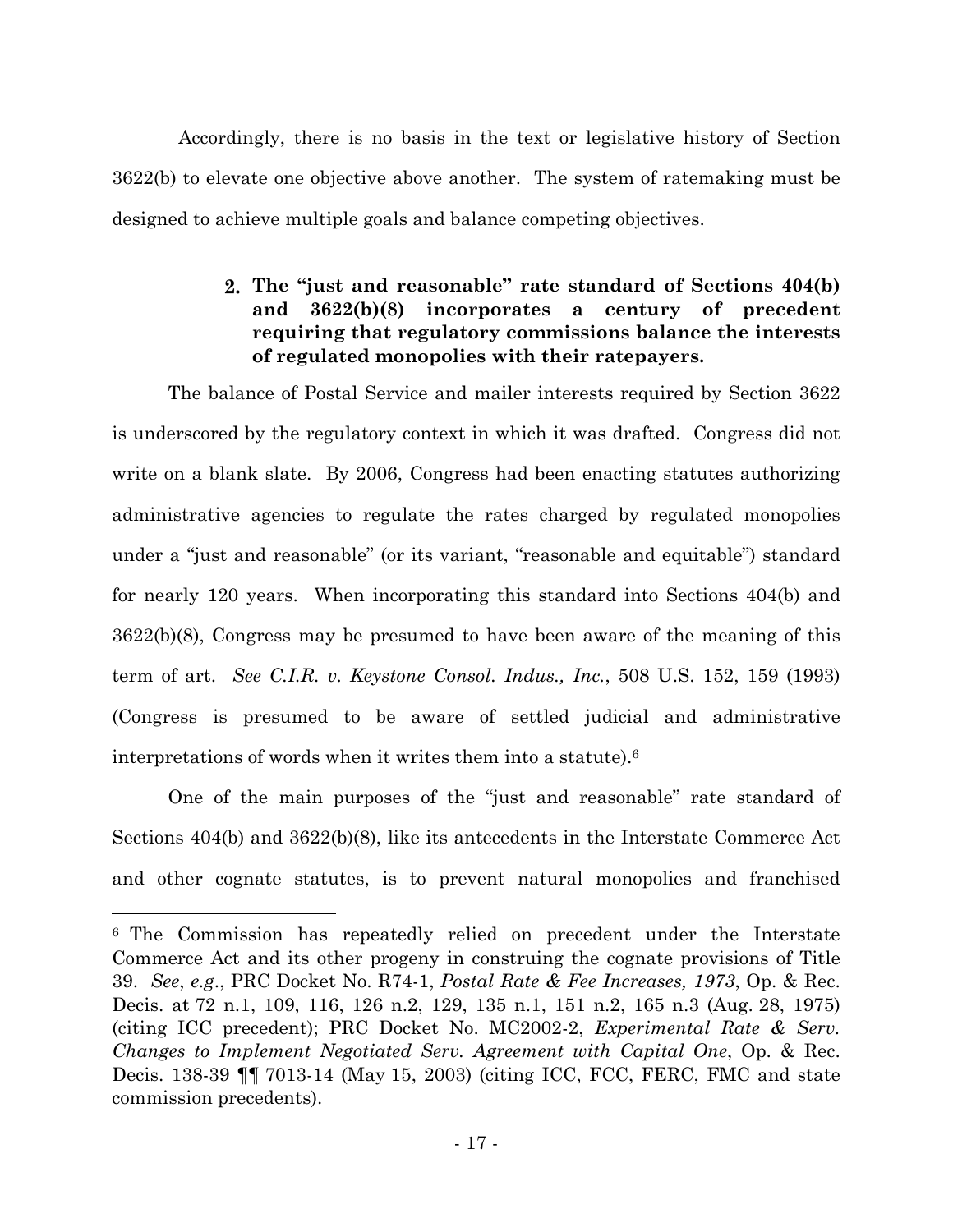monopolies from abusing their market power. *Munn v. Illinois*, 94 U.S. 113 (1877); James C. Bonbright, *Principles of Public Utility Rates* 33 (1961) ('It is a general doctrine of American law, almost universal in its application to public utility companies operating under special franchises or 'certificates of convenience and necessity,' that these companies are under a duty to offer adequate service at 'reasonable' (or 'just and reasonable') rates."); Stephen Breyer, *Regulation and its Reform* 36 (1982); Richard A. Posner, *Economic Analysis of Law* 346-47 (4th ed. 1992).

The just and reasonable standard requires the regulator to balance (1) the need for regulated monopolies to attract and retain sufficient capital to provide service with (2) the need to protect captive ratepayers from abuse of the regulated firms' market power. *See*, *e.g.*, *Jersey Cent. Power & Light Co. v. FERC*, 810 F.2d 1168, 1177 (D.C. Cir. 1987) (stating that zone of reasonableness is "bounded at one end by the investor interest against confiscation and at the other by the consumer interest against exorbitant rates") (quoting *Washington Gas Light Co. v. Baker*, 188 F.2d 11, 15 (D.C. Cir. 1950)); *Farmers Union Cent. Exchange, Inc. v. FERC*, 734 F.2d 1486, 1502 (D.C. Cir. 1984) (referring to "decades" of precedent holding that rates must fall within a "zone of reasonableness" where rates are neither "less than compensatory" nor "excessive," thus "striking a fair balance between the financial interests of the regulated company and the relevant public interests") (internal quotations omitted); *City of Chicago v. FPC*, 458 F.2d 731, 750-51 (D.C. Cir. 1971) (describing the necessary balance between a rate high enough to attract capital and low enough to prevent exploitation of consumers), *cert. denied*, 405 U.S. 1074 (1972).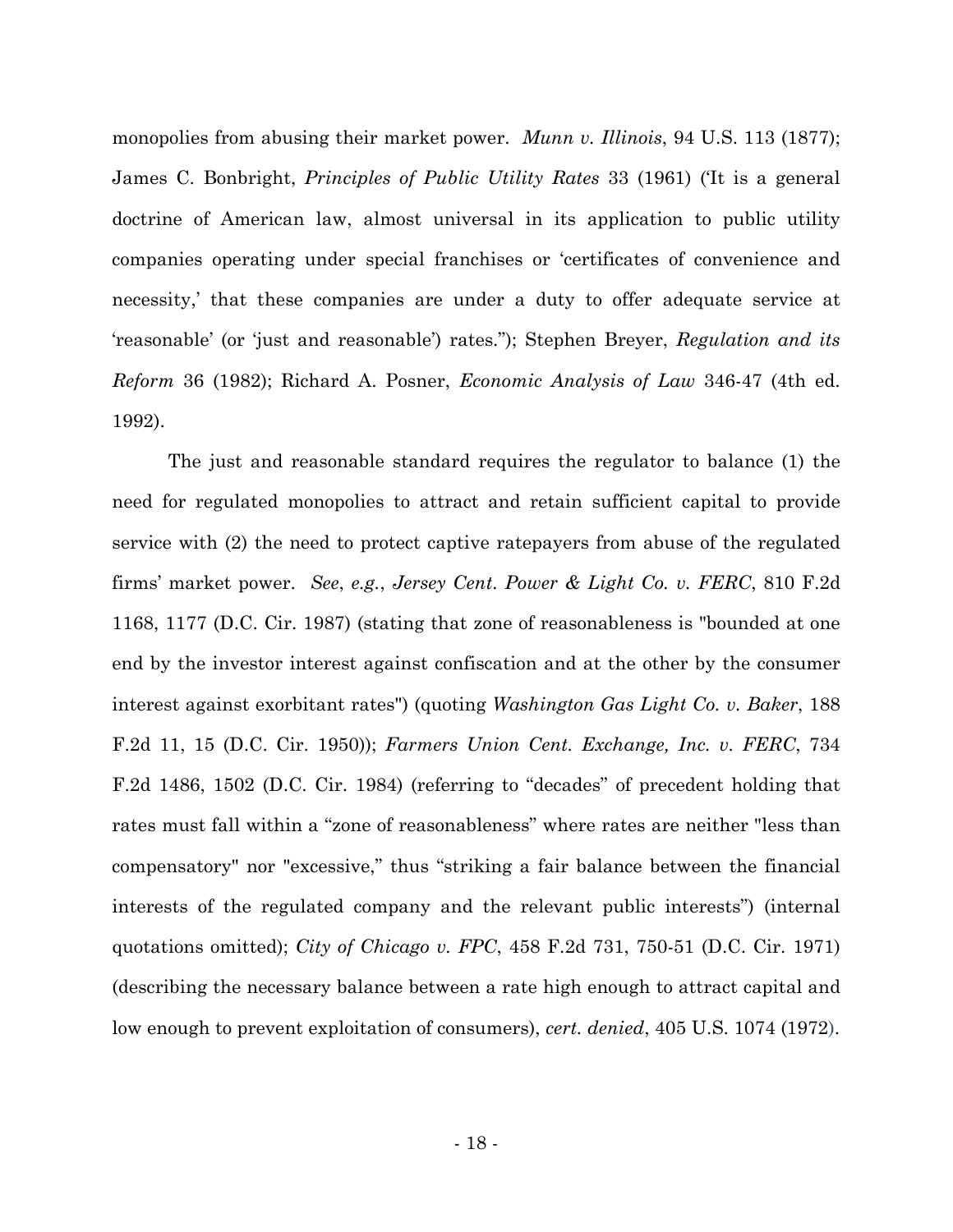### **The prescription of index ratemaking by Section 3622(d) specifies the balancing of interests required by the PAEA.**

In truth, Congress resolved much of the tension between the objectives of Section 3622(b) by enacting Section 3622(d), which mandates that rates be limited at the class level to the rate of inflation. The CPI cap mandated by 39 U.S.C. § 3622(d) gives tangible and specific effect to the balance of the Postal Service and mailer interests stated more generally in the objectives of PAEA:

Thus, the inflation-based price cap protects mailers from the "unreasonable use of the Postal Service's statutorily-granted [and de facto] monopoly" power while creating new pricing flexibility, incentives for the Postal Service to reduce costs, and the opportunity for the Postal Service to earn a profit.

*USPS v. PRC*, 785 F.3d 740, 745 (D.C. Cir. 2015) (quoting S. Rep. No. 108-318, at 19 (2004)). Regardless of whether Section 3622(d) allows the Commission to rescind or relax the CPI cap in this proceeding, <sup>7</sup> at a minimum the provision sheds considerable light on the meaning of the reference in Section 3622(d)(3) to the "objectives in subsection (b)," since the two provisions were enacted simultaneously as part of Section 3622.

The maximum rate standard mandated by Section 3622(d) is a form of price cap regulation, a safeguard against abuse of market power by a regulated monopoly that began to replace traditional cost-of-service regulation in the 1980s. Price cap regulation constrains regulated prices by reference to an external cost index such as the CPI, rather than the costs of the regulated firm itself.<sup>8</sup>

<sup>7</sup> For the reasons stated at pp. 9-10, n.2, *supra*, the undersigned parties reserve this issue for discussion in Phase 2.

<sup>8</sup> *See*, *e.g*., Laffont, Jean-Jacques, and Tirole, Jean, *A Theory of Incentives in Procurement and Regulation* 13-14 (1993); Viscusi, W. Kip, Harrington, J.E., and Vernon, J.M., *Economics of Regulation and Antitrust* 439-42 (4th ed. 2005); *National*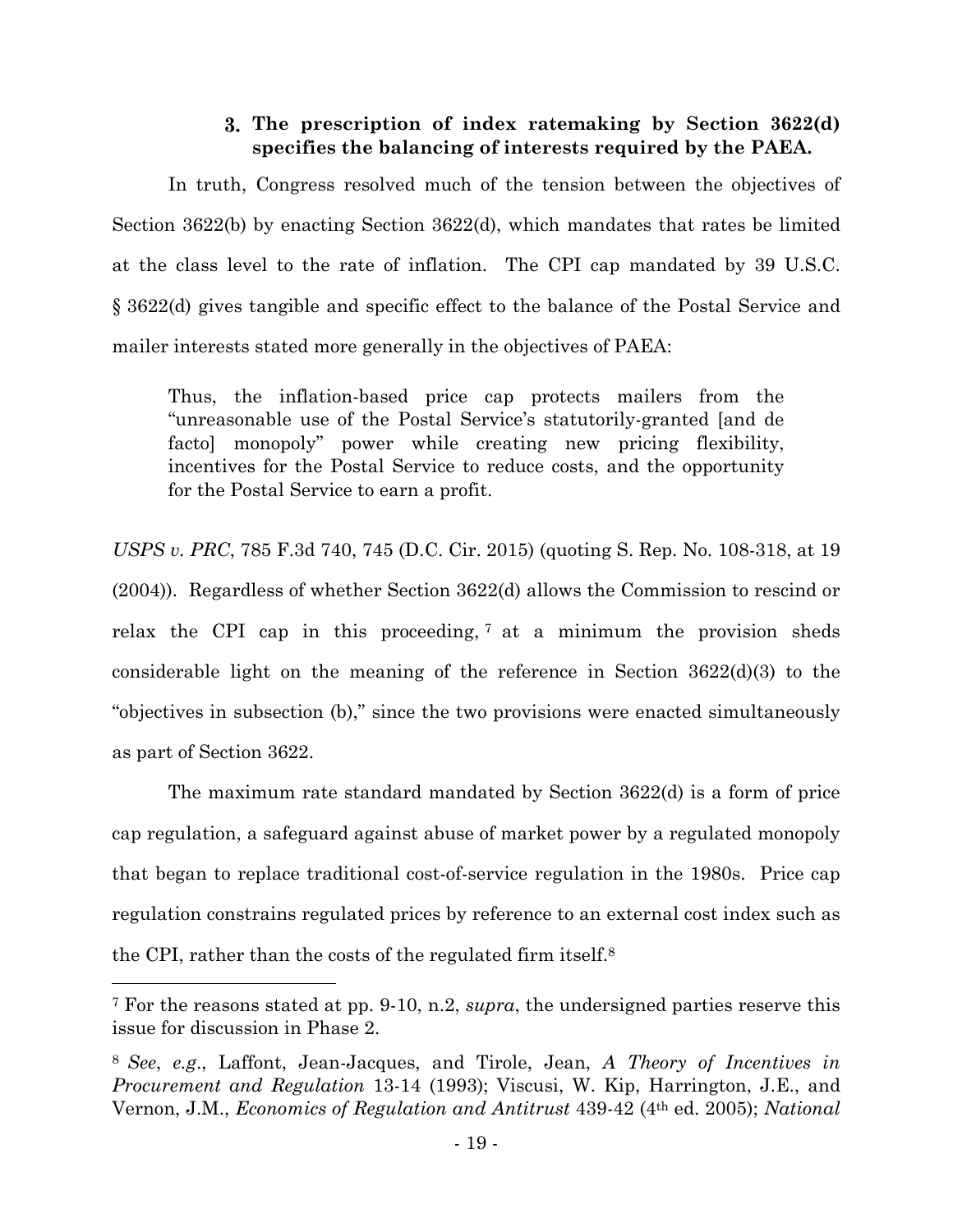Under Section 3622(d), the Postal Service's overall revenue requirement no longer sets a floor under or a ceiling over the Postal Service's overall revenues. Instead, with narrow exceptions, 39 U.S.C. § 3622(d) limits the average annual increase in rates for market-dominant classes of mail to the rate of increase in the Consumer Price Index. 39 U.S.C. § 3622(d)(1), (2); Order No. 547 in Docket No. R2010-4 (Sept. 30, 2010) at 6-7, 10, *aff'd in relevant part*, *USPS v. PRC*, 640 F.3d 1263, 1264 (D.C. Cir. 2011). By "severing the linkage under traditional cost-ofservice ratemaking" between the Postal Service's costs and rates, Congress sought to (1) create an incentive for the Postal Service to hold its cost increases below the rate of inflation, and (2) protect ratepayers if the Postal Service's costs nevertheless outstrip inflation. Order No. 547 at 11-13.

The CPI cap directly advances most of the objectives of Section 3622(b). The cap provides incentives to reduce costs and increase efficiency (Objective 1)—and the stricter the cap, the greater the incentive—by preventing the Postal Service from automatically recouping cost increases through rate increases. It creates predictability and stability in rates (Objective 2) by limiting annual increases and tying the amount of those increases to a publicly available index applied through an adjustment methodology that Congress has prescribed in detail. *See, e.g.*, Docket No. RM2007-1, *Regulations Establishing a System of Ratemaking*, Order No. 26 (Aug. 15, 2007); *id*., Order No. 43 (Oct. 29, 2007). The CPI cap mechanism allows the Postal Service pricing flexibility (Objective 4) by divorcing prices from costs and

*Rural Telecom Ass'n v. FCC*, 988 F.2d 174, 178-79 (D.C. Cir. 1993) (summarizing history of adoption of price cap regulation by FCC in the late 1980s); Order No. 561, *Revisions to Oil Pipeline Regulations Pursuant to the Energy Policy Act of 1992*, FERC Stats. & Regs. ¶ 30,985, 30,948-49 & n. 37 (1993), *aff'd*, *Ass'n of Oil Pipelines v. FERC*, 83 F.3d 1424 (D.C. Cir. 1996).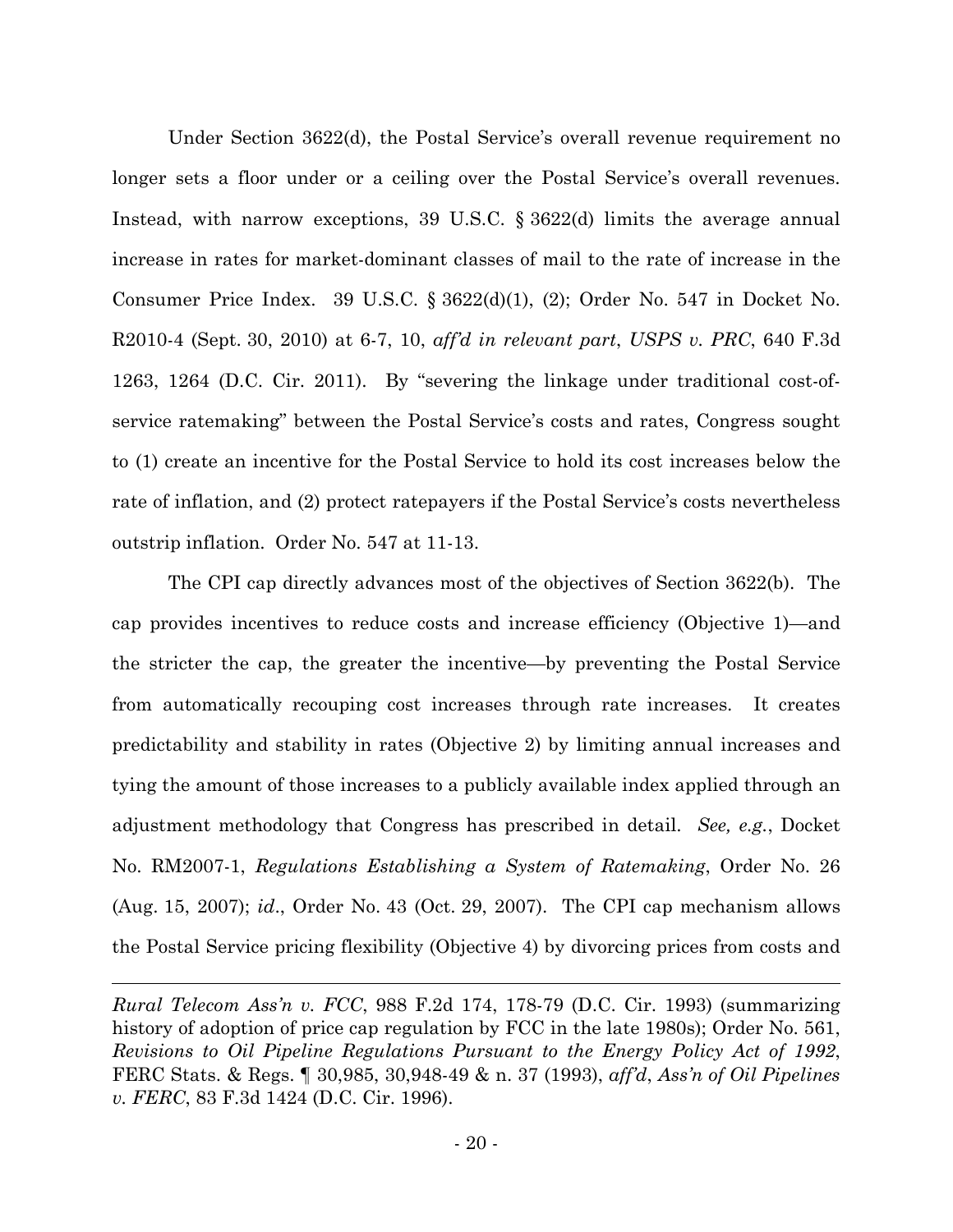allowing unequal price changes within a class. It affords the Postal Service adequate revenues (Objective 5) by allowing the Postal Service to increase rates as fast as the CPI, a less restrictive constraint than the market forces facing many private sector businesses or the price ceilings imposed on most other regulated monopolies. See pp. 67-72, *infra*. Indeed, it even allows the Postal Service to obtain additional revenues when faced with "extraordinary or exceptional" circumstances that would prevent the Postal Service, even under best practices of efficient management, from providing necessary services without an above-CPI rate increase. 39 U.S.C. §  $3622(d)(1)(E)$ . The CPI cap also reduces the administrative burden of the rate process (Objective 6) by eliminating the 10-month rate cases that existed under the Postal Reorganization Act and replacing them with a streamlined process in which the only question to be decided by the Commission is whether the Postal Service's rates comply with the cap. It further increases the transparency of the process (Objective 6) by establishing a firm limit to price increases, tying that limit to a publicly available index, and reducing the need to investigate and evaluate Postal Service cost allocation methodologies when evaluating rates. Finally, the CPI cap furthers the goal of "establish[ing] and maintain[ing] a just and reasonable schedule for rates and classifications," 39 U.S.C. § 3622(b)(8).

The legislative history makes clear that the adoption of the CPI cap as the primary tool for balancing the interests of the Postal Service and its ratepayers was intentional. H.R. 22, as originally introduced, posited a price cap as one of many options the Commission could consider in designing a rate-making system that would meet the specified objectives. H.R. Rep. No. 109-66, at 47 (2005). The bill, while limiting the average price increase for a subclass to CPI, provided an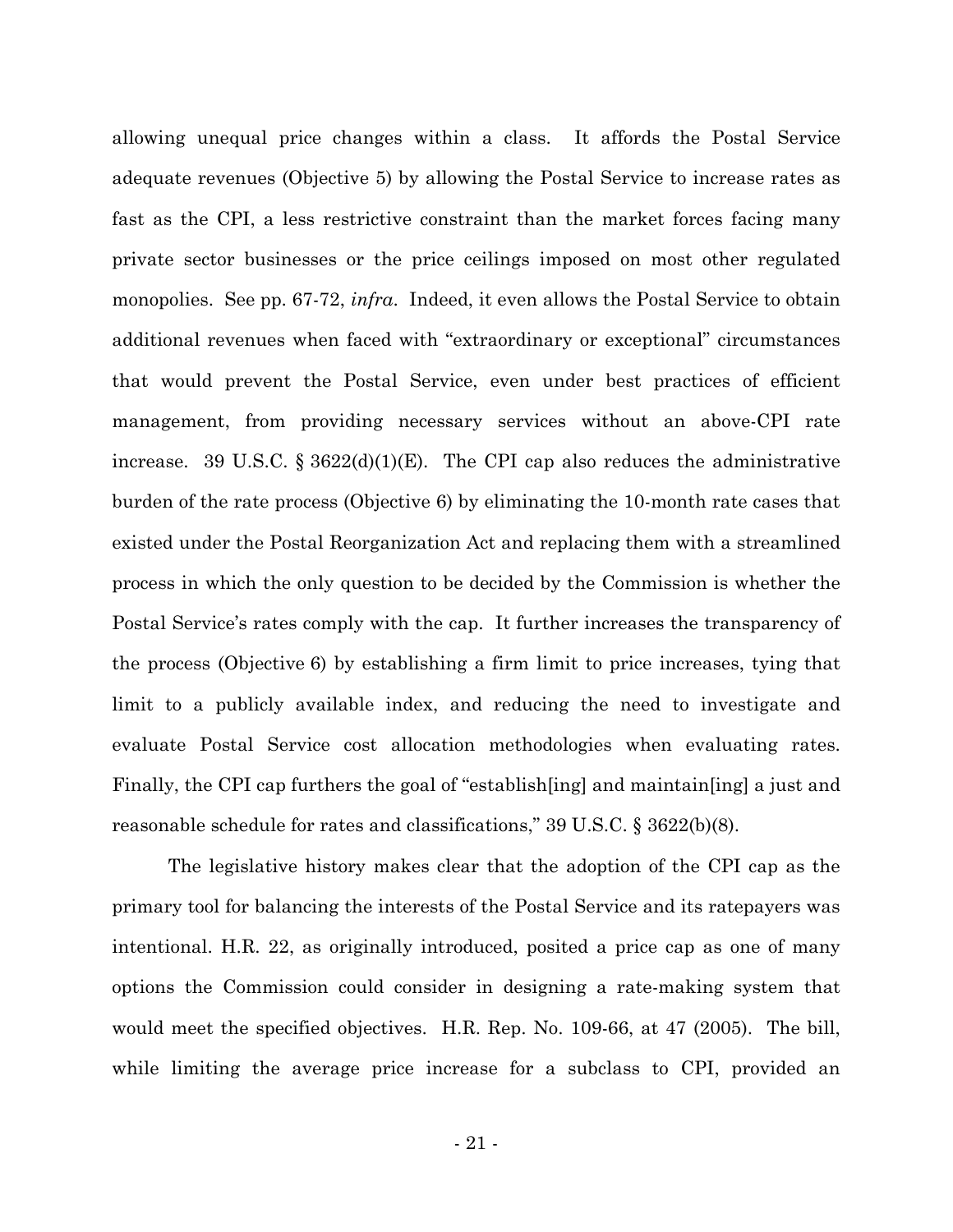exception to this rule if an above-CPI increase was "reasonable and equitable and necessary to enable the Postal Service, under the best practices of honest, efficient, and economical management, to maintain and continue the development of postal services of the kind and quality adapted to the needs of the United States." *Id.* at 47-48. As then-Congressman Pence argued on the House Floor, "Such a cap hardly equips the U.S. Postal Service with the tools to control its costs and renegotiate labor costs." Cong. Rec. H6539 (July 26, 2005).

By contrast, the version of the bill ultimately enacted as the PAEA established a CPI-based price cap as a requirement of the system of ratemaking, depriving the Commission of the authority to design a system that met the objectives by other means. The Congressional Record shows that the sponsors of the legislation were concerned that without a cap the Postal Service would send itself into a "a potential death spiral in which escalating rates lead to lower volume, which in turn leads to even higher rates, which in turn causes the Postal Service to lose more business." Cong. Rec. S11674 (Dec. 8, 2006) (Sen. Collins); *accord* Cong. Rec. H6513 (July 26, 2005) (Chairman Davis comments on H.R. 22). In other words, the cap, rather than being in tension with Objective 5, was seen by Congress as an essential tool to ensure adequate revenue.

**\* \* \***

As we now demonstrate, Congress got things right. The current system has allowed the Postal Service to succeed while protecting its ratepayers, and it has created an environment in which even greater success is possible.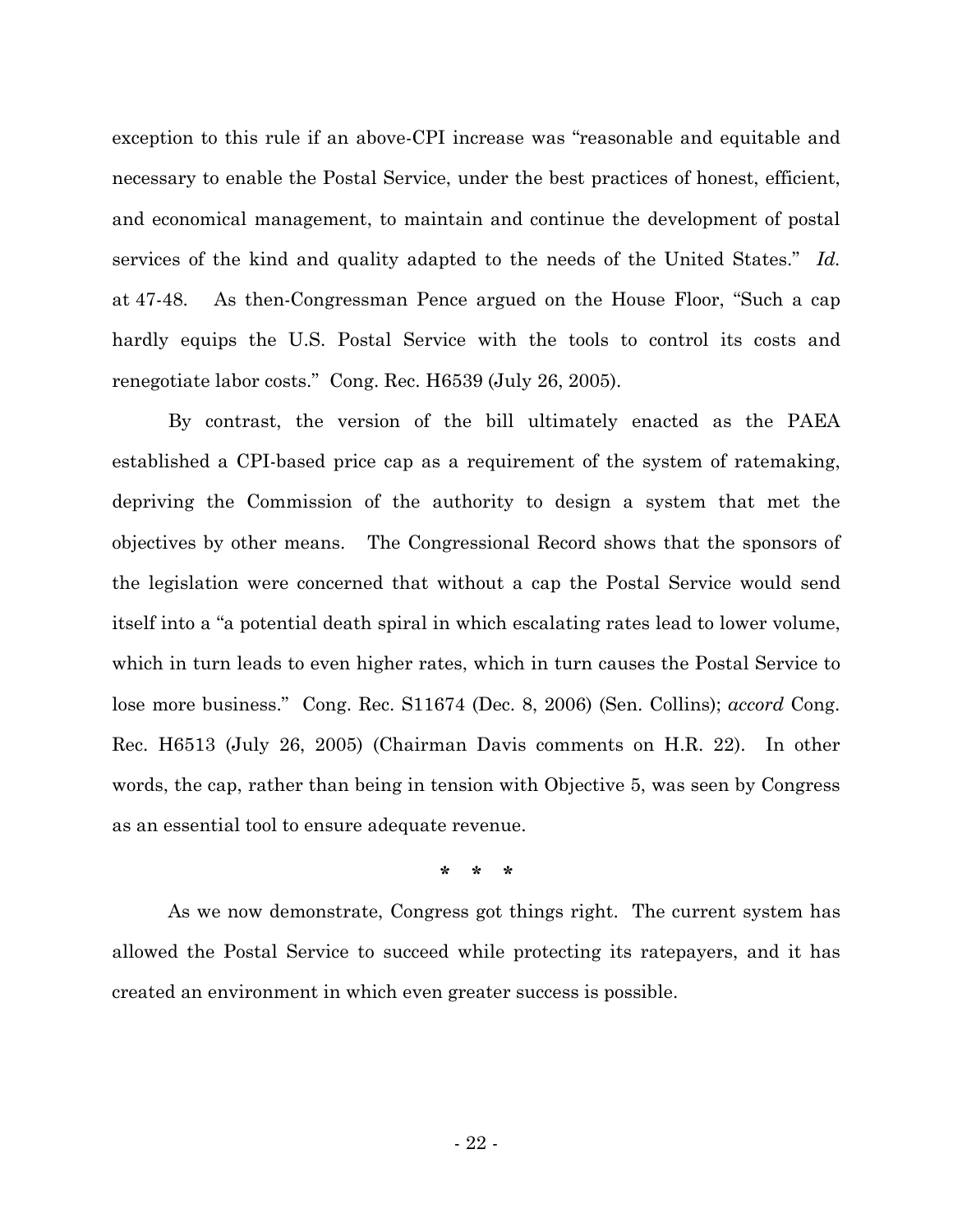#### **B. The current regulatory system allows the Postal Service to earn sufficient income to provide necessary services.**

The case for allowing the Postal Service to charge above-CPI rate increases on market-dominant mail is unsupported. Despite the 2007-2009 recession, the long-term decline in First-Class volume, and the massive inefficiencies in the Postal Service's operations, the current regulatory system has provided—and should continue to provide—the Postal Service with sufficient revenue to provide necessary services.

Less than two months ago, Fredric Rolando, the president of the NALC, took to task the "narrow subset of commentators" who "have been writing 'sky-is-falling' pieces that mislead about Postal Service finances while ignoring the broader context of its value to our society." Fredric Rolando, "What You May Not Know About the U.S. Postal Service," Townhall (Jan. 26, 2017), *available at* https://townhall.com/columnists/fredricrolando/2017/01/26/postal-service-n2276774 (site visited Mar. 15, 2017). "Despite what you may have heard," Mr. Rolando continued, "the Postal Service is operating in the black. USPS revenue exceeded operating expenses by \$610 million in Fiscal Year 2016, bringing its total operating profit the past three years to \$3.2 billion." *Id.* Mr. Rolando has since touted the Postal Service's fiscal soundness elsewhere. Last month, he noted that "annual USPS revenue has been rising steadily, leading to impressive operating profits." Fredric Rolando letter to the editor of The Guardian, "The United States Postal Service isn't 'in decline' – far from it," (Feb. 26, 2017), *available at* https://www.theguardian.com/business/2017/feb/26/the-united-states-postal-serviceisnt-in-decline-far-from-it (site visited Mar. 15, 2017). Mr. Rolando has further expanded on this observation: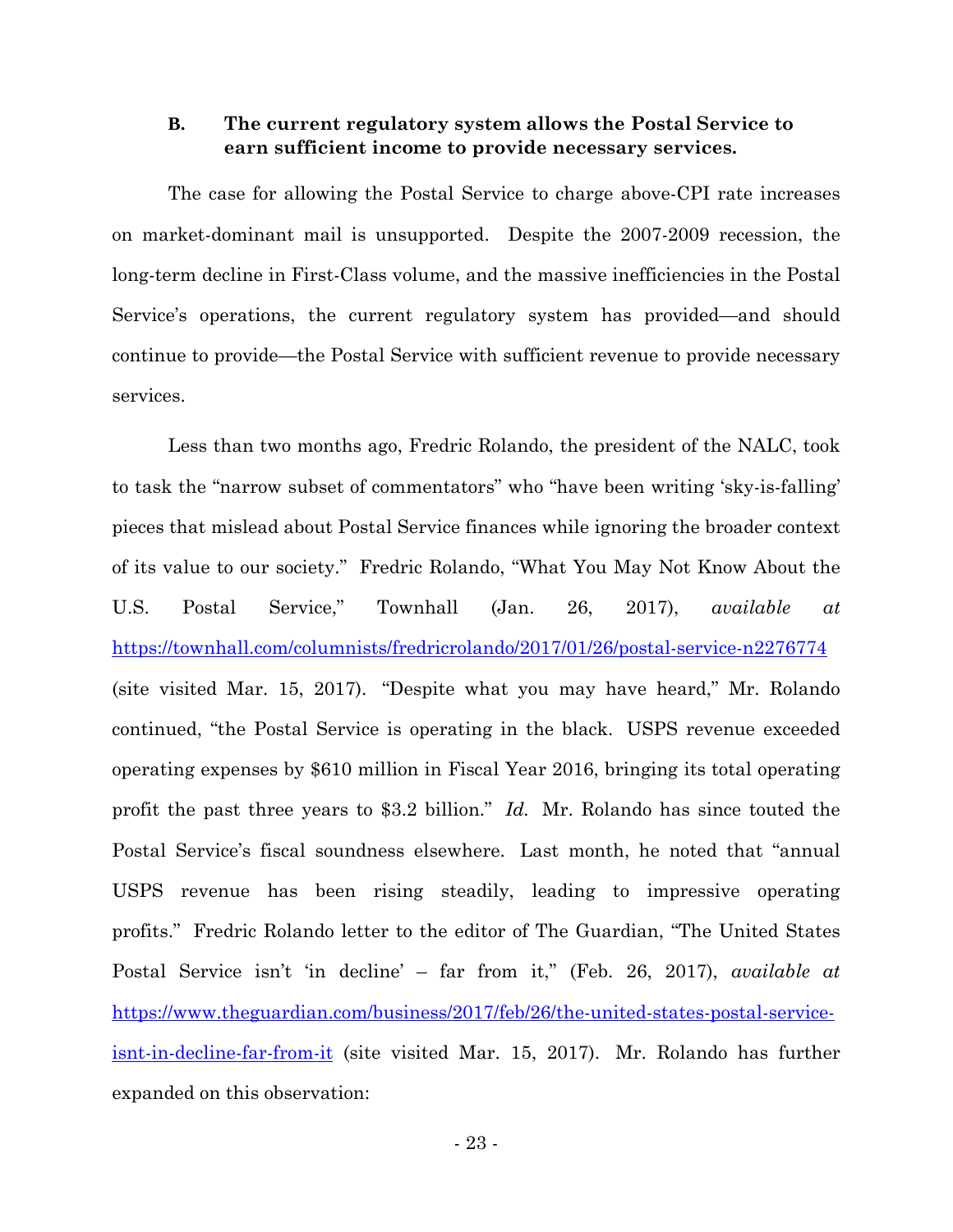In fact, for more than three years the Postal Service has been operating at a profit, to the tune of \$3.7 billion overall. Revenues have steadily risen as the economy improves and as online shipping boosts package revenues. On Feb. 9, USPS announced a \$522 million operating profit for fiscal year 2017's first quarter. This is earned revenue; the Postal Service receives no taxpayer money.

Fredric V. Rolando letter to the editor of USA Today (March 7, 2017) (available at

(http://www.usatoday.com/story/opinion/2017/03/07/things-bad-postal-service-

say/98871900/ (site visited Mar. 12, 2017). Mr. Rolando's assessment is correct.

### **Mail volume and revenue**

Market dominant mail volume and revenue indeed have largely stabilized. Fiscal Year 2016 was the fifth year in a row in which mail volume has stabilized above 150 billion pieces:





Brennan 2017 testimony at 3.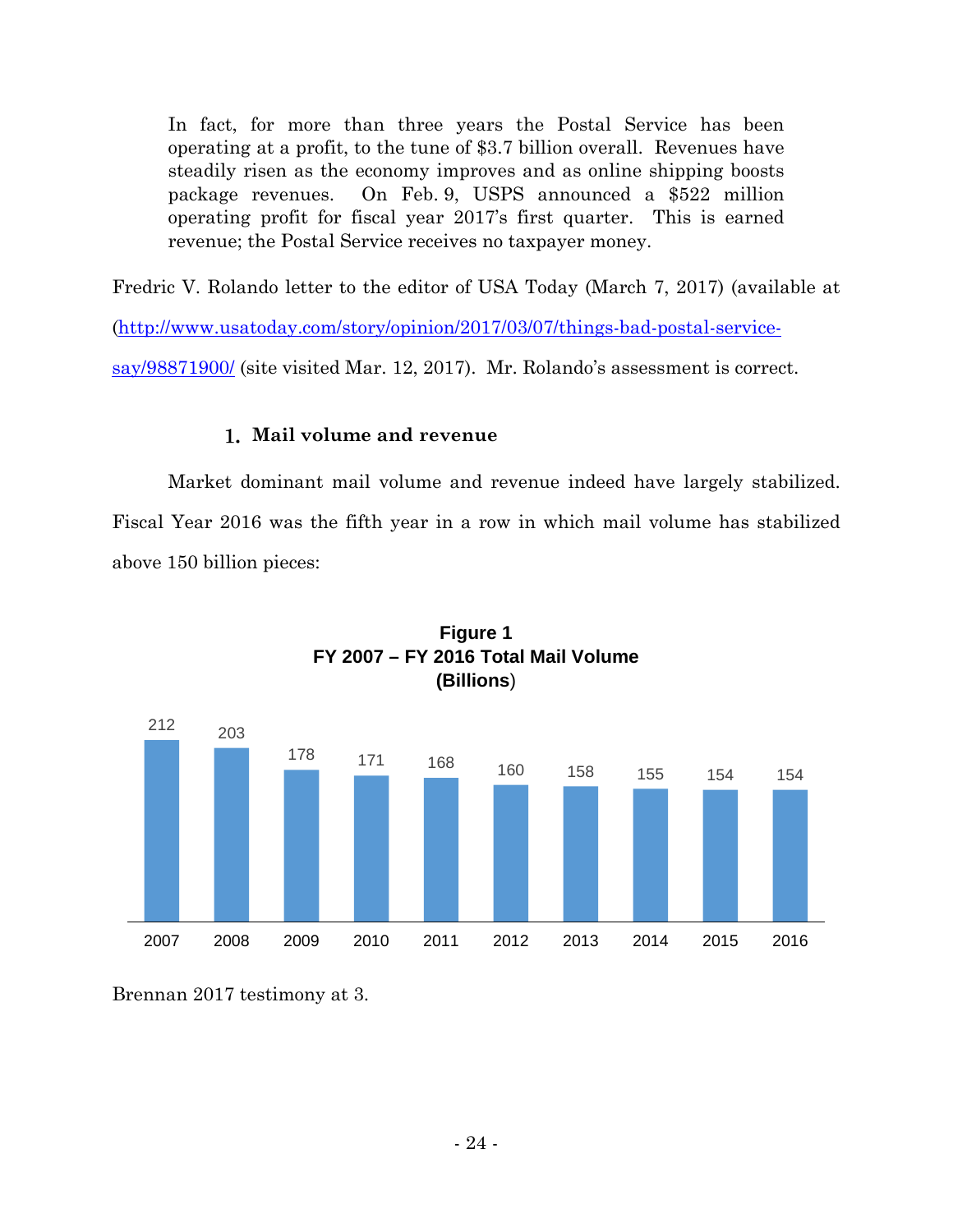The Postal Service's revenue performance has been even stronger. Total revenue increased by nearly ten percent from Fiscal Year 2012 to Fiscal Year 2016:<sup>9</sup>



Although some of this revenue growth was due to non-recurring events, revenue grew by more than \$4 billion from FY 2012 to FY 2016 even without revenue from the exigent surcharge and one-time revenue adjustments:<sup>10</sup>

<sup>9</sup> Library Reference ANM *et al*.—LR—RM2017-3/1 (worksheet "Figures 2 & 3").

<sup>10</sup> Library Reference ANM *et al*.-LR-RM2017-3/1 (worksheet "Figures 2 & 3").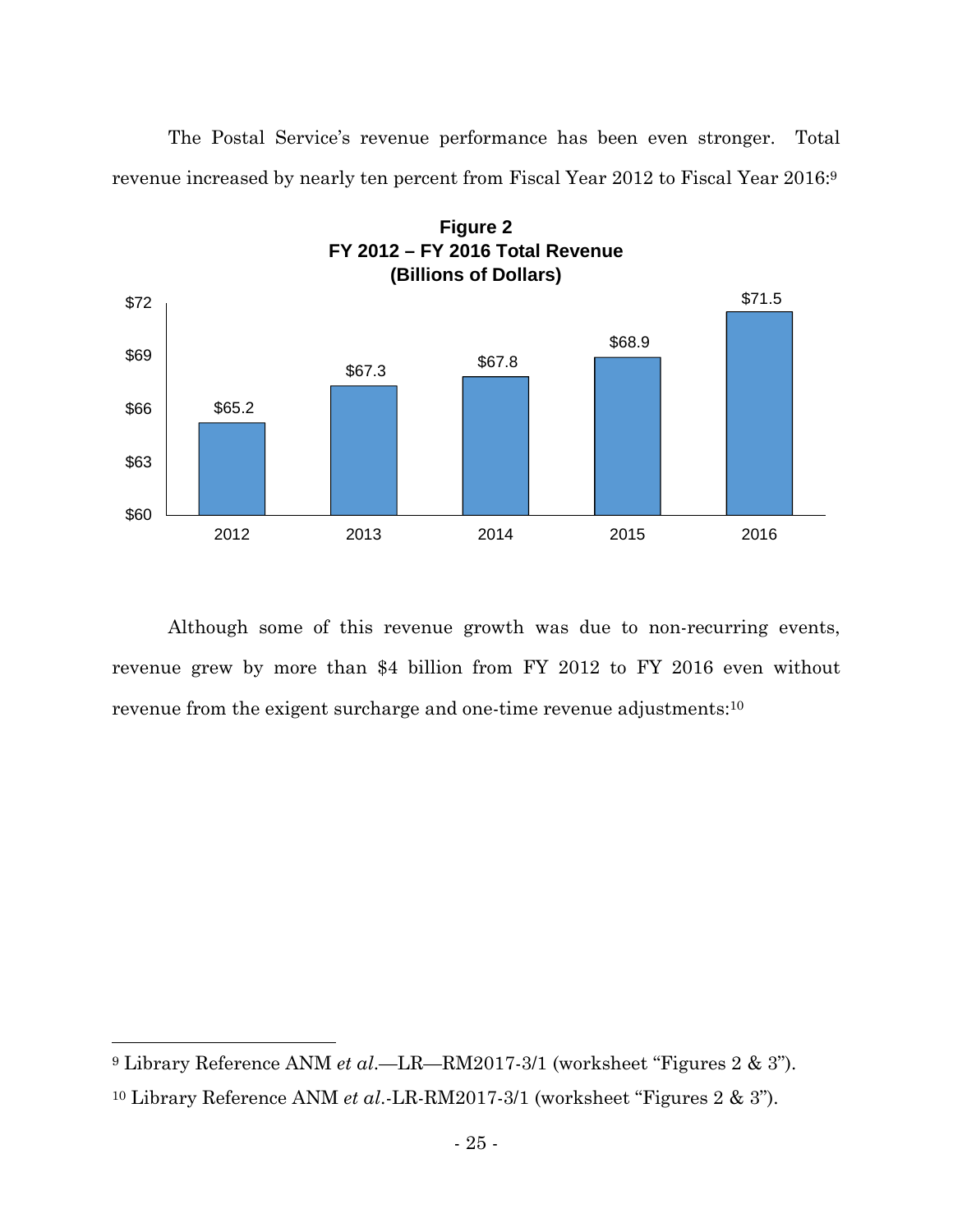

The Postal Service's business, taken as a whole, is not in a state of decline.

Competitive products have played a significant role in the financial recovery of the Postal Service. As noted by Mr. Rolando, the e-commerce boom, which shows no signs of slowing, has given a major boost to the Postal Service's financial performance. The growth in e-commerce has increased both revenue from and the profitability of competitive products for the Postal Service. Between Fiscal Year 2008 and Fiscal Year 2016, the contribution of competitive products to institutional costs has more than tripled, from \$1.8 billion to \$6.0 billion, and is projected to jump again to \$6.8 billion in FY 2017.<sup>11</sup>

<sup>11</sup> Library Reference ANM *et al*.-LR-RM2017-3/1 (worksheet "Figure 4").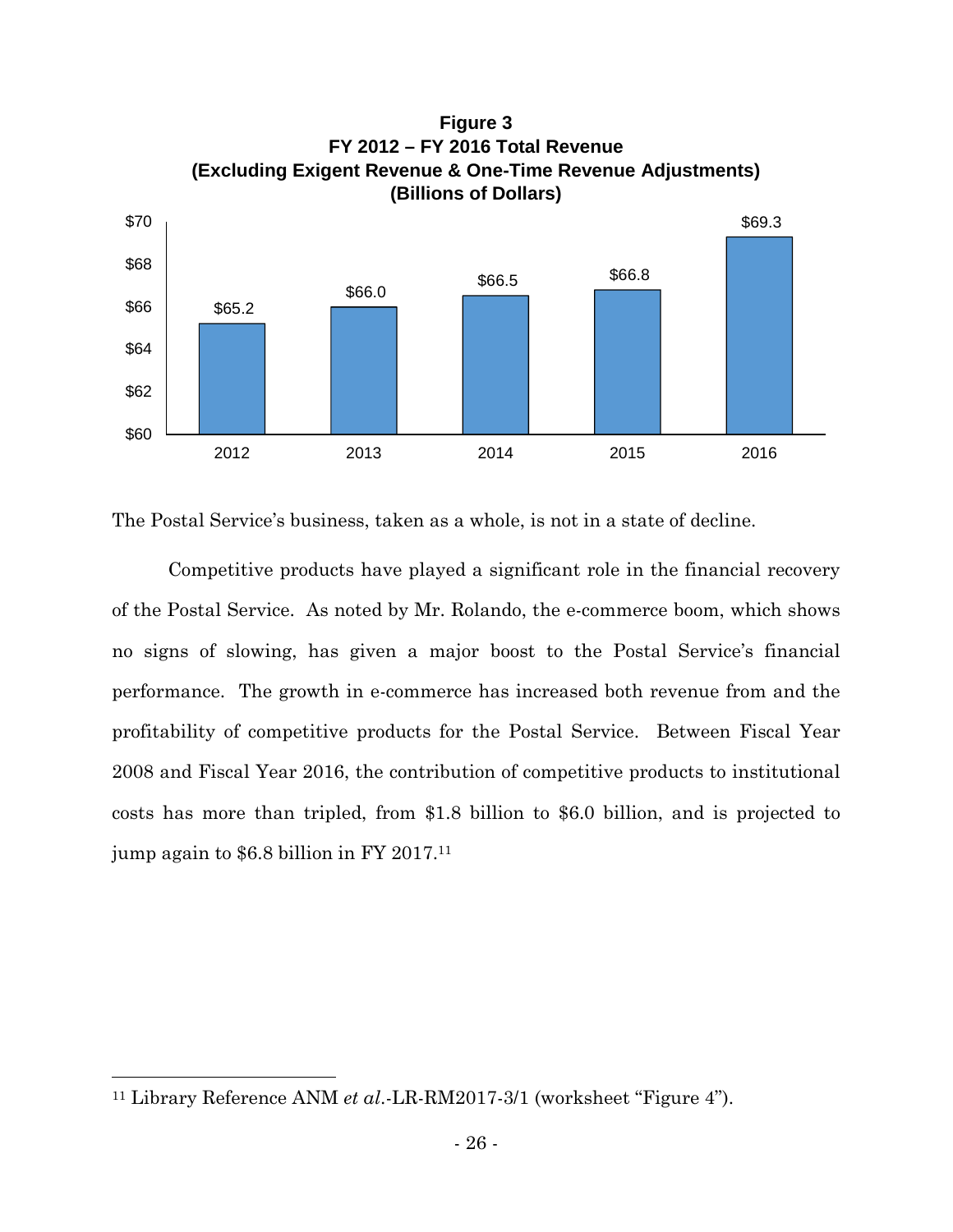

The Postal Service has tried to dismiss these favorable trends in volume, revenue and contribution on three grounds: (1) the volume of and contribution from First-Class Mail have continued to decline; (2) the growth in delivery points substantially increases Postal Service costs; and (3) the growth in competitive product volume is fragile and may reverse at any time. While each of these points has a modicum of truth, the Postal Service has greatly overstated their significance.

*Contribution Effect of Volume Shifts.* The Postal Service is correct that the volume of First-Class Mail, which has a high cost coverage, continues to decline. The effect of this ongoing trend, however, has been offset by increases in total contribution from other products. The overall effect of recent volume changes in *all* products (holding unit contribution constant) has been an *increase* in contribution. As Table 1 shows, recent decreases in contribution-weighted volume for marketdominant products have been more than offset by increases in contributionweighted volume for competitive products:<sup>12</sup>

<sup>12</sup> Library Reference ANM *et al*.-LR-RM2017/3-1 (worksheets "Table 1 (FY 2014 – FY 2016)" and "Table 1 (FY 2015 – FY 2016").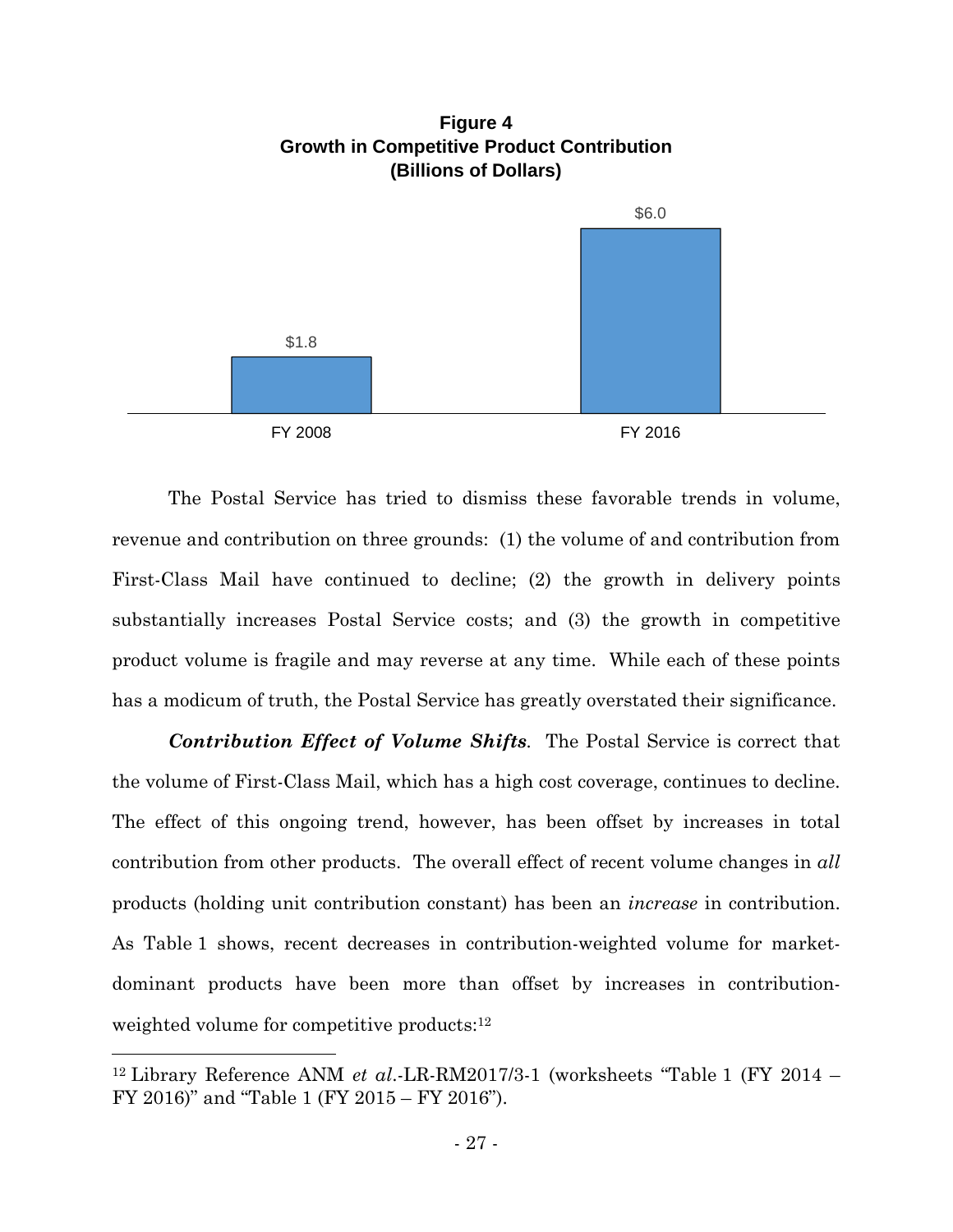| Category        | FY 2014 - FY 2016 | FY 2015 - FY 2016 |
|-----------------|-------------------|-------------------|
| Market-Dominant | (401.2)           | (171.2)           |
| Competitive     | 865.3             | 374.3             |
| <b>Total</b>    | 464.1             | 203.0             |

# **Table 1 Effect of Volume Changes on Contribution (\$ Millions)**

The shift in mail mix between market-dominant and competitive products has a second benefit for the Postal Service's finances. Because competitive products have been found by Congress or the Commission to face effective competition, the Postal Service is legally permitted to raise rates for competitive products by more than inflation, further increasing contribution. Like its competitors, the Postal Service has done so. Over the last five years, the Postal Service has raised competitive product rates by an annualized 5.6 percent—4.3 percent per year more than inflation.<sup>13</sup> With competitive products now generating more than a quarter of Postal Service revenue, the pricing freedom enjoyed by the Postal Service in markets that Congress or the Commission have found to be effectively competitive now provides a major boost to the Postal Service's finances.

<sup>13</sup> Library Reference ANM *et al*.—LR—RM2017-3/1 (worksheet "Figure 5").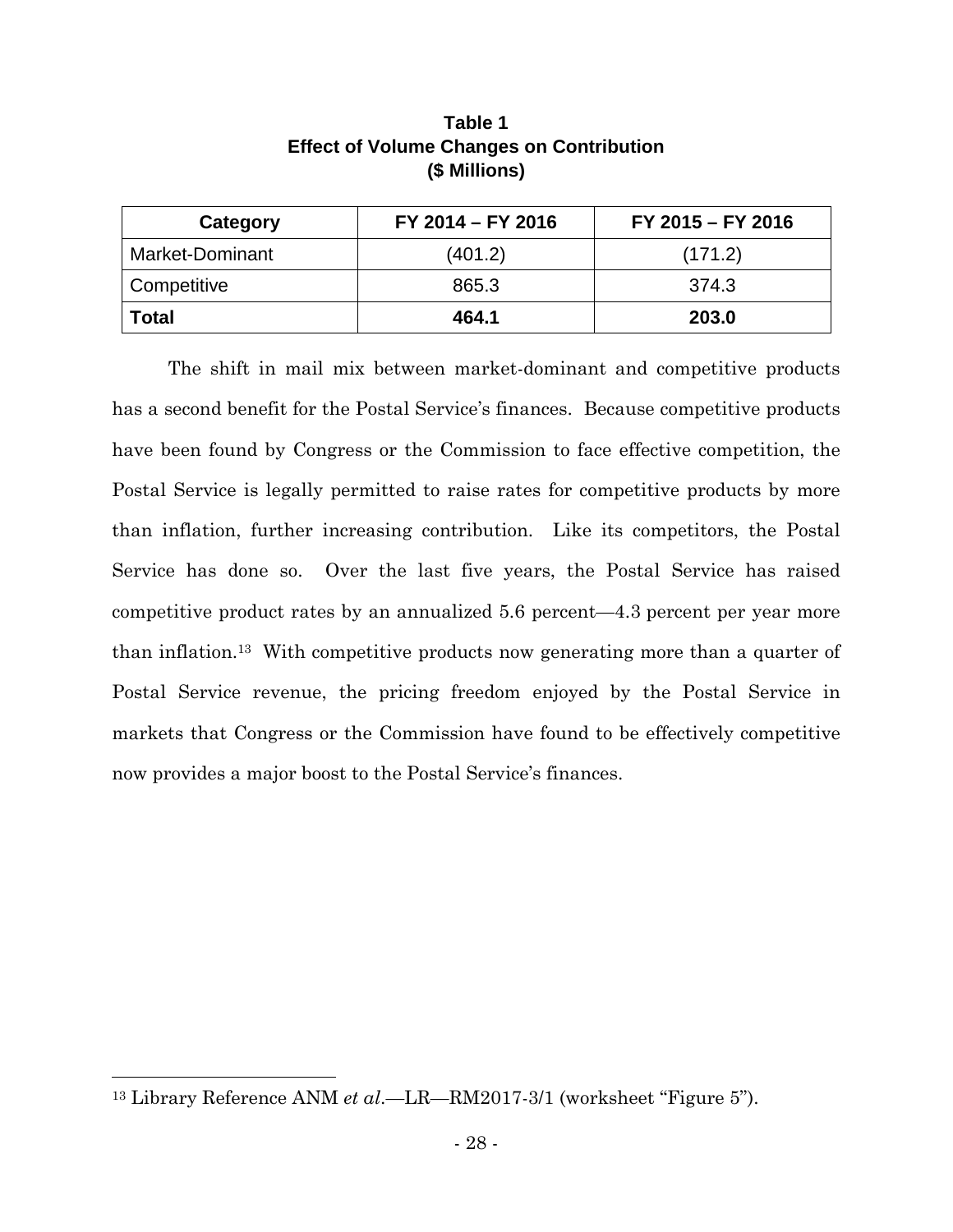**Figure 5 Comparison of Cumulative Competitive Product Price Increases with CPI (FY 2007 – FY 2017)**



Taking into account both changes in volumes and rates, recent increases in competitive product contribution have overwhelmed the decline in contribution from First-Class Mail:<sup>14</sup>



<sup>14</sup> Library Reference ANM *et al*.-LR-RM2017-3/1 (worksheet "Figure 6").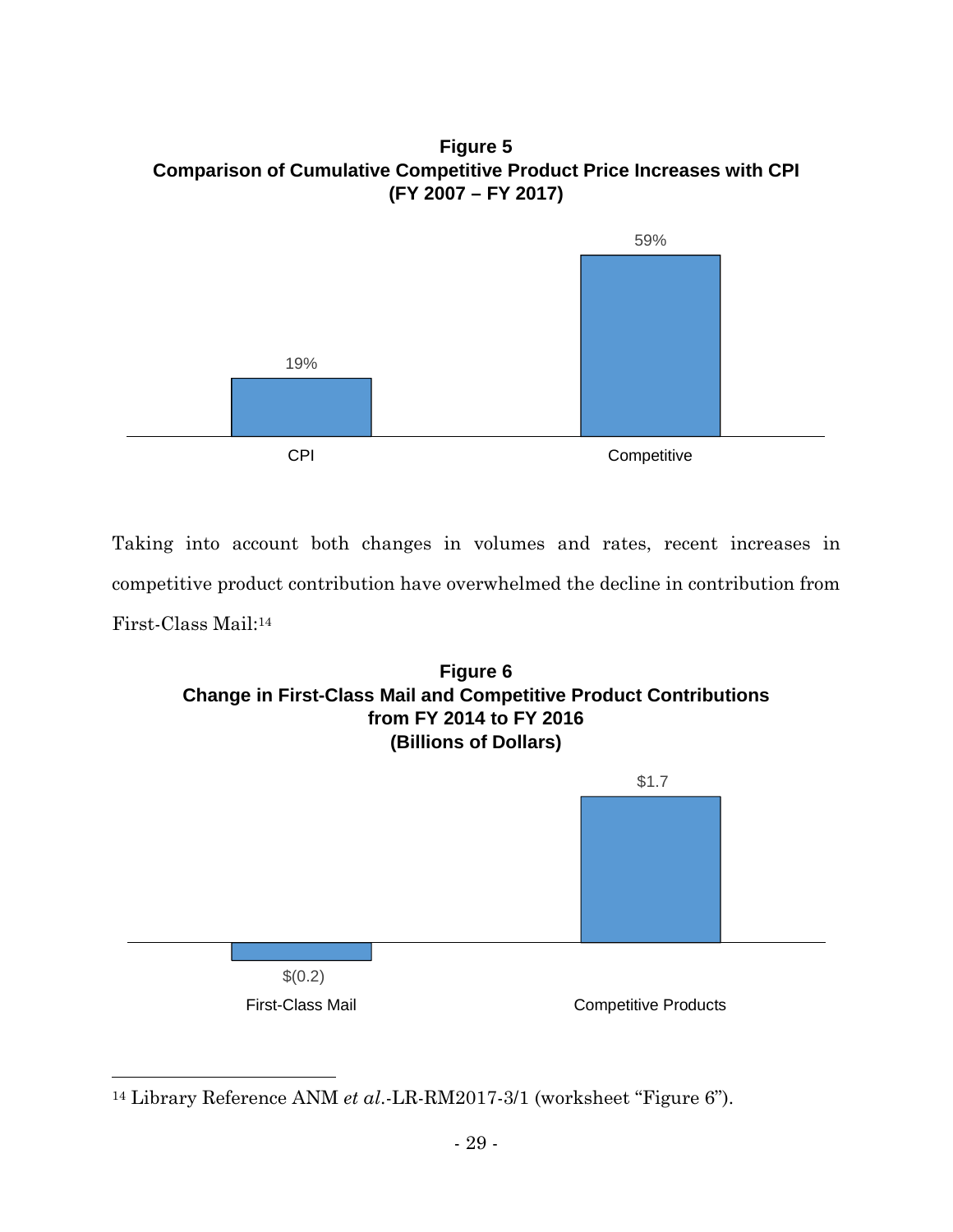*Growth in Delivery Points.* The Postal Service is correct that (1) the number of delivery points grows each year and (2) this growth tends to increase the Postal Service's costs. The Postal Service exaggerates the size of this effect, however, as the Postal Service's own roll-forward calculations show. When the Postal Service rolls forward (extrapolates) its historical expenses to future periods in rate cases, the Postal Service is required to quantify the effect of the increasing number of delivery points, and may not just assert that the effect is large. The increase in the number of delivery points over time is the primary input to the nonvolume workload effect used by the Postal Service in its roll forward model. Docket No. RM2013-11, USPS-R2010-4R/8, Input\_12.xls, "Non-vol Wkld." In Docket No. R2013-11, the most recent case in which the Postal Service filed a roll forward analysis, this effect added just \$75 million each year (or 0.1 percent) to Postal Service costs. Docket No. RM2013-11, USPS-R2010-4R/8, FY2013BR.CompSumRpt.BR-Final.xls and FY2014BR.CompSumRpt.BR-Final.xls. Thus, while the growth in delivery points indeed creates a small headwind against the Postal Service going forward, the effect is much less than the Postal Service now claims. Furthermore, because the non-volume workload effect does not account for the fact that new delivery points are generally lower-cost ones (*i.e.*, centralized delivery points), the real non-volume workload effect is likely much smaller than even the roll forward analysis suggests.

*Uncertainties in Competitive Product Volume*. On page 29 of its Form 10-Q for Fiscal Year 2017, Quarter 1, the Postal Service asserts that it is at risk at any time of losing its competitive product volume to bypass by its largest customers:

The growth in our Competitive service revenues over the past five years is largely attributable to three major customers. Each of those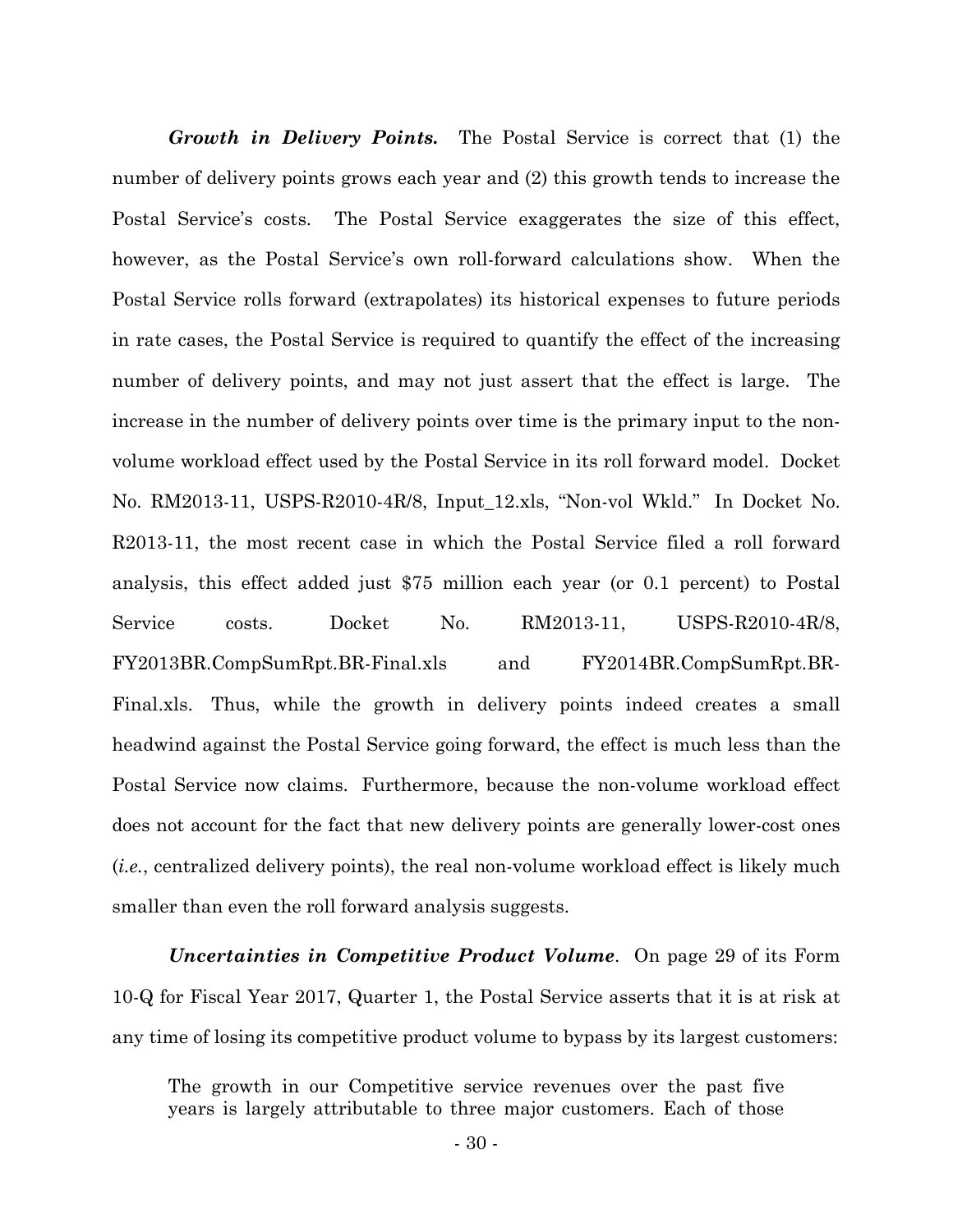three major customers is building the capability which would enable them to divert volume away from the Postal Service over time. If those customers divert significant volume away from the Postal Service, the growth in our Competitive service revenues may not continue.

The Postal Service recently made a similar claim in Docket No. RM2017-1, *Institutional Cost Contribution Requirement for Competitive Products*. Docket No. RM2017-1, Initial Comments of USPS (Jan. 23, 2017) at 15-17. The Commission should view these claims with skepticism.

First, this is not a new risk. It is well known that UPS and FedEx are two of the Postal Service's largest competitive product customers. The Postal Service has grown its competitive product volumes and increased its rates even though UPS and FedEx own and operate their own networks. UPS and FedEx make heavy use of Postal Service delivery, despite owning and operating their own networks, because the address density of the Postal Service's volume enables the Postal Service to provide economical, high quality delivery service, particularly for lightweight packages sent to residential addresses. The Postal Service's network is well suited to delivery in the booming e-commerce market.

Second, the Postal Service has a track record of underestimating the projected performance of its competitive products. In its Integrated Financial Plan for Fiscal Year 2016, the Postal Service projected that "Shipping and Packages" volumes, most of which are generated by competitive products,<sup>15</sup> would grow by

<sup>15</sup> "This category includes: First-Class Package Service, a shipping option for highvolume shippers of packages that weigh less than one pound and First-Class Mail parcels for shipment of boxes, thick envelopes or tubes of 13 ounces or less; Package Services for merchandise or printed matter, such as library and media mail weighing up to 70 pounds; Parcels - Parcel Select, Parcel Return Service and Standard Mail Parcel Services which provide commercial customers with a means of package shipment, typically "last-mile" products; Priority Mail, which is offered as a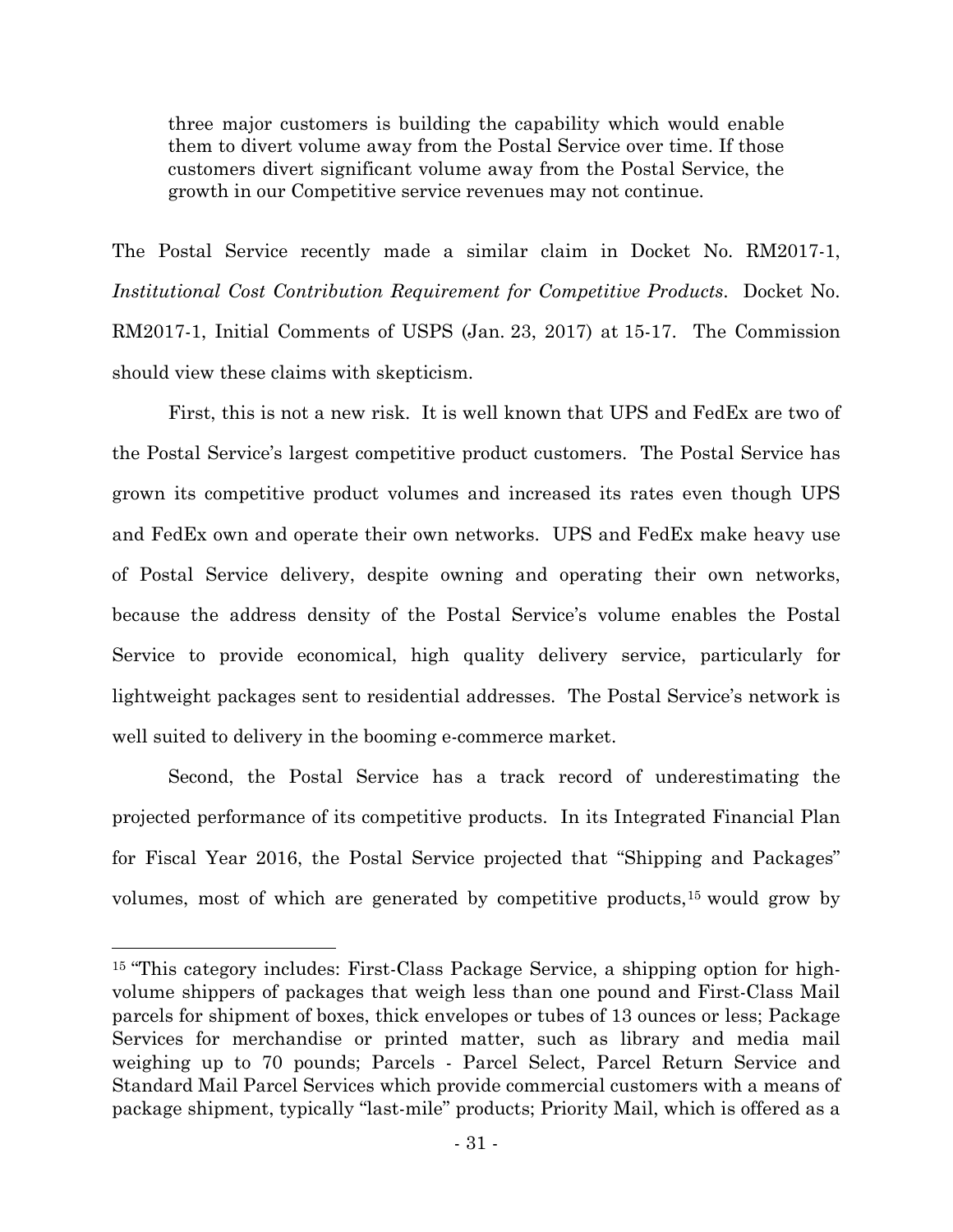5.7 percent. In fact, actual volumes grew by 13.8 percent, almost 2.5 times as much. The Postal Service predicted in its Integrated Financial Plan for Fiscal Year 2017 that Postal Service Shipping and Packages volume would grow by 7.8 percent this year; so far the volume has grown by 11.8 percent:<sup>16</sup>



### **Operating income**

Thanks to these strong fundamental trends, the Postal Service's operating income has been positive for several years, and the Postal Service projects it to remain positive in Fiscal Year 2017 despite the rollback of the exigent rate

<sup>16</sup> Library Reference ANM *et al*.-LR-RM2017-3/1 (worksheet "Figure 7"). Note: Fiscal Year 2017 Actual Growth Rate is from the USPS Preliminary Financial Information (Unaudited), January, 2017, filed on Feb. 24, 2017.

service both within the U.S. and abroad with the domestic service offering a 1-3 day specified (non-guaranteed) delivery; and Priority Mail Express, which provides an overnight, money-back guaranteed service which includes tracking, proof of delivery and basic insurance up to \$100. Priority Mail Express delivery is offered to most U.S. destinations for delivery 365 days a year." USPS Form 10-K for Fiscal Year 2016 at 3.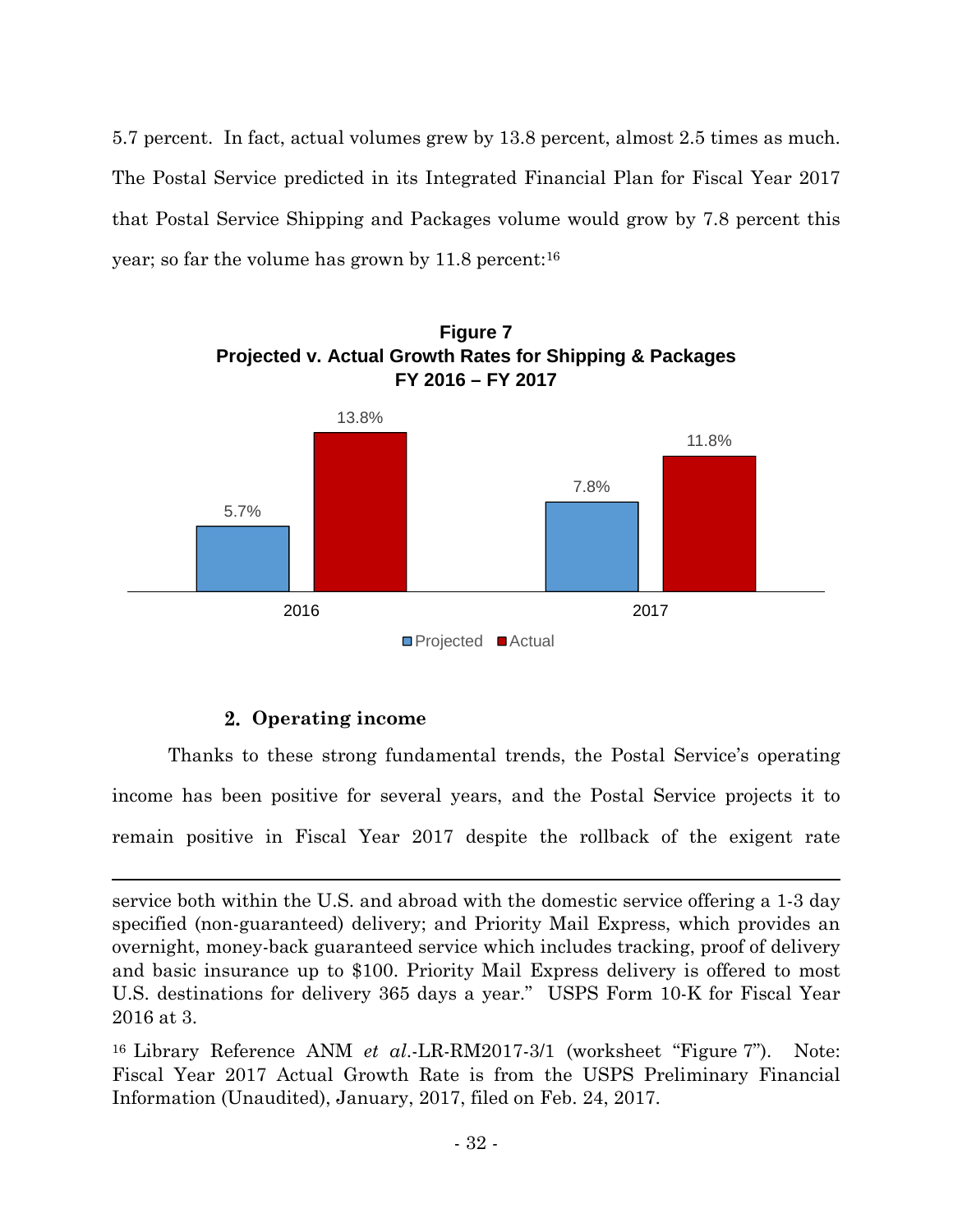surcharge. USPS Fiscal Year 2017 Integrated Financial Plan (Nov. 2016) at 3. The Postal Service reported \$522 million in controllable income for the first quarter of Fiscal Year 2017,<sup>17</sup> and a total operating profit of \$3.7 billion since the start of Fiscal Year 2014.<sup>18</sup>

### **Projected future financial performance**

The recent gains in revenue and contribution should continue in the future, even without major cost savings initiatives, if the Postal Service simply limits its cost level increases to the rate of growth of the Consumer Price Index. The rollforward analysis documented in Library Reference ANM *et al.-*LR-RM2017-3/1, Rollfwd.xlsx shows this. Between Fiscal Year 2015 and Fiscal Year 2019, the Postal Service is projected to improve its annual controllable operating income by approximately \$2.7 billion:

<sup>17</sup> USPS Press Release, "U.S. Postal Service Reports Fiscal Year 2017 First Quarter Results" (Feb. 9, 2017). Furthermore, the Postal Service achieved this first quarter income despite allowing its workhours to grow to 2 percent above plan. December 2016 Preliminary Financial Information (Unaudited). If the Postal Service fails to meet its planned income, the fault will lie in poor cost control, not any shrinkage in revenue.

<sup>18</sup> Fredric V. Rolando letter to the editor of USA Today (March 7, 2017) (available at (http://www.usatoday.com/story/opinion/2017/03/07/things-bad-postal-servicesay/98871900/ (site visited Mar. 12, 2017).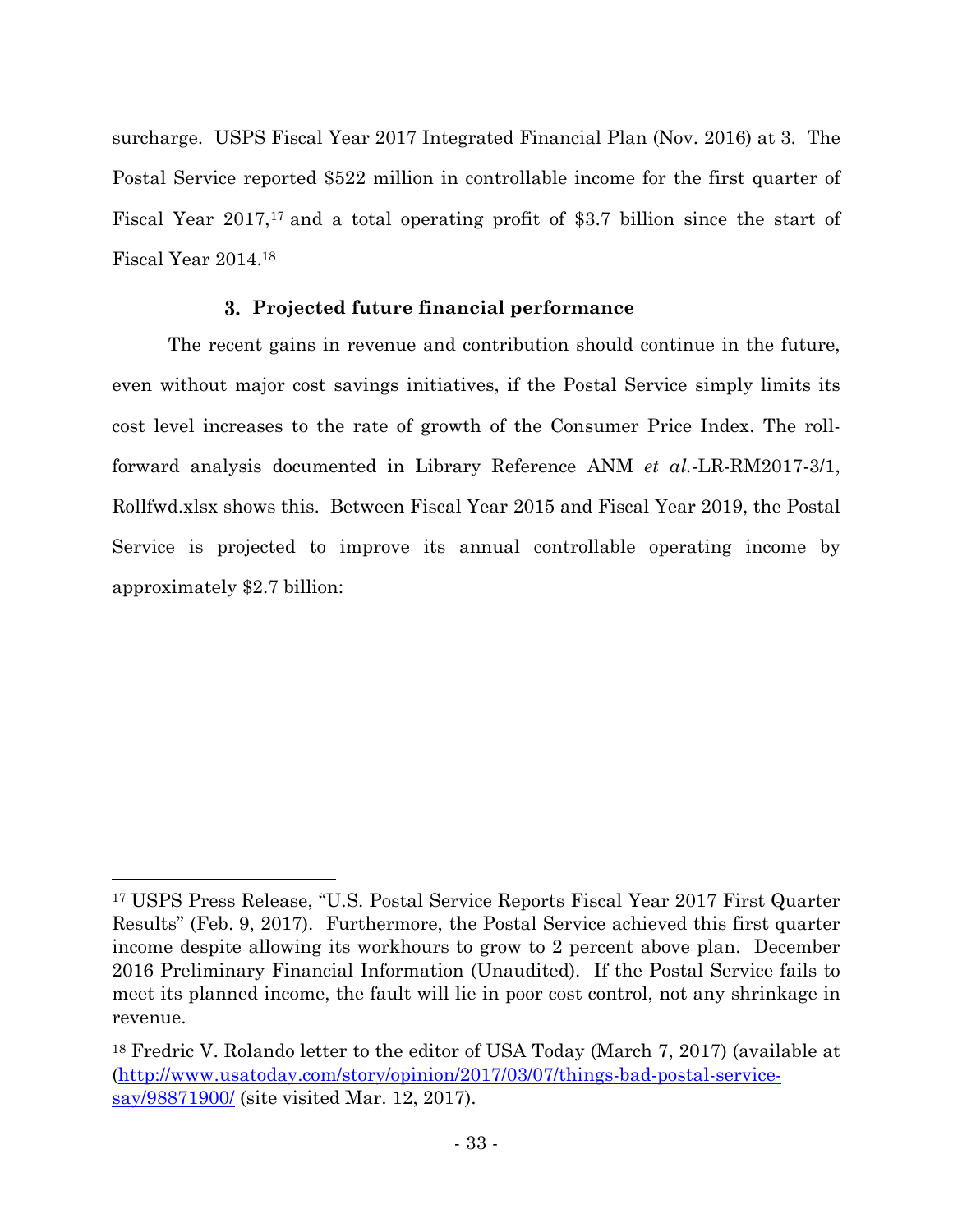

**Figure 8 USPS Controllable Operating Income (excluding Exigent Revenue) In FY 2015 – FY 2019 (Billions of Dollars)**

The projected increases in controllable operating income occur despite inclusion of cost increases due to delivery point growth; the use of conservative rate increases (less than the average increase USPS has implemented in recent years) on competitive products; and the use of annual volume changes lower than occurred in FY 2016. ANM *et al*.-LR-RM2017-3/1, Rollfwd.xlsx.

#### **Liquidity**

The Postal Service has sufficient liquidity to continue providing essential postal services for the foreseeable future. The Postal Service projects that it will have \$8 billion in cash at the end of FY 2017 if it does not make amortization payments. USPS Fiscal Year 2017 Integrated Financial Plan (November 2016) at 9. Moreover, the Postal Service has recently been generating annually about \$3 billion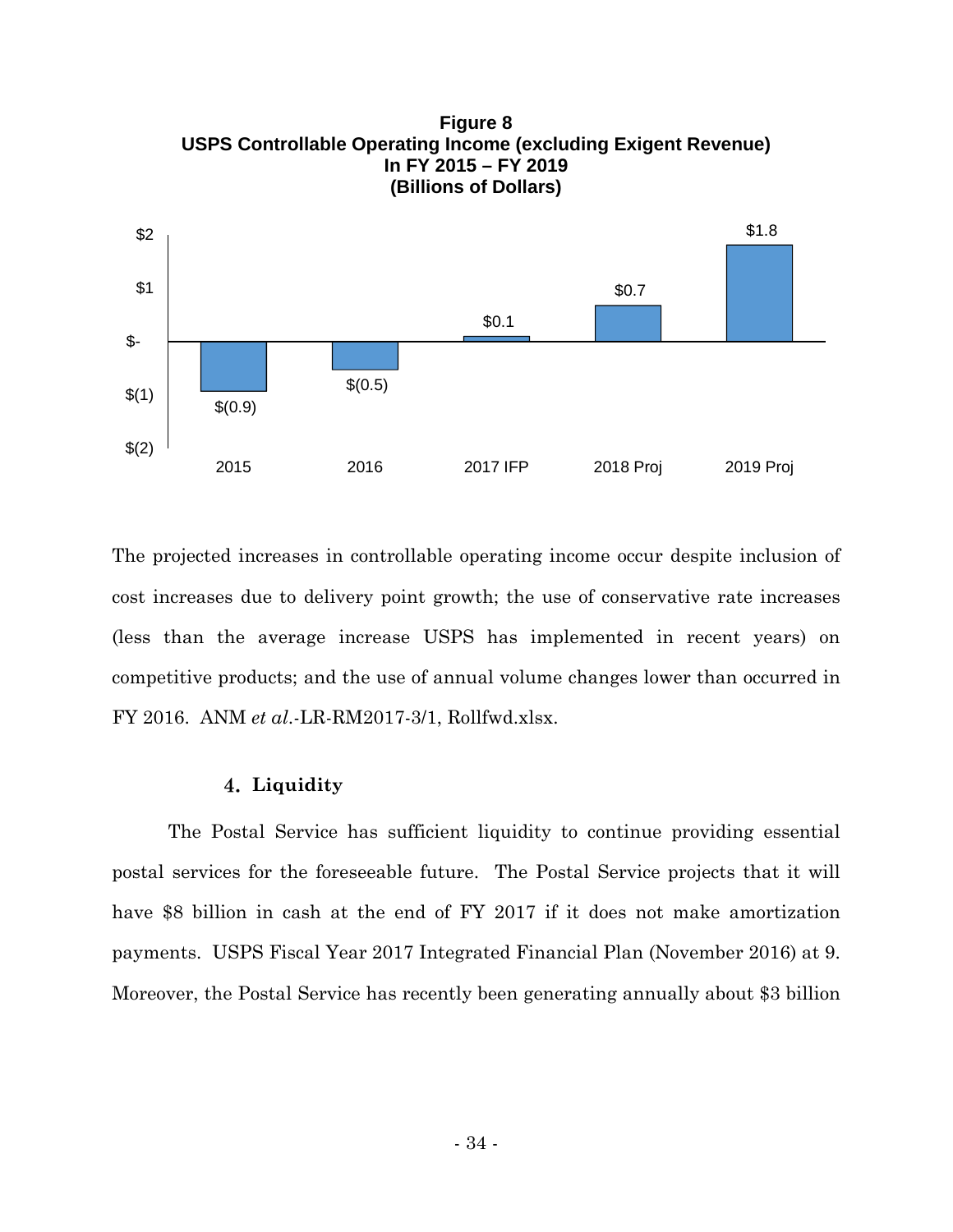in cash, which can also be invested in new delivery vehicles and other assets. USPS Form 10-K for Fiscal Year 2016 at 42.<sup>19</sup>

The Postal Service suggests that this amount of cash is inadequate because it covers less than 30 "Banking Business Days" of operations. USPS Fiscal Year 2017 Integrated Financial Plan at 9. The analysis underlying this claim, however, is "not consistent with best practice." OIG Report FT-AR-17-001, *Measurement of Days of Operational Cash on Hand* 1 (Oct. 20, 2016).

First, the Postal Service has understated the number of days it could operate with only the cash that it now has on hand. A proper measure of the number of days would be approximately 50 percent higher than the Postal Service's estimate. The Postal Service erroneously "uses banking days of 251 (excluding holidays and weekends) rather than operating days of 365 in its calculation. Additionally, capital outlays are incorrectly included in its calculation, which further dilutes days of cash on hand." *Id*. at 1, 6-7.

Second, the Postal Service has failed to explain what minimum number of days of operations that should be permitted by the amount of cash on hand, however calculated. *Id*. at 8. The Postal Service's days of cash on hand today is significantly higher than the average since 1995 (6 days by the Postal Service's calculation, 9 days by the OIG's). *Id.* at 7. Moreover, if additional cash ever were to become necessary, the Postal Service could generate massive additional liquidity by tapping into the value of its real estate, *e.g.*, by selling unneeded buildings and

<sup>19</sup> And thanks to the nearly \$2 billion "Depreciation and amortization" annual noncash accrual, USPS would generate a great deal of cash from operations even at operational breakeven. USPS Form 10-K for Fiscal Year 2016 at 42.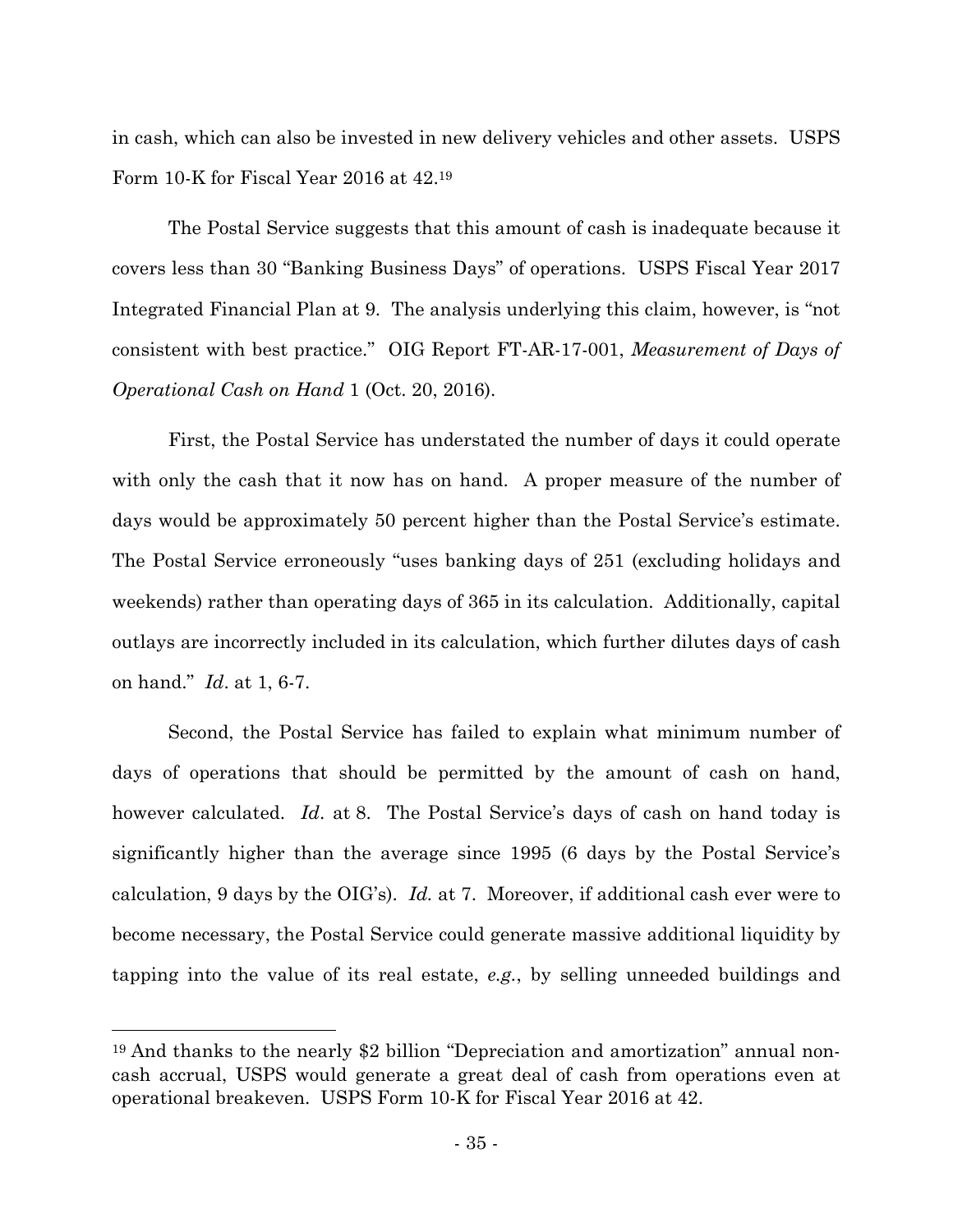entering into sale/leaseback transactions for buildings that the USPS needs to continue using. USPS OIG Report No. FT-MA-12-002, *Pension and Retiree Health Care Funding Levels* (June 18, 2012) at 6 (citing OIG Report No. FF-MA-11-118, *Leveraging Assets to Address Financial Obligations* (July 12, 2011)).

Third, and most important, the number of days of cash on hand has limited relevance for an enterprise like the Postal Service. The optimal number of days of cash on hand depends on many circumstances. www.ncbi.nlm.nih.gov/pubmed/18972996. Generally, days' cash on hand is a measure of how long an organization could operate before running out of cash if revenue were turned off completely. But Postal Service revenue will never be turned off completely unless a policy decision is made to shut down the enterprise. As discussed above, the Postal Service's cash flow is very strong. The private economy and the government rely on its continuing operations. It is a full-on federal government agency, as Chairman Taub has often noted. If the self-funding model under which it now operates stops working, the federal government will have to make a decision about a new model. "[I]n the event of a cash shortfall, the U.S. government would likely prevent the Postal Service from significantly curtailing or ceasing operations." OIG Report FT-AR-17-001 at 8-9; *accord*, USPS Form 10-Q report for Quarter 1, 2017 (Feb. 9, 2017) at 9 (same). <sup>20</sup> Among other things,

<sup>20</sup> The financial analysis that is appropriate for a government entity differs from the financial analysis appropriate for a private firm. *See* PRC FY 2015 Financial Analysis Report 75 (Mar. 29, 2016). There are two reasons for this. First, federal government enterprises are subject to statutory constraints that reflect a more complex mix of goals than profit maximization. Second, federal government enterprises enjoy an implicit guarantee of payment by the federal government, which is not subject to bankruptcy. For this reason, government-owned enterprises must be evaluated by different standards of financial stability than privately owned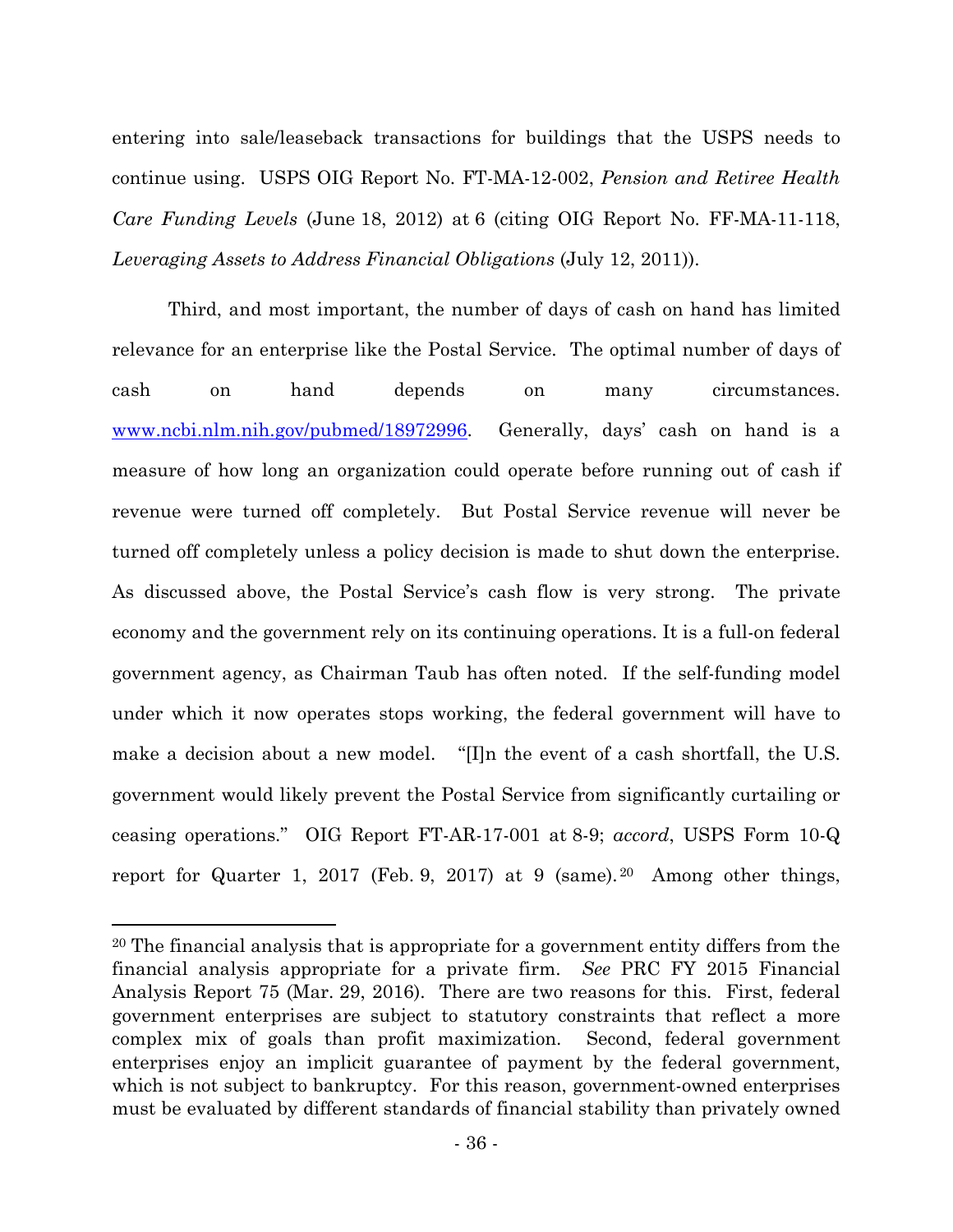Congress could raise the Postal Service's current borrowing limit of \$15 billion, which has been arbitrarily frozen for some time, and now equals in inflationadjusted dollars only about 25 percent of the Postal Service's initial borrowing limit in 1971.<sup>21</sup>

Finally, the Postal Service argues that its real liquidity would be much less than \$8 billion if the Postal Service made the scheduled contributions to the Retiree Health Benefits Fund (\$2.9 billion), the Civil Services Retirement System ("CSRS") (\$1.2 billion), and the Federal Employee Retirement System ("FERS"). USPS Fiscal Year 2017 Integrated Financial Plan at (November 2016) at 9. But the premise of this argument is counterfactual. The Postal Service did not make the prefunding payment to the RHBF required by Congress in Fiscal Years 2012 through 2016, and Congress did nothing to force payment.

firms. As Chairman Taub has acknowledged, "[f]inancial analysis used in the private sector may not be directly relevant to government agencies because revenue streams, equity structures, and management incentives differ." Prefiled Testimony of Robert G. Taub to U.S. House Oversight and Government Reform Committee (May 11, 2016) at 9. "Stakeholders of private sector entities use financial analysis to make investment and credit decisions, and success is often measured by the company's stock valuation. In contrast, Federal agencies are mission-oriented and measure success through the provision of service." *Id*. at 12; *see also id*. at 14 (noting limitations on the predictive value of the Altman Z-Score).

<sup>21</sup> The borrowing limit set by the Postal Reorganization Act in 1970 was \$10 billion. Pub. L. No. 91-375 (Aug. 12, 1970), § 2, 84 Stat. 740 (codified at former 39 U.S.C. § 2005(a)). This amount was equivalent to about \$60 billion in 2017 dollars. *See* www.usinflationcalculator.com/inflation/consumer-price-index-and-annual-percentchanges-from-1913-to-2008/.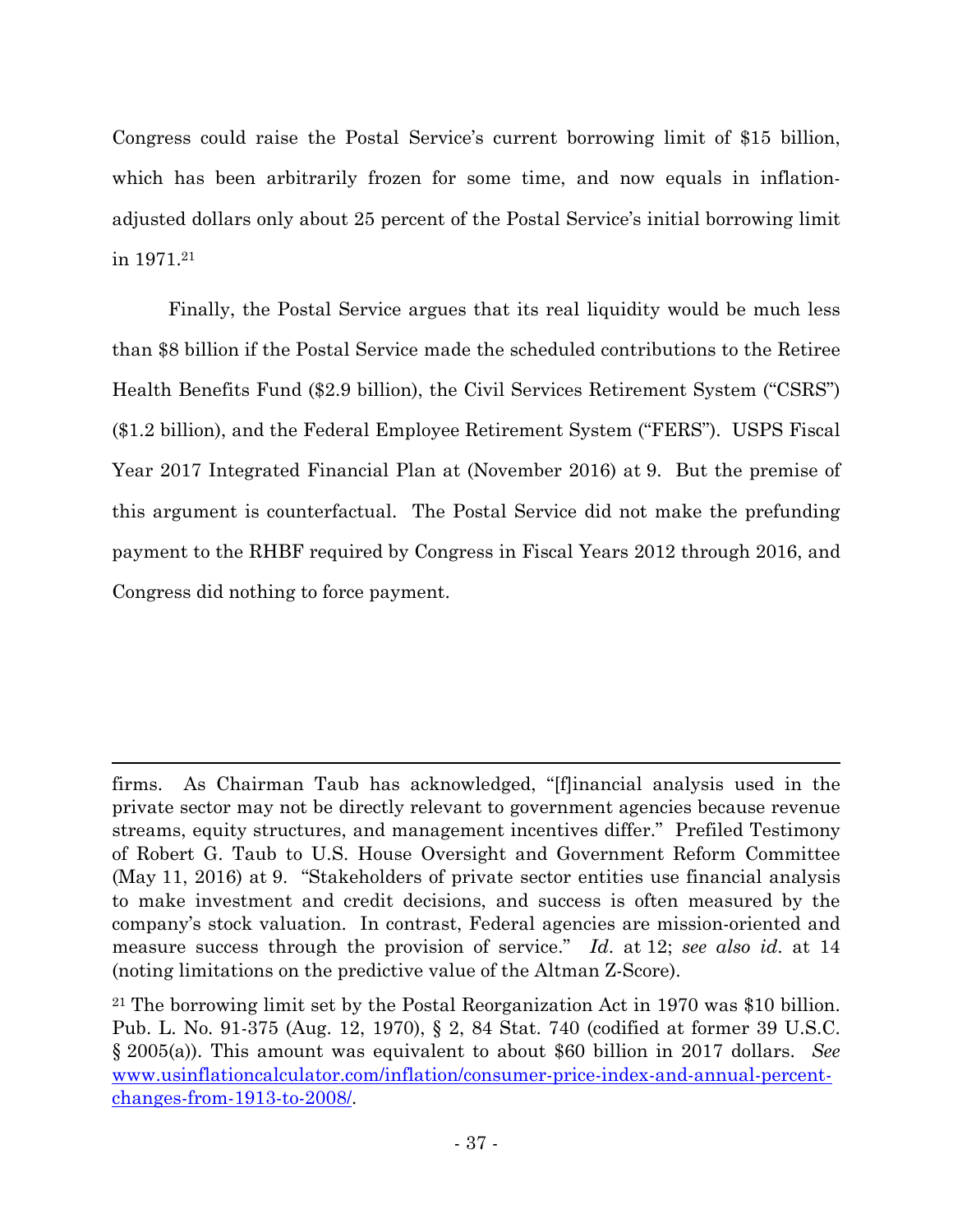### **The negative net earnings reported by the Postal Service are largely an artifact of the statutory prefunding requirement.**

The Postal Service, obviously aware of its favorable operating performance, emphasizes instead its reported *net* income, which has been negative since 2006. These reported losses, however, are an artifact of the Postal Service's failure to meet the arbitrary and needlessly short prefunding schedule prescribed by Congress in 2006 for the Postal Service's retiree health benefits fund. Nadol Decl. at 17-18. The following figure, published by the Commission in March 2016, dramatically illustrates the extent to which the losses reported by the Postal Service in recent years have been artifacts of the prefunding requirement and other non-operating expenses:<sup>22</sup>



# **Figure 9**

#### Postal Service Net Income (Loss) (\$ in Millions)

Source: Postal Service Form 10-K and USPS Annual Report, FY 2005-2015.

Note: NOEs include all non-cash workers' compensation costs, the accrued payment to the Postal Service's RHBF, the FERS supplemental payment, and any one-time expense or revenue adjustments.

<sup>22</sup> Source: PRC FY 2015 Financial Analysis Report at 1 (March 29, 2016).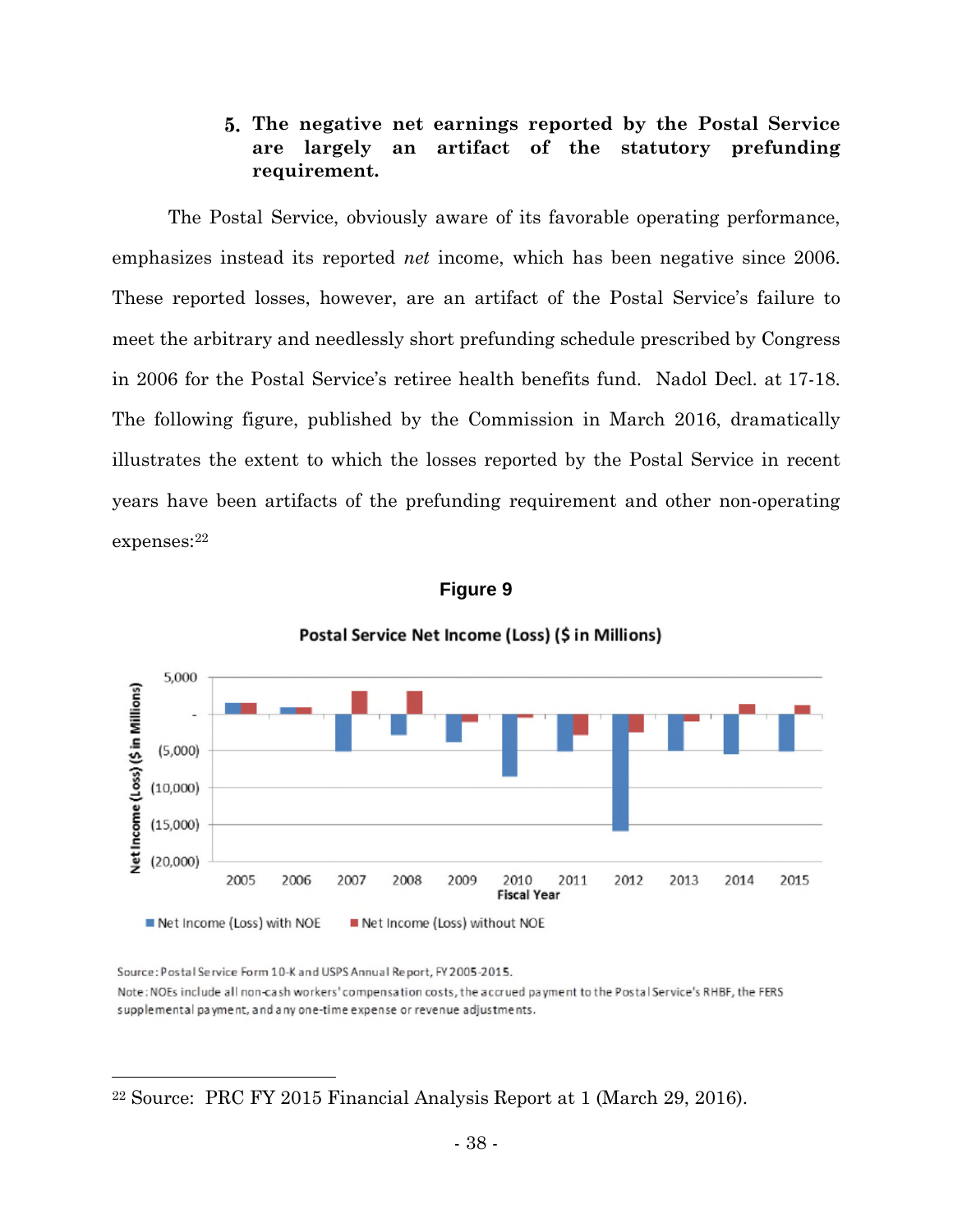Fiscal Year 2016, which ended too late to be included in the Commission's Financial Analysis Report for Fiscal Year 2015, continued the trend. The Postal Service reported a loss of \$5.6 billion in that year, but a controllable operating income of \$610 million. USPS Form 10-K for Fiscal Year 2016 at 15.

There is no serious dispute that the vast majority of the Postal Service's reported "losses" in recent years would not have occurred but for the prefunding schedule prescribed by the PAEA. As NALC president Rolando has noted, the "expense of this mandate has accounted for nearly 90 percent of the Postal Service's reported financial losses since 2007." Rolando 2017 testimony at 2; *accord*, PRC Fiscal Year 2015 Financial Analysis Report 75-78 (Mar. 29, 2016); OIG Report No. RARC-WP-16-009, *Peeling the Onion: The Real Cost of Mail* (April 18, 2016) at 1 (the Postal Service would have broken even between 2006 and 2015, despite the recession, with additional cost savings or revenue of 3.1 cents per piece; of this 3.1 cent gap, 2.8 cents were due to the RHB prefunding requirement).

These unpaid installments, however, do not raise current cash flow issues. No cash will change hands between the Postal Service and its retirees until the retirees actually retire and start receiving their pensions and health care coverage: the funds transferred by the Postal Service to its pension and retiree health care accounts are still assets available to the Postal Service to pay its future liabilities to its retirees. To be sure, the underfunding of retiree benefit plans can raise serious concerns if it casts doubt on the ability of an employer to meet its financial commitments to its retirees and other creditors in the future. But the Postal Service warrants no such concern, even for the future. As shown in the next section, the Postal Service's pension and retiree health benefit funds—contrary to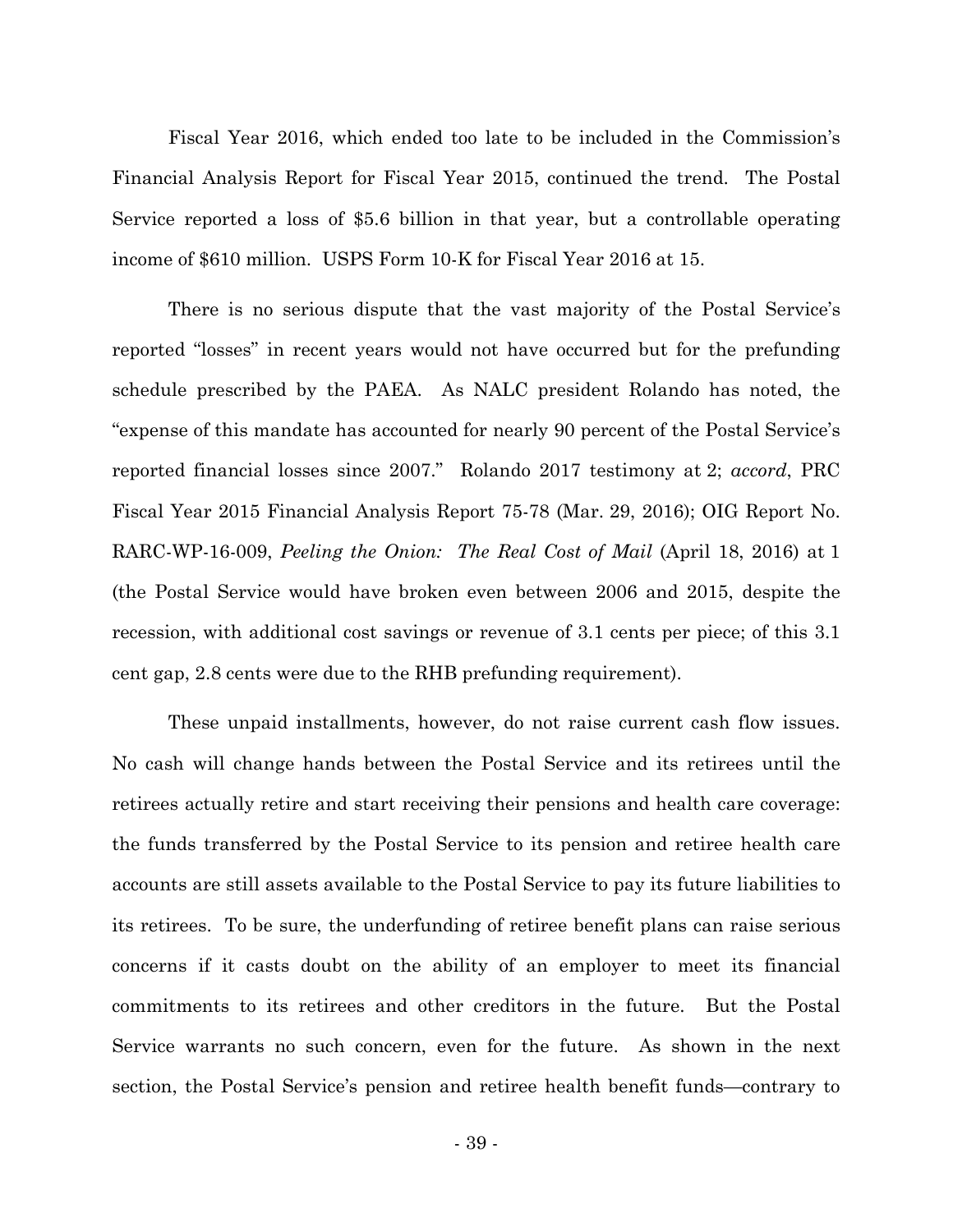conventional wisdom—are extraordinarily well funded by the standards of most public and private sector employers.

- **C. The negative balance sheet reported by the USPS does not reflect its true financial condition.**
	- **The Postal Service's failure to meet the needlessly fast prefunding schedule prescribed by PAEA proves nothing about the ability of the Postal Service to meet its actual financial obligations to retirees, or its financial stability generally.**

One of the main arguments offered by the Postal Service for jettisoning the CPI cap is the large excess of reported liabilities over reported assets on the Postal Service's balance sheet. *See*, *e.g*., Brennan 2017 testimony at 7 (table); USPS Form 10-K for Fiscal Year 2016 at 12. But this negative reported net worth is essentially an artifact of the same arbitrary prefunding requirements that have caused the Postal Service to report net losses on its income statement in recent years. Of the \$96 billion negative net worth reported by the Postal Service at the end of Fiscal Year 2016, all but about \$22 billion represented the unfunded portion of the Postal Service's pension and retiree health benefit plans. *Compare* Rectanus 2017 testimony (GAO-17-404T) at 15 with Brennan 2017 testimony at 7.

These figures, and the negative net worth reported by the Postal Service as a result, are meaningless in terms of the Postal Service's ability to meet its obligations. In fact, the Postal Service has funded its pension and retiree health benefit funds more fully than have the vast majority of government and private sector employers in the United States. Nadol Decl. at 12-18. Even according to the conservative assumptions of the Office of Personnel Management ("OPM"), the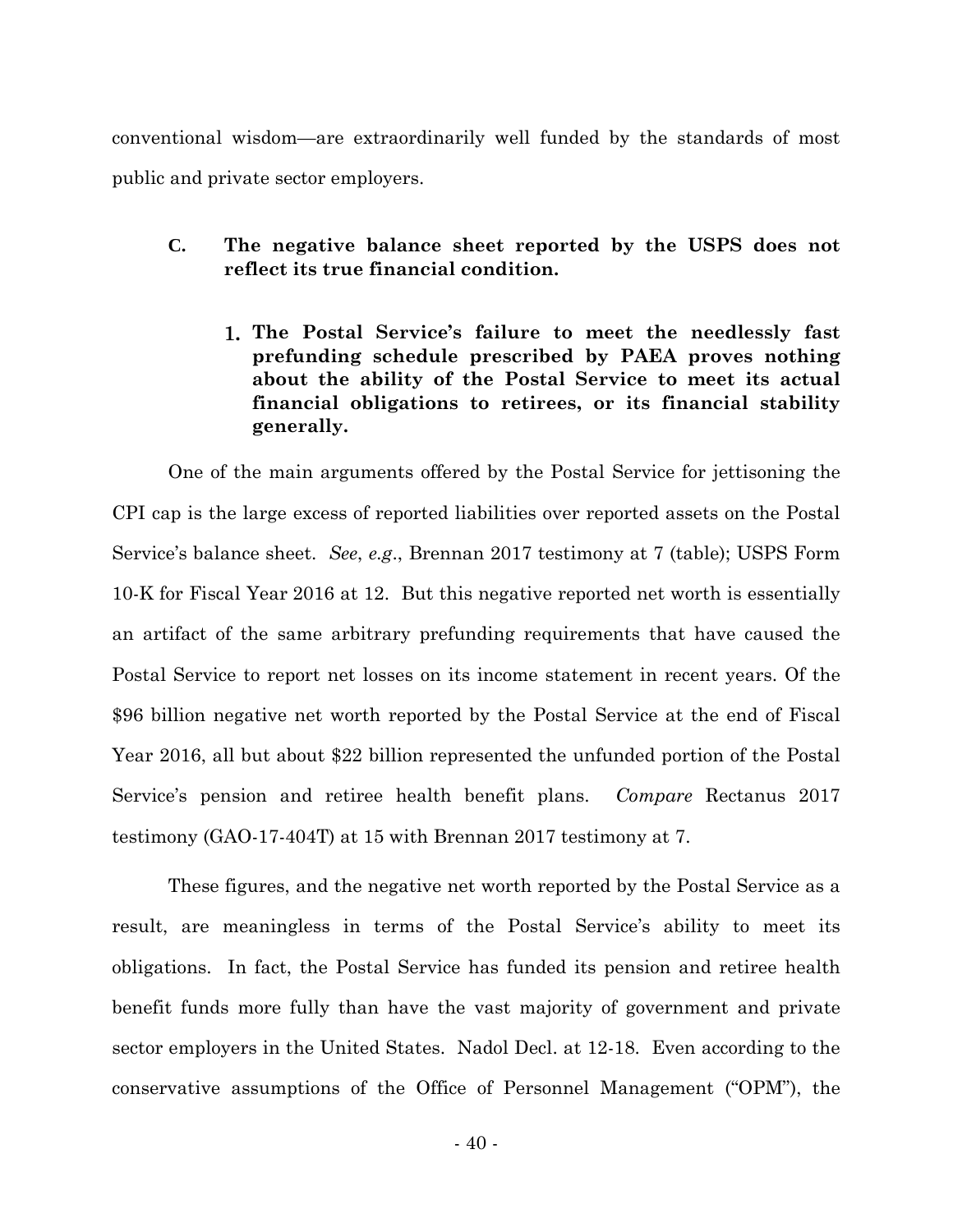Postal Service's pension funds already have enough funds to cover 92.5 percent of their projected liabilities, and the Retiree Health Benefit Fund already has enough funds to cover about 50 percent of its projected liabilities. *Id*. Overall, the Postal Service's retirement benefit accounts (*i.e*., both the pension and retiree health benefit accounts) already contain over \$338 billion in assets, or 82 percent of actuarial liabilities. Rectanus 2017 testimony (GAO-17-404T) at 18 (Table 4).

The Postal Service's pension funding level of 92.5 percent is far higher than the overall federal funding level, the funding level of most state and local government retirement plans, and the standards established under the Pension Protection Act of 2006 for determining whether a private employer's plan is "at risk" or "endangered." Nadol Decl. at 12-14.



# **Figure 10 Pension Funding Levels**

Nadol Decl. at 4, 12-14.

Likewise, the 50 percent funding of the retiree health benefit plan surpasses the funding of health care benefits by most private employers, the federal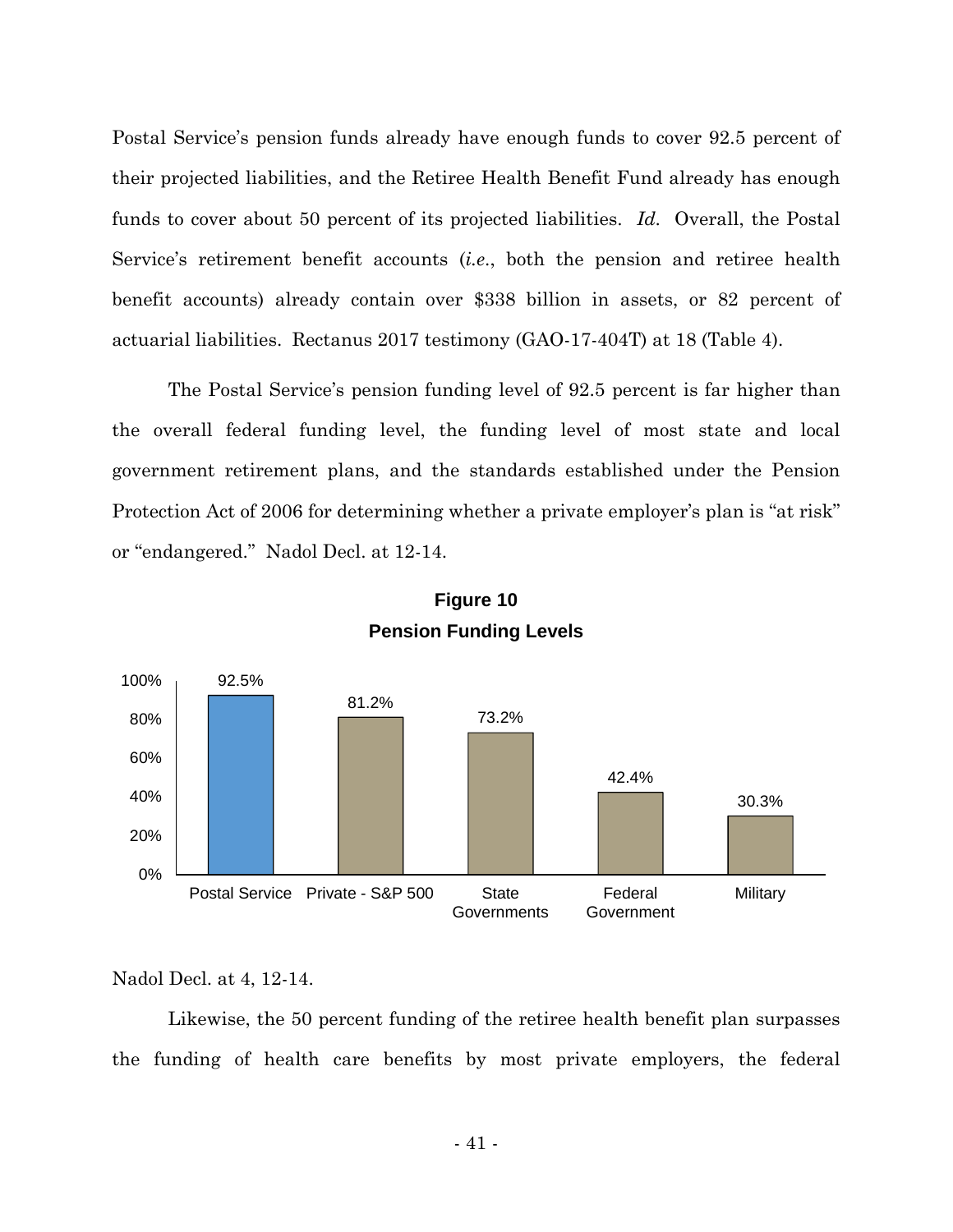government and many state and local governments, many of which have yet to prefund this benefit at all:



**Figure 11 Retiree Healthcare Prefunding Levels FY2014**

Nadol Decl. at 4, 14-17; Brennan 2017 testimony at 12-13. Even without further contributions, the \$338 billion of funds in the Postal Service's pension and retiree health benefit plans are sufficient to meet the Postal Service's financial obligations to its retirees for decades. Nadol Decl. at 5-6, 28-29. There is no immediate problem, let alone a crisis, here.<sup>23</sup>

Moreover, the Postal Service funding percentages noted in the previous paragraph are highly conservative. They reflect OPM's projections of future

<sup>23</sup> A moment's thought should make clear why pension and retiree benefit plans do not need to be fully funded. The financial solvency of a retiree benefit fund requires that an employee's benefits be fully funded only when the employee retires, contributions to his or her retirement fund end, and withdrawals begin. But most employees in any workforce have not reached retirement age, and their employer has years to continue funding their benefits before retirement occurs. Except in the hypothetical case in which every employee in an employer's workforce is about to retire, there is no reason why the employer's retiree benefit fund should ever be fully funded.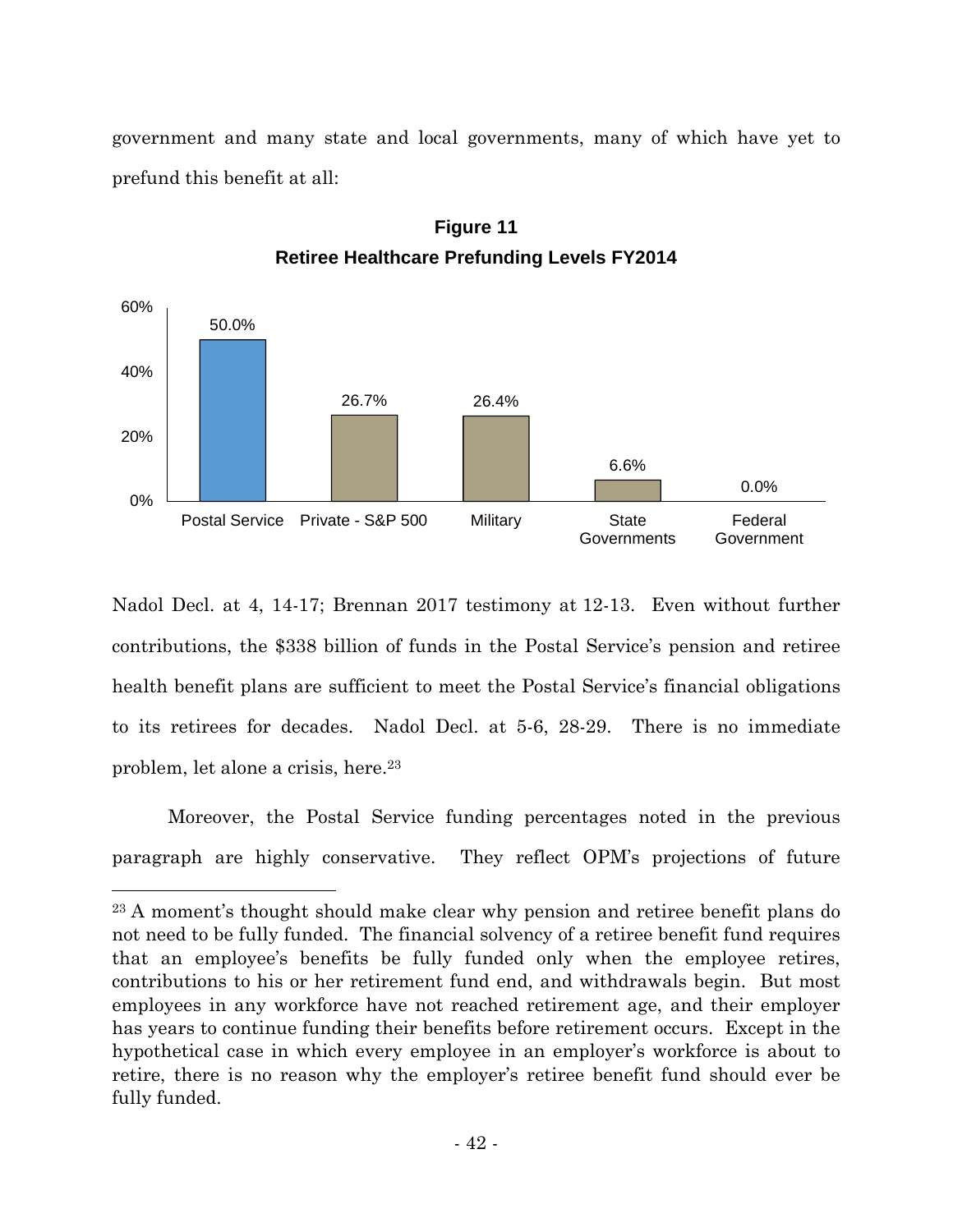spending on pension and retiree health care benefits. The OPM projections assume, for example, that the actuarial and financial factors affecting the projected future level of retirement benefits for federal government retirees as a whole are a good proxy for Postal Service-specific factors. But experience shows that actual pension benefit spending for an average Postal Service retiree has been, and will continue to be, less than the average per-retiree spending for other federal employers. *See*, *e.g*., OPM, *Federal Employees' Retirement System: Government Costs*, 81 Fed. Reg. 93851 (Dec. 22, 2016); USPS OIG Report Number FT-WP-15-003, *Considerations in Structuring Estimated Liabilities* at 7 ("Using demographics specific to Postal Service employees would reduce the combined retiree health care and pension liabilities by \$8.5 billion."); USPS OIG Report FT-MA-13-024, *Using USPS-Specific Assumptions for Calculating the Federal Employees Retirement System Liability* (Sept. 27, 2013) (finding that substituting USPS-specific employee characteristics for general federal employee characteristics reduced the projected liability of the FERS pension program to Postal Service employees by \$9.5 billion). Hence, the Postal Service's pension and retiree health benefit plans are even more fully funded than the OPM-derived figures cited in the previous paragraph indicate. Nadol Decl. at 19-23, 25.

The Commission has recommended that Congress amend the current required prefunding level to comport with standard industry practice in both the private and public sectors. Docket No. PI2016-3, PRC Section 701 Report (Nov. 14, 2016) at 6-7. Whether Congress takes this action or not, however, the Postal Service's failure to reach the needlessly high prefunding target prescribed by the PAEA cannot logically justify any loosening of the CPI cap. If the Postal Service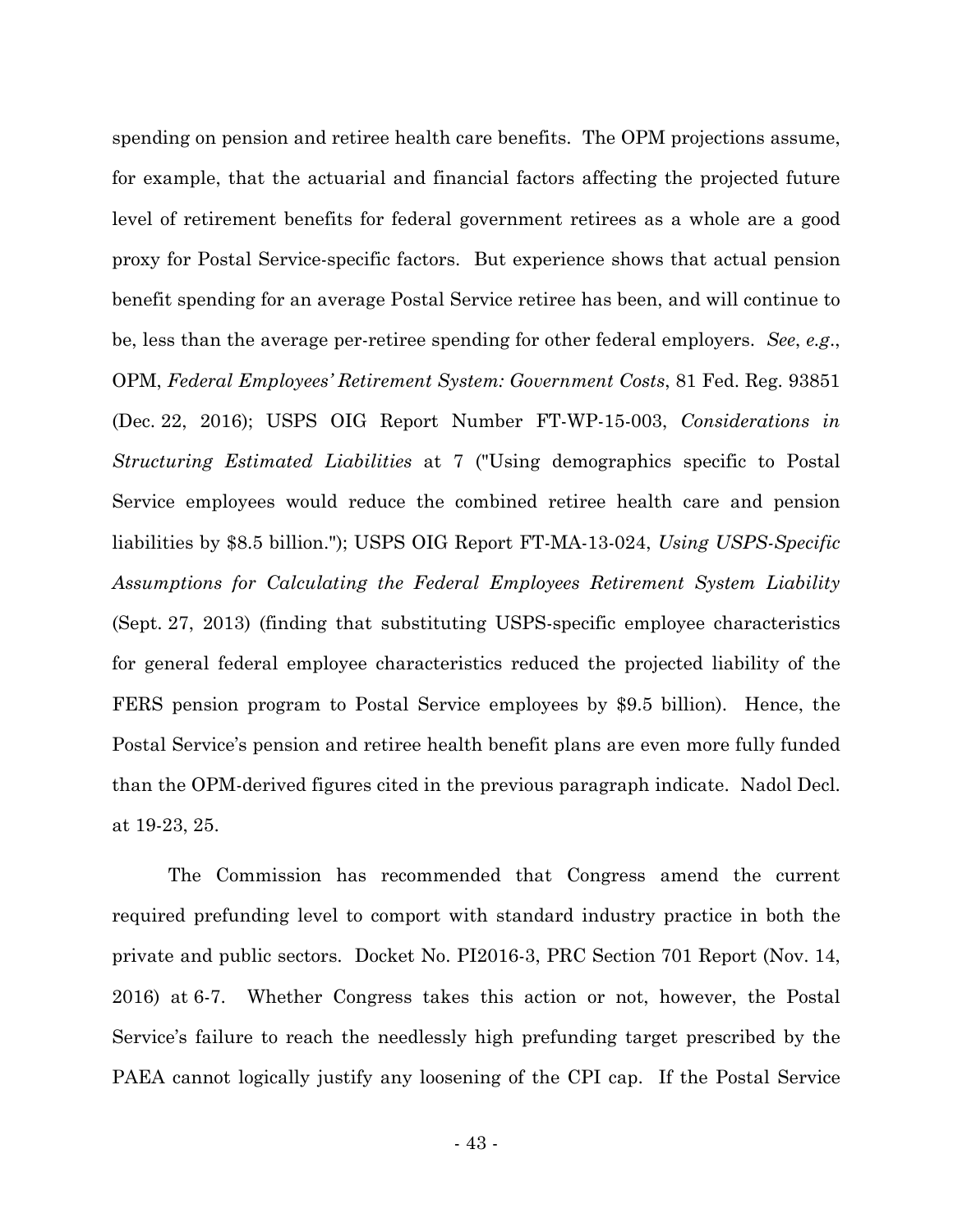can meet its obligations to its present and future retirees without reaching the statutory prefunding target, allowing the Postal Service to extract the shortfall from captive mailers through above-CPI price increases would give the Postal Service (or future mailers) a windfall at the expense of the current generation of captive mailers.

## **The Postal Service massively understates its financial resources by valuing real estate on its balance sheet at depreciated book cost instead of current market value.**

The Postal Service's balance sheet also understates the Postal Service's net worth in a second major respect. In calculating its net worth, the Postal Service values its enormous portfolio of real estate at depreciated historical cost (roughly speaking, the cost at which the assets were acquired years or decades ago, minus accounting depreciation). In 2012, however, the Postal Service's Office of Inspector General estimated that the current market value of the Postal Service's real estate portfolio exceeded book cost by approximately \$70 billion. OIG Report FT-WP-15- 003, *Consideration in Structuring Estimated Liabilities* (Jan. 23, 2015) at 3-4 (citing OIG Report FT-MA-12-002, *Pension and Retiree Health Care Funding Levels* (June 18, 2012)). The disparity may be even greater today, since the average price of commercial property in the United States has increased by roughly 40 percent since 2012. Nadol Decl. at 30-31.<sup>24</sup>

<sup>24</sup> *See also* Green Street Advisors U.S. Commercial Property Price Index, https://www.greenstreetadvisors.com/insights/CPPI (site visited Mar. 13, 2017); Society of Industrial and Office Realtors Commercial Real Estate Index (Jan. 2017), http://www.sior.com/docs/default-source/marketing/sior-index-updated-jan-2017.pdf?sfvrsn=0 (site visited Mar. 13, 2017).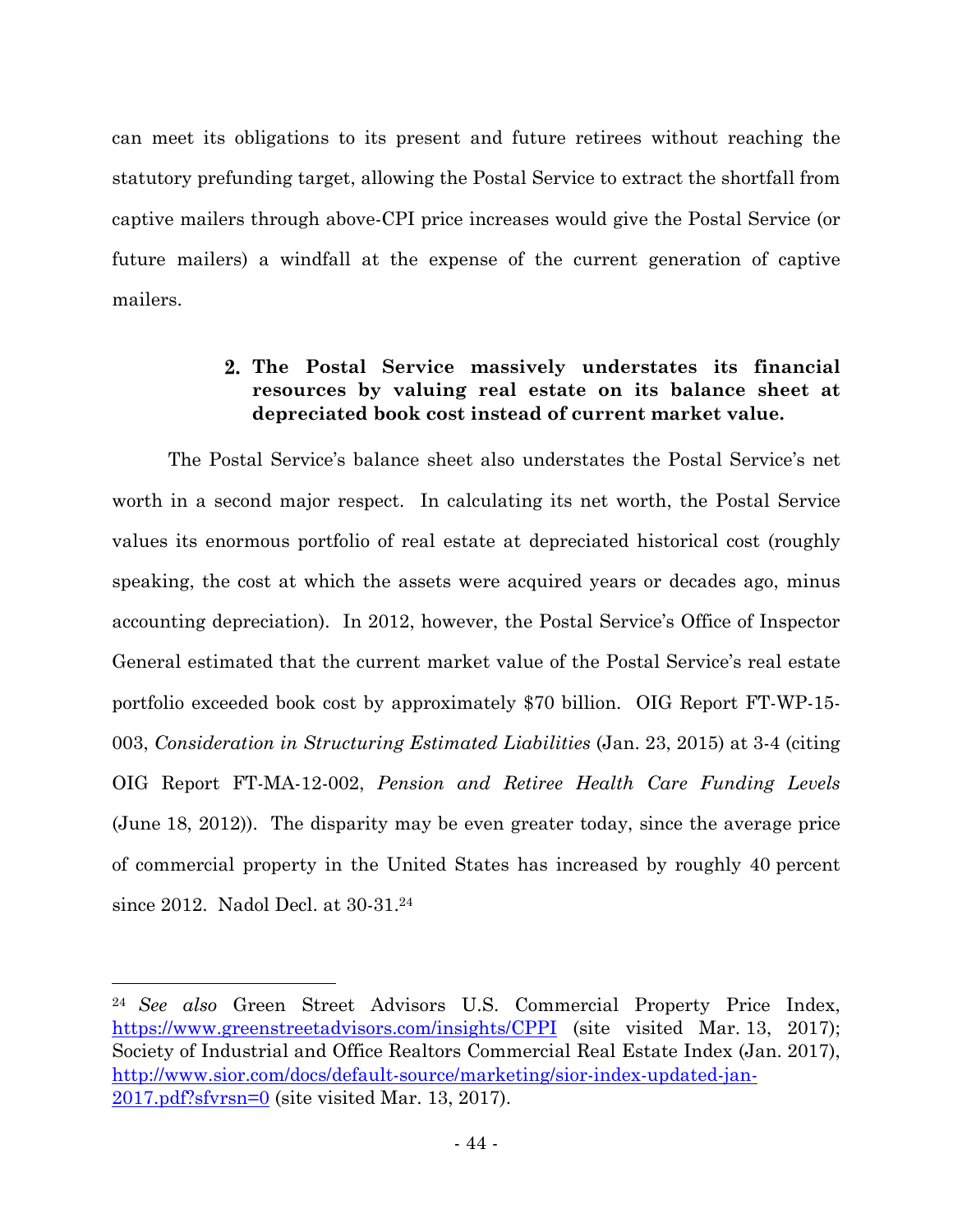An economically valid assessment of the Postal Service's financial stability requires that the Postal Service's real estate be valued at its current market value. Depreciated original cost, although consistent with the requirements of GAAP for financial statements to shareholders and other investors, and used by many (although not all) regulators to determine the rate bases of common carriers and public utilities whose maximum rates are still regulated on cost-of-service principles, is not an appropriate measure of the financial stability of an enterprise like the Postal Service in the context of this case. The question before the Commission here is whether the Postal Service will have enough funds to pay the amounts promised to its creditors—including its current and former employees—in the "very unlikely event" that the Postal Service "were suddenly shut down" and its assets were liquidated. *Cf*. OIG Report FF-MA-11-118 at 4.<sup>25</sup> To answer *this* question, one needs to estimate how much the Postal Service could realize by selling some of its (by assumption) superfluous real estate and other assets on the open market. The answer depends on the current market value of the assets, not their historical book costs. Nadol Decl. at 6, 31-32. *Accord*, *Bank of Am. Nat'l Trust and Savings Ass'n v. 203 North LaSalle Street Partnership*, 526 U.S. 434, 457 (1999) ("[T]he best way to determine value is exposure to a market.") (citing *Baird: Elements of Bankruptcy* at 262); *In re The Bible Speaks*, 65 B.R. 415, 418 (Bankr. D. Mass. 1986) (noting in Chapter 11 reorganization proceeding that "it is clear that the value of this real estate is substantially in excess of its book value, which merely represents historic cost less depreciation" and taking "judicial notice of the general

<sup>25</sup> As discussed above, if the Postal Service's business continues on its likely course, there will be no collapse and the Postal Service's retiree benefit funds will be amply funded to pay the claims against them.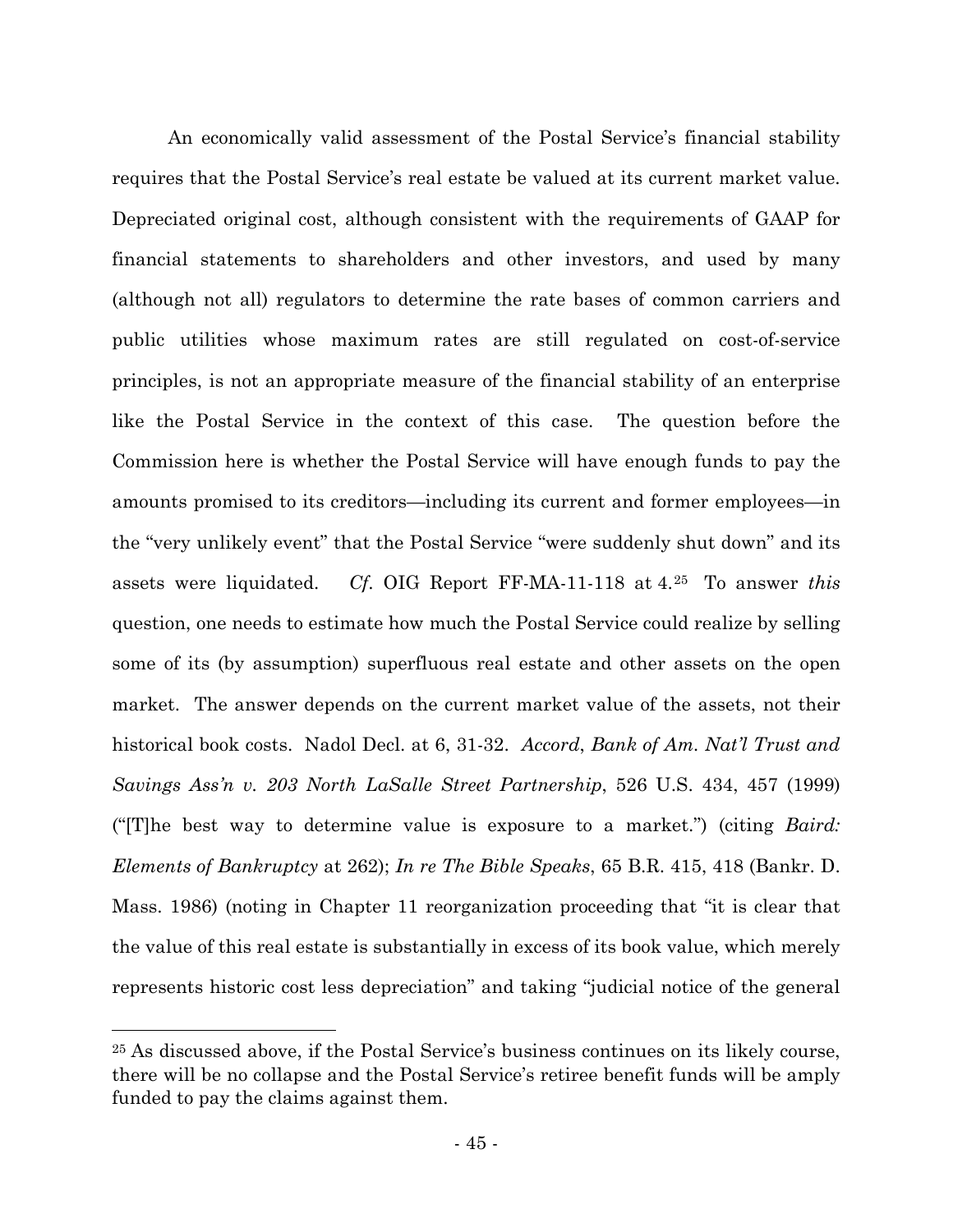increase in real estate values … since then"); *Estate of Tully v. U.S.*, No. 488-71, 1978 WL 3453, \* 12 (Ct. Cl. 1978) ("This commonly found difference between original cost less depreciation and fair market value accounts in large part for the unreliability of book values.") (additional citation omitted)).<sup>26</sup>

The current record does not allow for a more precise measure of the understatement of the current market value of the real estate on the Postal Service's books. Until the Commission develops a reasonable estimate of the current value of the Postal Service's real estate, any determination that the Postal Service needs to extract more funds from captive ratepayers to satisfy its future liabilities to retirees in the unlikely event of a shutdown is premature.<sup>27</sup>

<sup>26</sup> The Postal Service has recognized that GAAP does not necessarily provide the most realistic results in all contexts. In the first quarter of Fiscal Year 2017, the Postal Service earned in \$1.4 billion in net income according to GAAP. In announcing its financial results for that quarter, however, the Postal Service downplayed the \$1.4 billion GAAP-compliant earnings figure because it included non-operating gains. USPS press release (Feb. 9, 2017).

<sup>&</sup>lt;sup>27</sup> When the OIG investigated this issue in 2011 and 2012, the Postal Service professed not to "maintain fair market or assessed tax value records for its properties." OIG Report FF-MA-11-118 at 2 n. 6. When the undersigned parties sought discovery on the same issue in the current docket, the Postal Service objected on the ground that the mailers had "ample materials with which to attempt to advance their argument" on the issue. Response of the USPS in Opposition MPA *et al*. Motion for Issuance of Information Requests (Jan. 24, 2017) at 4. The Commission upheld the Postal Service's objection on the theory that "this stage of the docket" is not a "litigated proceeding," while reserving the option of requesting such information if the Commission "later determines that additional information is necessary." Order No. 3763 at 3, *aff'd*, Order No. 3807 at 8-9.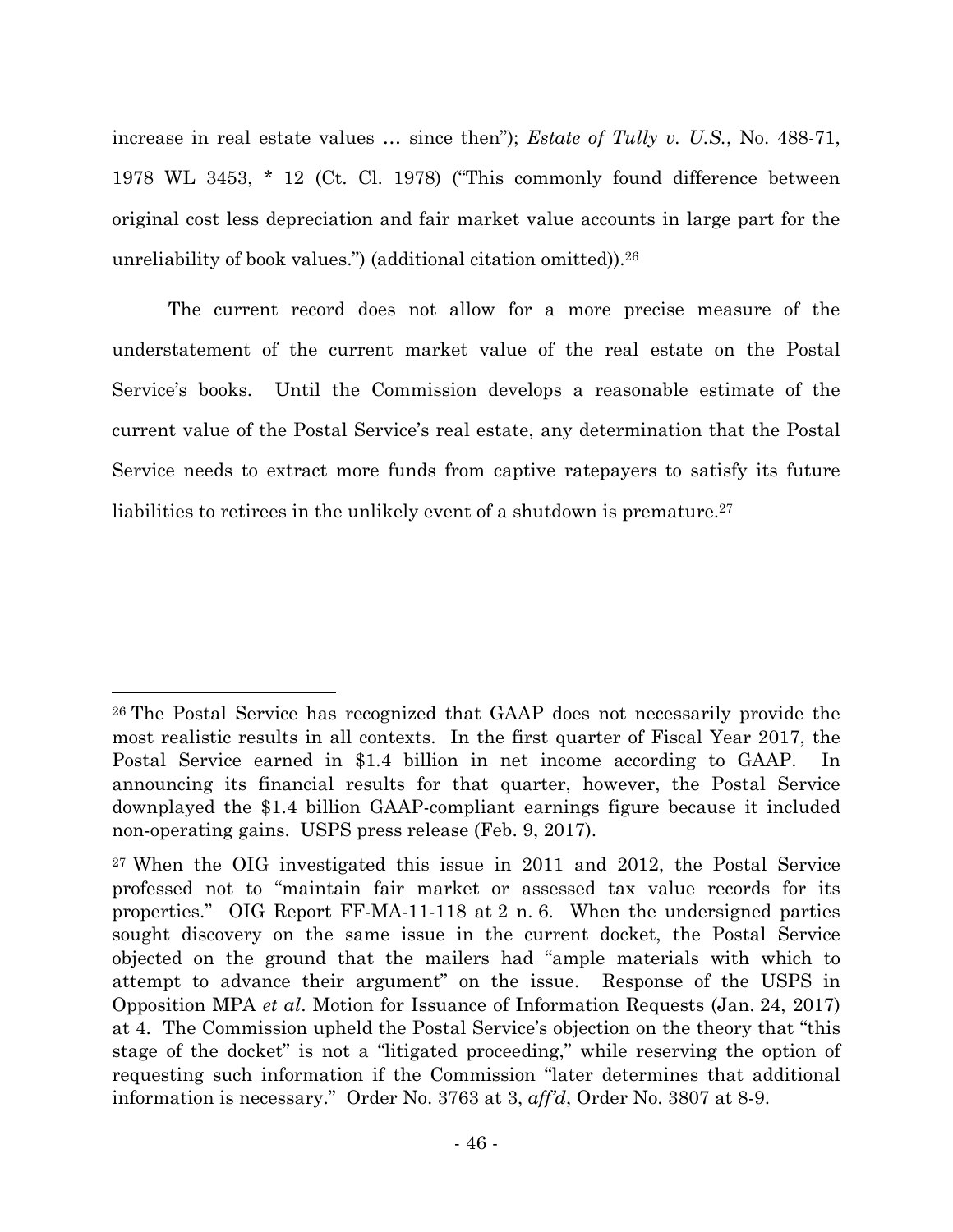### **D. The Postal Service has ample means to improve its financial position even further without imposing above-inflation price increases on captive mailers.**

As explained above, the Postal Service has sufficient income and assets to provide appropriate services and cover its liabilities without triggering a death spiral. If the Postal Service is still unsatisfied with its current finances, however, it has ample means to improve them under the existing regulatory system. The following are several of the most significant.

### **Moving toward compliance with the pay comparability requirement.**

The Postal Service could save billions of dollars of costs annually by reducing the compensation premium paid to postal employees. 39 U.S.C. § 1003(a) establishes a policy that the Postal Service shall "maintain compensation and benefits for all officers and employees on a standard of comparability to the compensation and benefits paid for comparable levels of work in the private sector of the economy." The pay comparability policy, however, has been honored in the breach for years.

When the President's Commission on the United States Postal Service considered the issue in 2003, there was considerable evidence that the Postal Service was paying compensation far in excess of the comparability standard. Nadol Decl. at 33-34.<sup>28</sup> In 2003, Professor Michael Wachter, Co-Director of the

<sup>28</sup> *See also* Douglas K. Adie, *An Evaluation of Postal Service Wage Rates* 89-101 (1977); D. Adie, "How Have Postal Workers Fared Since the 1970 Act?" in Sherman, Roger, ed., *Perspectives on Postal Service Issues* 74-79 (1980); Sharon P. Smith, "Commentary," in *id*. at 94-98; Michael L. Wachter and Jeffrey M. Perloff, "A Comparative Analysis of Wage Premiums and Industrial Relations in the British Post Office and the United States Postal Service," in Michael A. Crew and Paul R.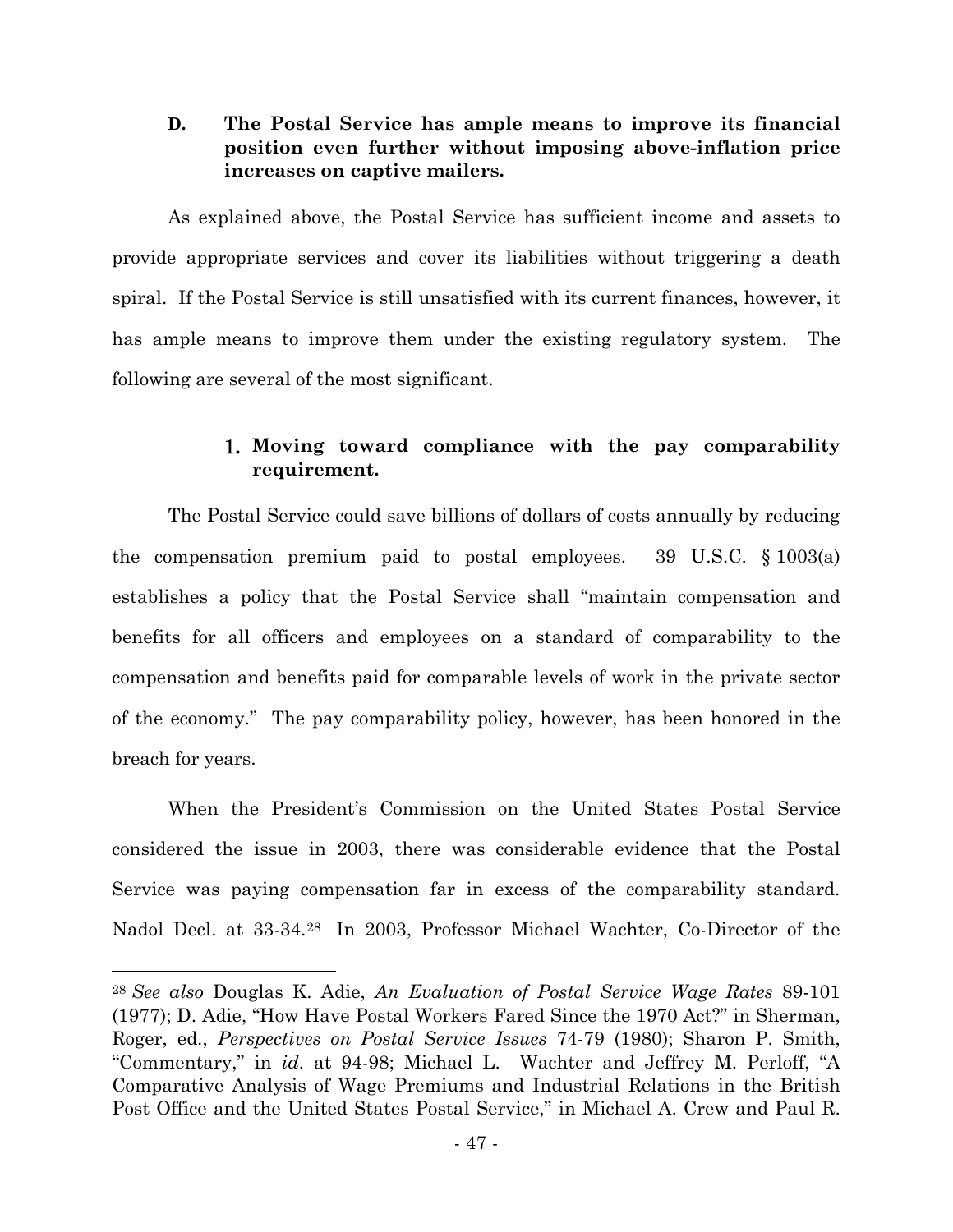Institute for Law and Economics at the University of Pennsylvania and a frequent witness for the Postal Service in wage and compensation arbitration cases, testified to the President's Commission that the "wage premium is large – econometrically estimated to be 21.2 percent or 33.9 percent by Dr. Wachter using different methods for his October 2001 testimony before the interest arbitration panel." Moreover, the total compensation premium, including benefits, was much higher than the wage premium alone. Testimony of Prof. Michael Wachter before the President's Commission (April 29, 2003) (available at www.ustreas.gov/offices/domesticfinance/usps/meetings/4-29-03/witnesses.shtml); Nadol Decl. at 33. The President's Commission, without trying to quantify the compensation premium, found that Postal Service employees enjoyed the "'best of both worlds"—an average salary of more than \$42,000 and "the job security and ample benefits packages that make Federal employment attractive."<sup>29</sup> *Accord*, FTC, *Accounting for Laws that Apply Differently to the USPS and its Private Competitors* 39-40 (Dec. 2007).

Unfortunately—and despite the much-ballyhooed deployment of non-career employees—the Postal Service has made no progress since the enactment of PAEA in reducing the hourly compensation premium its employees receive. Nadol Decl. at 7-11. Postal Service compensation levels have risen faster than inflation over the past 10 years. Today, the compensation paid to career postal employees is

Kleindorfer, eds., *Competition and Innovation in Postal Services* 115-137 (1991); Michael L. Wachter, Barry T. Hirsh and James W. Gillula, "Difficulties of Deregulation When Wage Costs are the Major Cost," in Crew and Kleindorfer, eds., *Future Directions in Postal Reform* 1-24 (2001).

<sup>29</sup> President's Commission on the United States Postal Service, *Embracing the Future: Making the Tough Choices to Preserve Universal Mail Service* 109 (July 31, 2003).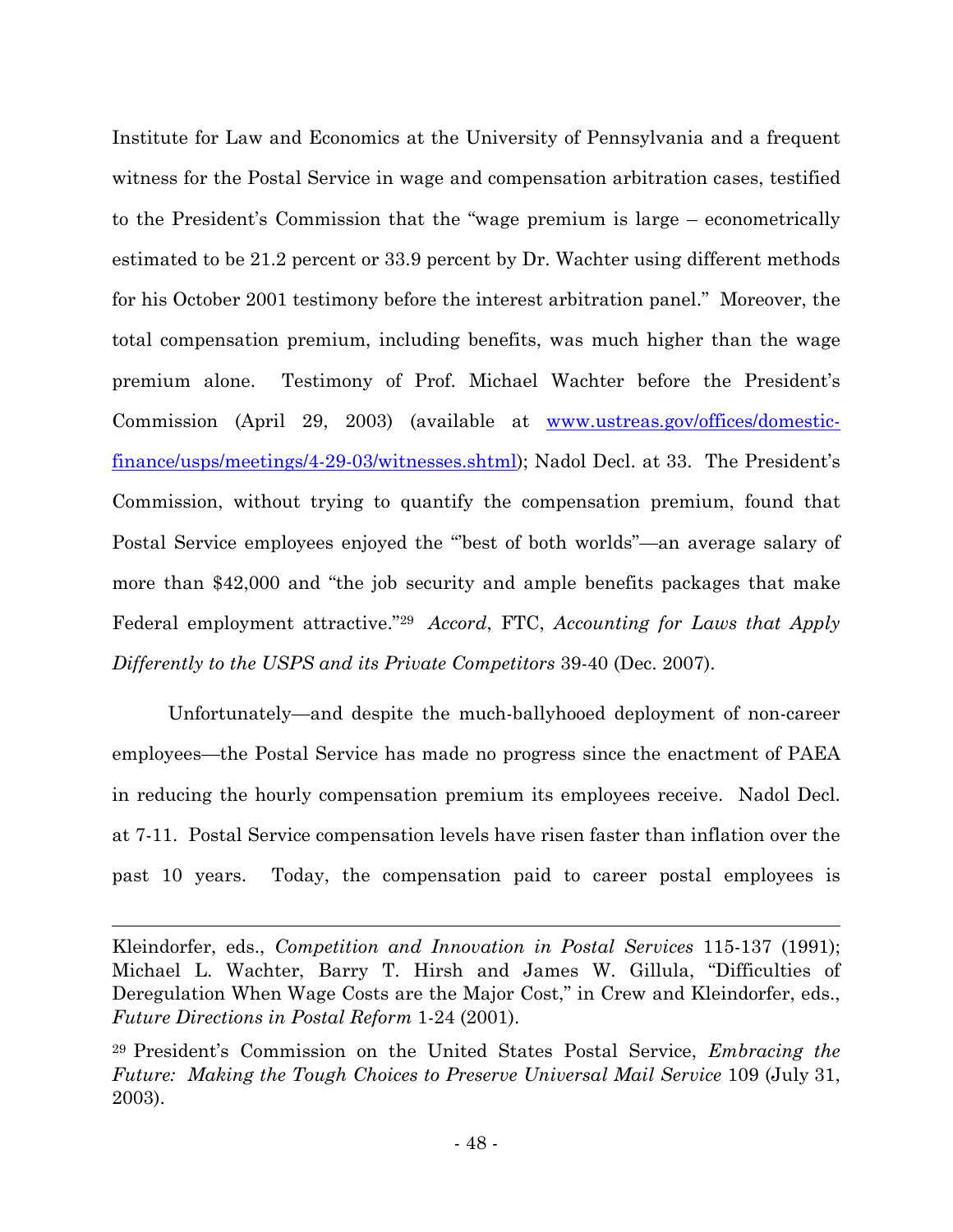approximately *double* the compensation offered by private employers for comparable work. Nadol Decl. at 34-48, 51-58.

The most telling evidence that the Postal Service pays a large compensation premium remains the Postal Service's "historically very low" quit rates for its career employees. Nadol Decl. at 48-49. Between 2008 and 2013, the quit rates for postal workers represented by NALC, APWU, NRLCA, and NPMHU actually fell—to approximately one-half of one percent per year. In 2013, for example, the annual quit rates were 0.5% (NALC), 0.4% (APWU), 0.7% (NRLCA) and 0.4% (NPMHU) compared with 4.8% for the average federal sector employee and 22.3% for the average private sector employee. OIG Report No. RARC-WP-15-004, *Flexibility at Work: Human Resource Strategies to Help the Postal Service* (Jan. 5, 2015) at 12. During the same period, the average quit rates for the federal government as a whole were approximately *ten times* as high (about 4.8 percent), and the average quit rates for the private sector were approximately *40 times* as high (approximately 22.3 percent). *Id*. 30

Relying on a variety of data sources and analyses, Mr. Nadol demonstrates in his declaration that the compensation received by the average Postal Service employee is now virtually *double* the compensation offered by the private sector for comparable levels of work. Nadol Decl. at 7-18, 34-47. The compensation premium would be massive even if the compensation levels offered by the private sector were much higher than Mr. Nadol has determined.

<sup>30</sup> The quit rates among USPS non-career workers are higher. *See* OIG Report No. RARC-WP-15-004 at 13 *et seq*. The main causes, however, appear to be working conditions, not rates of pay. Nadol Decl. at 49-50.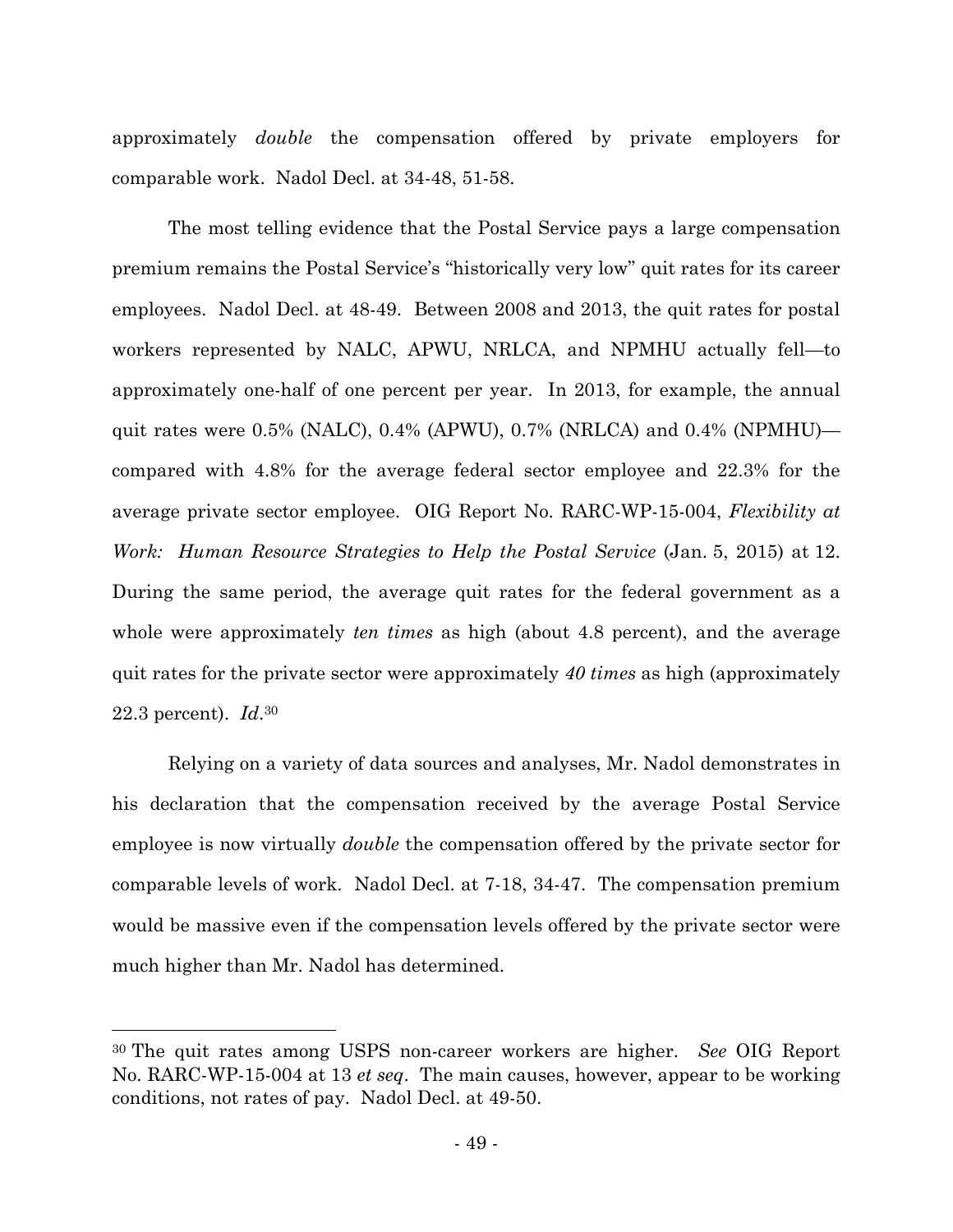The APWU-Postal Service collective bargaining arbitration in mid-2016 illustrates the Postal Service's failure to deal effectively with the compensation premium. The neutral arbitrator on the APWU-Postal Service arbitration panel found that Postal Service compensation levels violate the comparability standard by almost every objective measure:

[T]he package of economic benefits received by bargaining unit employees—retirement benefits, retiree health care, paid leave, low employee health care contributions, and a no-layoff provision—are superior to those typically available to private sector employees. Another factor which stands out are the quit rate data, which show that career Postal Service employees voluntarily leave their jobs at a rate far lower than do private sector employees. Despite APWU arguments to the contrary, I consider this as powerful evidence that APWU-represented employees consider their jobs with the Postal Service to be superior to the alternatives available to them elsewhere. To be sure, wages and benefits are not the only considerations that enter into an employee's decision whether to stay with the Postal Service or go elsewhere, but it would be naïve to believe that these are not major considerations. Hence, I conclude that the almost total unwillingness of APWU-represented employees to leave their jobs voluntarily is powerful evidence that they view their compensation and benefits as superior to what they would receive elsewhere, based on their skill and experience.

*In the Matter of USPS and APWU, AFL-CIO*, Interest Arbitration Decision and Award (July 8, 2016) at 11.

The arbitrators ultimately did not enforce compensation comparability, however. The reason illustrates the unforced errors by the Postal Service that have maintained the longstanding compensation premium. A year before the APWU arbitration, the Postal Service had *voluntarily* agreed to a collective bargaining agreement with the National Rural Letter Carriers' Association ("NRLCA") that included general pay increases of 1.2%, 1.3%, and 1.3%, lagged six months; a COLA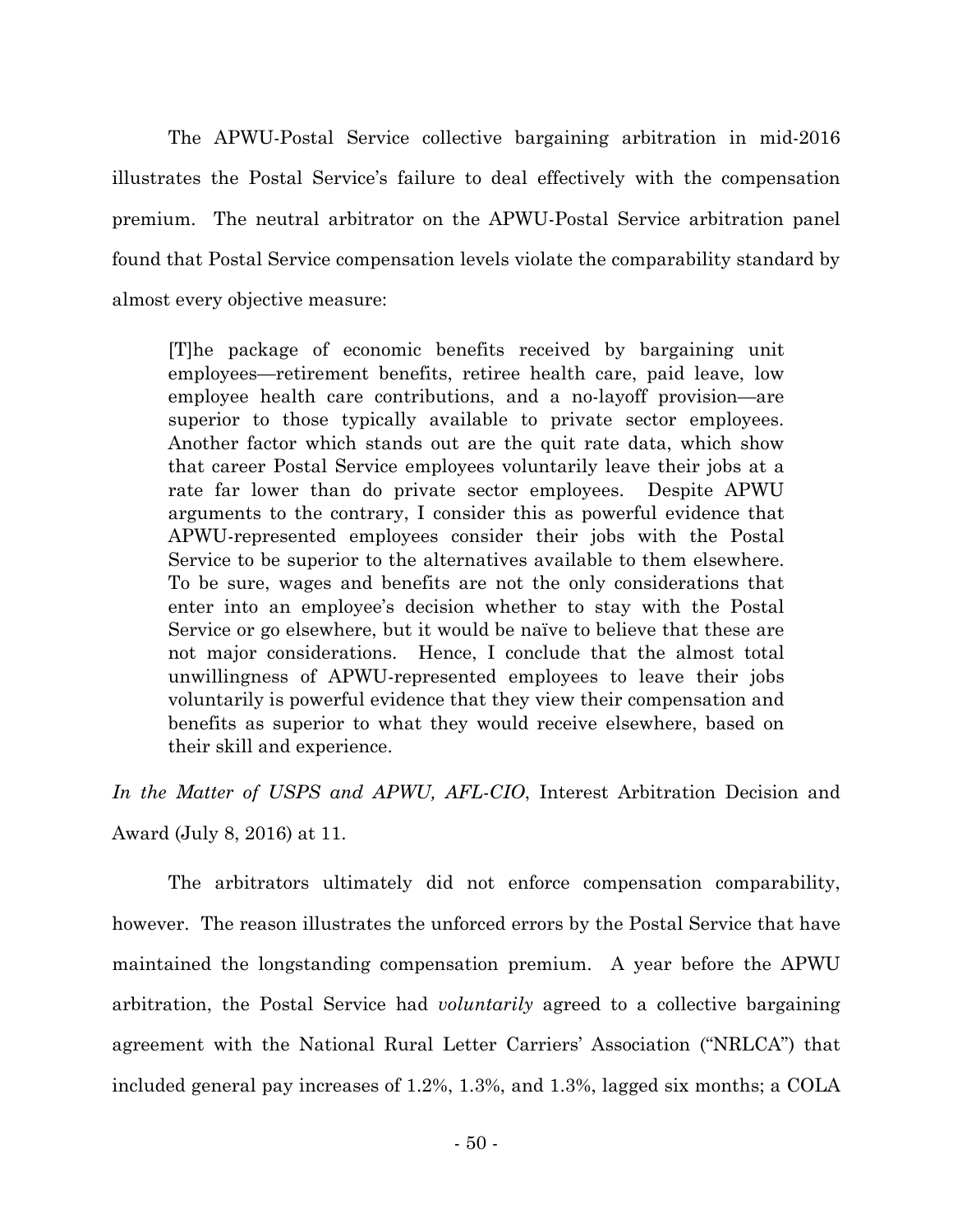with a 2014 base; and health benefits contribution reductions of 1% per year for three years. *Id*. at 12. Assigning "considerable weight to the USPS-NRLCA Agreement," the APWU arbitration panel awarded similar terms. "Interest arbitrators often look favorably at recent voluntary agreements," the neutral on the APWU panel explained. "I follow that line of reasoning in assigning substantial weight to the NRLCA agreement." *Id*.

The Postal Service fortunately does not need legislative reform to deal with the compensation premium. As Mr. Nadol explains in his declaration, there are two standard techniques for moving toward pay comparability, both of which have worked effectively. First, the compensation levels of current career employees are grandfathered in, but not increased. Second, the use of Tier 2 employees is greatly expanded. These approaches have worked when tried in many jurisdictions. Nadol Decl. at 9-11, 61-67. But they will not work for the Postal Service unless it tries them. And the Postal Service is unlikely to push hard for them in future collective bargaining agreement negotiations if the Commission takes the pressure off by weakening or eliminating the discipline provided by the CPI cap. *Id*. at 67; *see also* pp. 64-66, *infra*.

#### **Reviving the Postal Service's cost reduction initiatives.**

Another way that the Postal Service could improve its finances under current law would be to resume serious efforts to reduce costs. Between 2010 and 2013, the Postal Service achieved productivity gains in the range of one to two percent per year. Since Fiscal Year 2014—not coincidentally, the year in which the exigent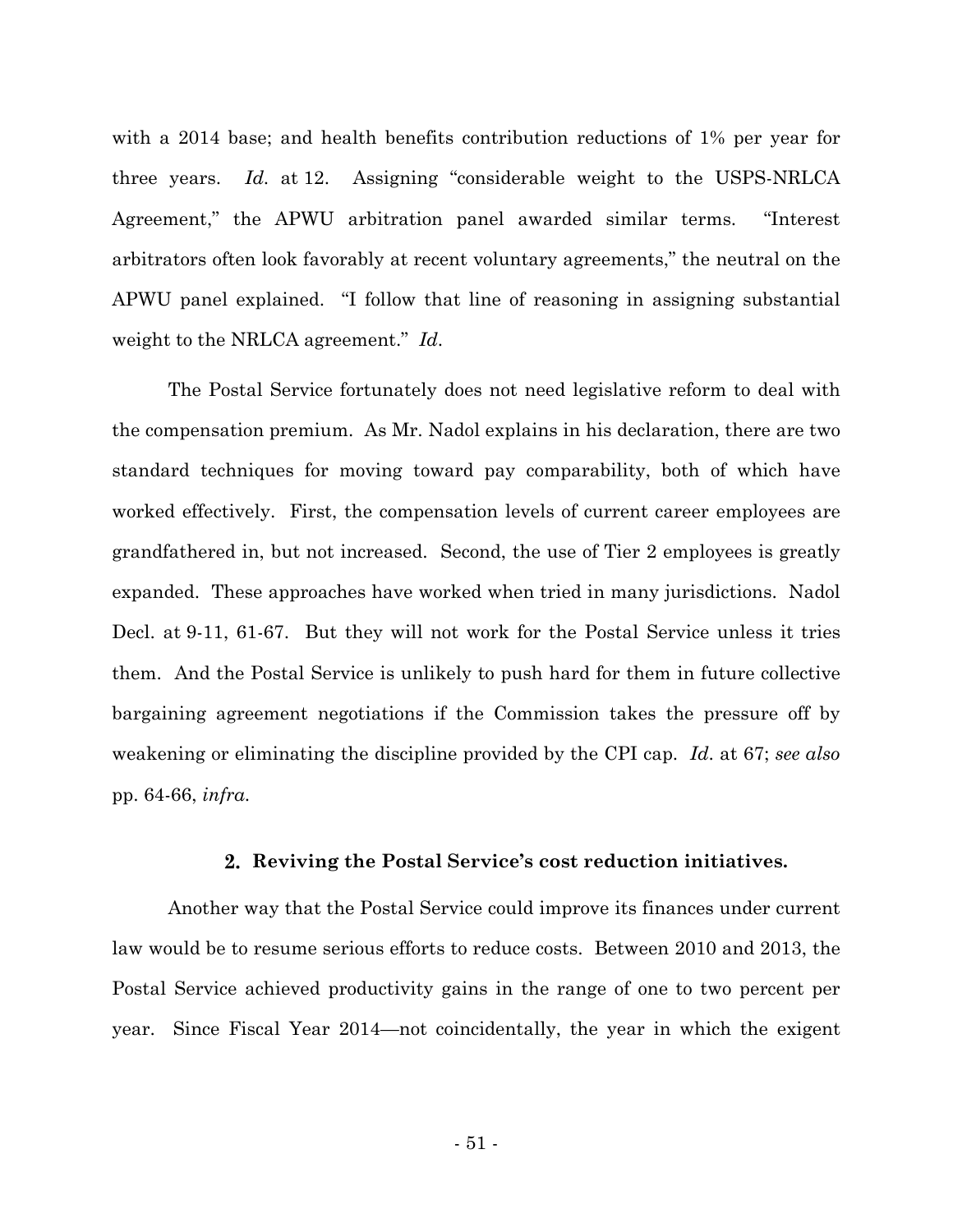surcharge approved in Docket No. R2013-11 took effect—Postal Service productivity growth has collapsed:<sup>31</sup>





Despite its poor productivity performance since the beginning of 2014, the Postal Service has admitted that it "has no current plans to initiate major initiatives to achieve cost savings in its operations." Rectanus 2017 testimony at 10; *accord*, Hearings before the Senate Comm. on Homeland Security and Govt. Affairs (Jan. 21, 2016), prefiled testimony of Lori Rectanus (GAO-16-268T) at 8 (same). This approach is unacceptable. As noted above, efficiently run businesses (and nonprofit organizations) continually search for opportunities to improve productivity, particularly during economic downturns, whether company- or industry-specific or nationwide. *See* pp. 67-69, *infra*.

The Postal Service's network rationalization efforts illustrates the lack of a sustained commitment to cost control. In 2010, the Postal Service began the

<sup>31</sup> Library Reference ANM *et al*.-LR-R2017-3/1 (worksheet "Figure 12").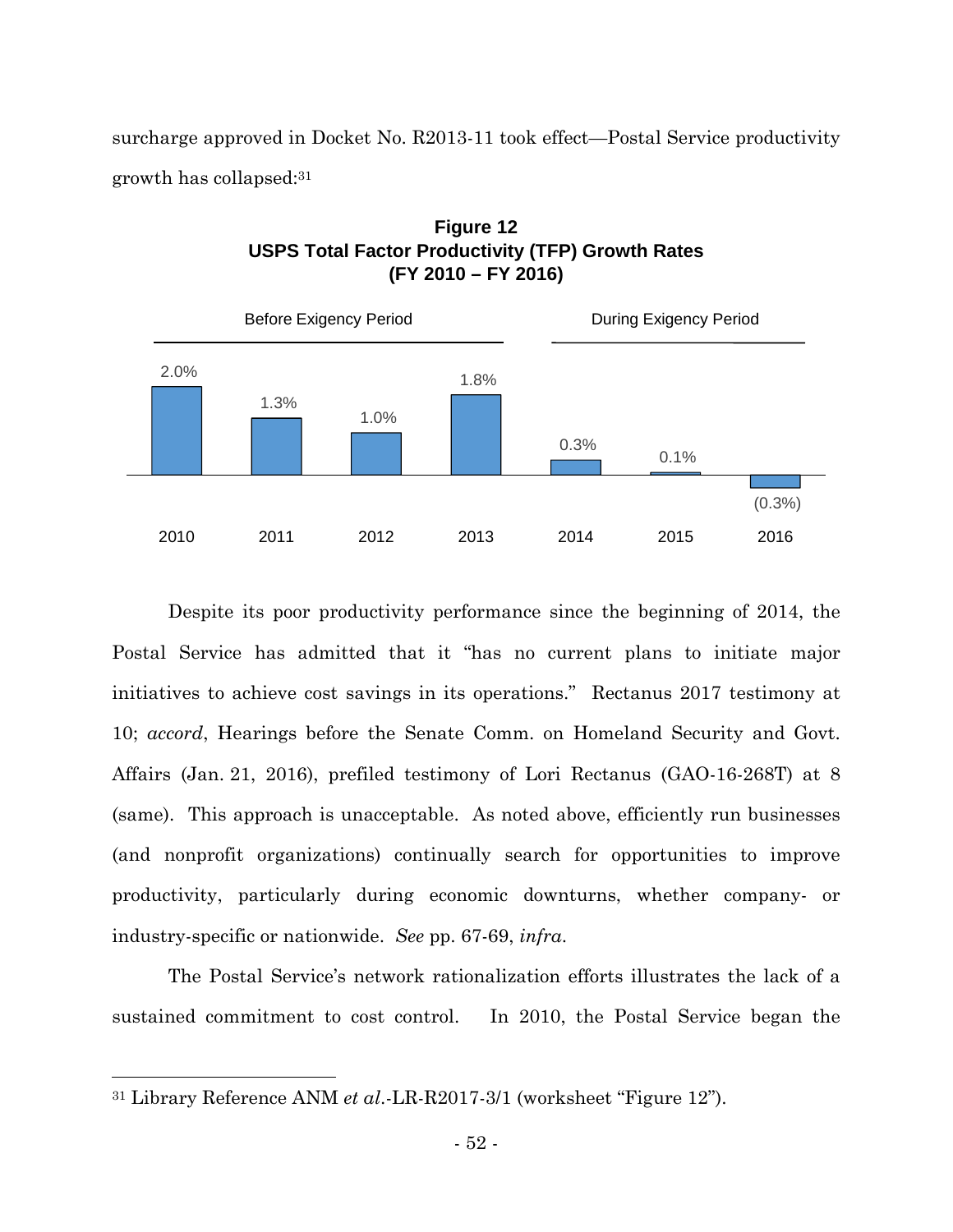process of implementing a two-phase Network Rationalization plan. According to the Postal Service, the first phase of the plan, which was fully implemented, realized annual savings of \$865 million.<sup>32</sup> The Postal Service, however, has halted the second phase of this plan, which was scheduled to begin in 2014, despite having estimated that Phase 2 of its plan would save \$1.2 billion per year. <sup>33</sup> While implementation of the network rationalization plan has not been without its challenges,<sup>34</sup> the Postal Service is plainly leaving money on the table by halting these efforts indefinitely, since Congress has not required this. Rectanus 2017 testimony at 10.

The failure to move forward with Phase 2 of the network rationalization initiative has hurt the Postal Service's labor productivity as well. As the Postal

<sup>32</sup> *See, e.g.*, ACR 2015, USPS Response to Chairman Information Request No. 7, Question 16.

<sup>33</sup> *See, e.g.*, OIG Report NO-AR-16-009 at 25 (reporting initial estimates of \$750 million for Phase 2, subsequently revised to \$1.2 billion); USPS.com, "Our Future Network: Key facts on network rationalization," https://about.usps.com/news/electronic-press-kits/our-future-network/ofn-usps-keyfact-on-network-rationalization.htm (reporting cost savings of approximately \$0.9 billion from Phase 1 and anticipating total annualized savings of \$2.1 billion from Phase 1 and Phase 2 combined).

<sup>34</sup> Indeed, implementation of Phase 2 was halted in large part because of detrimental impacts on service. *See, e.g.*, OIG Report NO-AR-16-009 at 7. But the notion that network rationalization necessarily leads to unacceptable decline in service performance warrants further consideration by the Commission. For many mailers—including nonprofit organizations, many advertisers, and magazine publishers, —reliability of service is more important than absolute speed. Most ANM, PostCom and MPA members can anticipate and adjust to changes in projected delivery times as long as the delivery times are predictable. While absolute delivery time is important for some mailers, cost control is more important for most. In any event, ANM, PostCom and MPA do not believe that service degradation—specifically in terms of reliability and predictability—is a necessary consequence of optimizing mail processing facilities.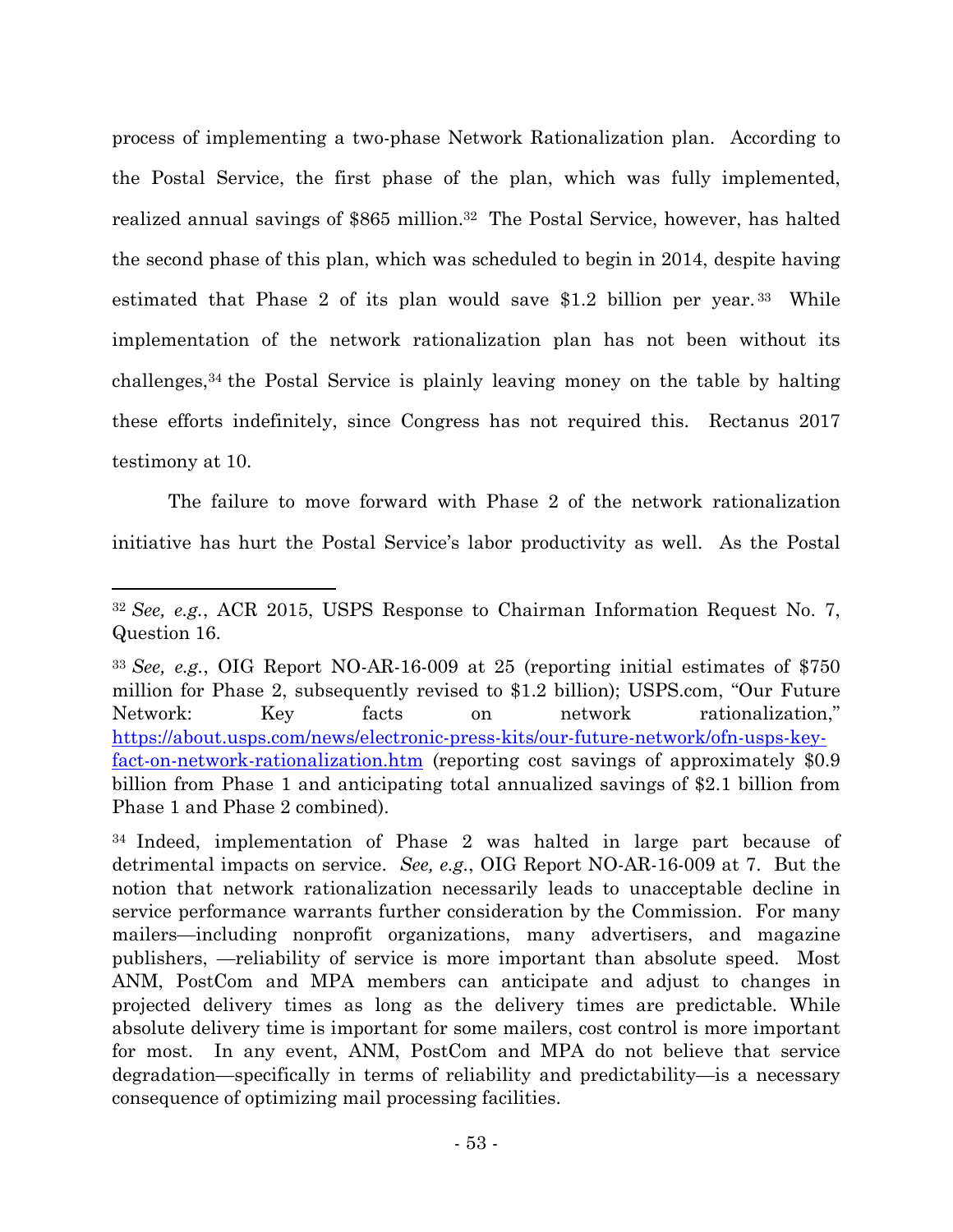Service noted in its FY2016/17 Report & Plan, it failed to meet its Deliveries per Total Work Hours goal (a measure of productivity) partly as a result of "a delay in plant consolidations [and] not capturing all of Network Rationalization phase 2 savings."<sup>35</sup> As there are no legal constraints on the Postal Service's ability to move forward with these plans, it should do so forthwith.

Another missed opportunity to save costs involves the use of less costly modes of delivery, particularly curbside and centralized mailboxes. The Postal Service has estimated that the resulting savings could be on the order of \$2 billion annually. GAO Report GAO-14-144, *U.S. Postal Service: Delivery Mode Conversions Could Yield Large Savings but More Current Data Are Needed* (May 2014). While these delivery options may not be suitable for all areas, and additional investigation of the impact on response rates and the value of mail is warranted, potential savings of this magnitude should not be ignored.

#### **Making better management and pricing decisions.**

The Postal Service can further improve its finances under the present system by avoiding misguided pricing and investment decisions. The Flat Sequencing System ("FSS") debacle is a good example. Before the FSS was deployed, experts both inside and outside the Postal Service warned that the FSS was unlikely to achieve its goals and was likely to increase, not decrease, the costs of processing and delivering flat-shaped mail. Plunkett Decl. at ¶ 6-8. The mailing industry urged the Postal Service to commit to a rate structure that gave efficient incentives for comailing by mail owners, printers and mail service providers, rather than having the

<sup>35</sup> United States Postal Service FY 2016 Annual Report to Congress, Docket No. ACR2016, Library Reference USPS-FY 16-17 2016 Annual Report and Comprehensive Statement of Postal Operations at 22.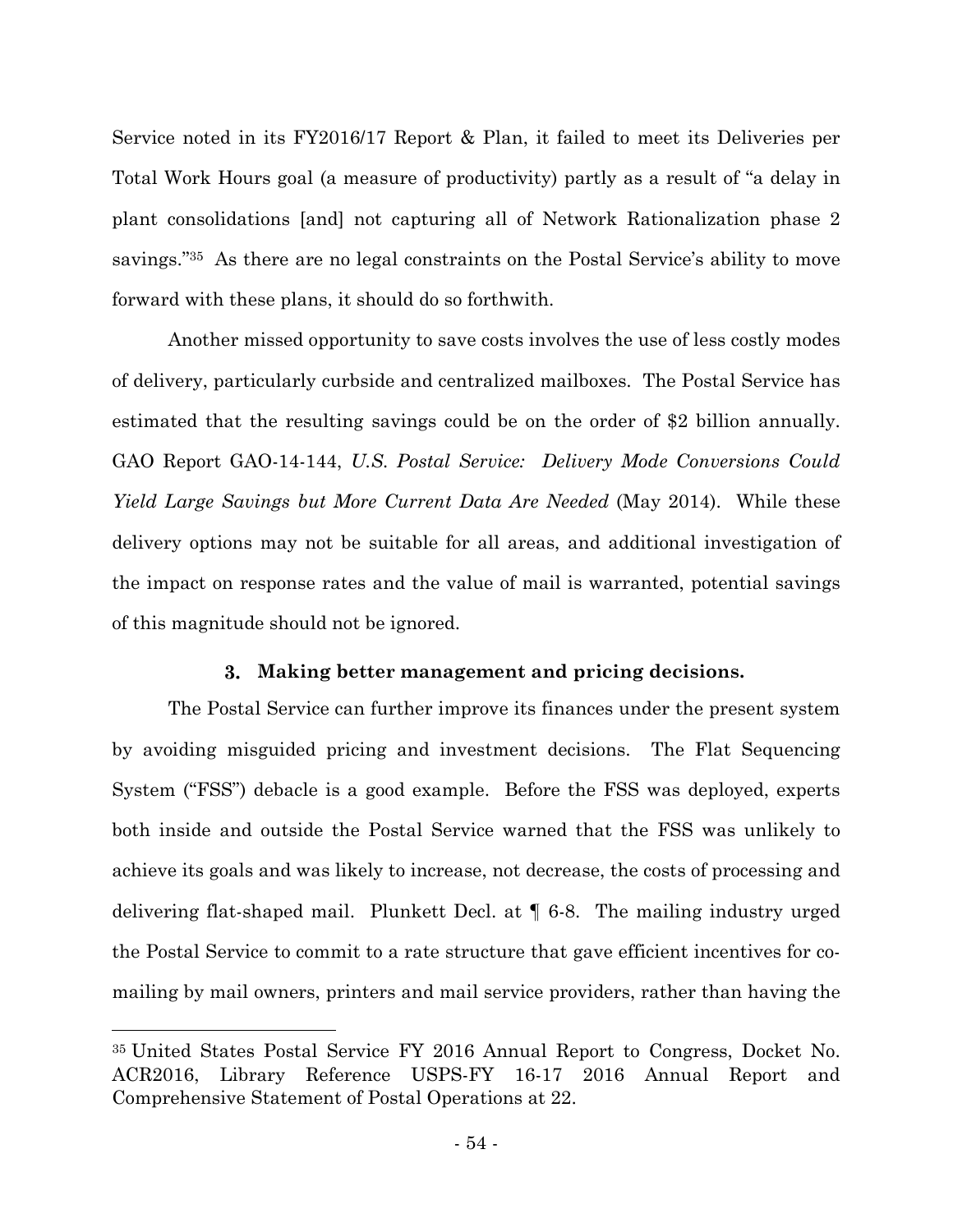Postal Service invest billions in the FSS. Stralberg Decl. at 1-2; Library Reference ANM *et al*. –LR-RM2017-3/2

The Postal Service instead chose to proceed with the FSS. Its performance has been even worse than the skeptics warned. First, the Postal Service's planners greatly underestimated the extent to which mailers would sort flats to the carrier route level. Stralberg Decl. at 4. Second, the Postal Service overstated the costs of manual sequencing of carrier route flats by carriers, and thereby overestimated the costs saved by diverting the sequencing work to the FSS. *Id*.. Third, the Postal Service, erroneously assuming that practically all flats within an FSS zone would be placed in delivery sequence by the FSS, removed the vertical flats cases carriers had used for manual sequencing. *Id*. Fourth, the Postal Service's planners incorrectly assumed that nearly all flats would be machinable on the FSS. *Id*.; Plunkett Decl. at ¶ 7. Fifth, the Postal Service's predictions that practical concerns about the FSS machines themselves, including their footprint, cost, and complexity, would be solved during the design and implementation of the system proved incorrect. Plunkett Decl. at ¶ 6. Finally, because flats mail volume was lower than the Postal Service had expected, it added many outlying zones to the territory covered by each FSS machine, causing substantial service degradation. Stralberg Decl. at 1-2. Because reality unsurprisingly did not follow these incorrect assumptions, many of which industry questioned at the time, the large reductions in sorting and delivery costs that were invoked to justify the FSS program have not materialized, and almost certainly never will. *Id*. at 5-11. The FSS, for example, adds almost 17 cents to the cost of an average carrier route flat that converts to FSS processing. *Id*. at 2, 6.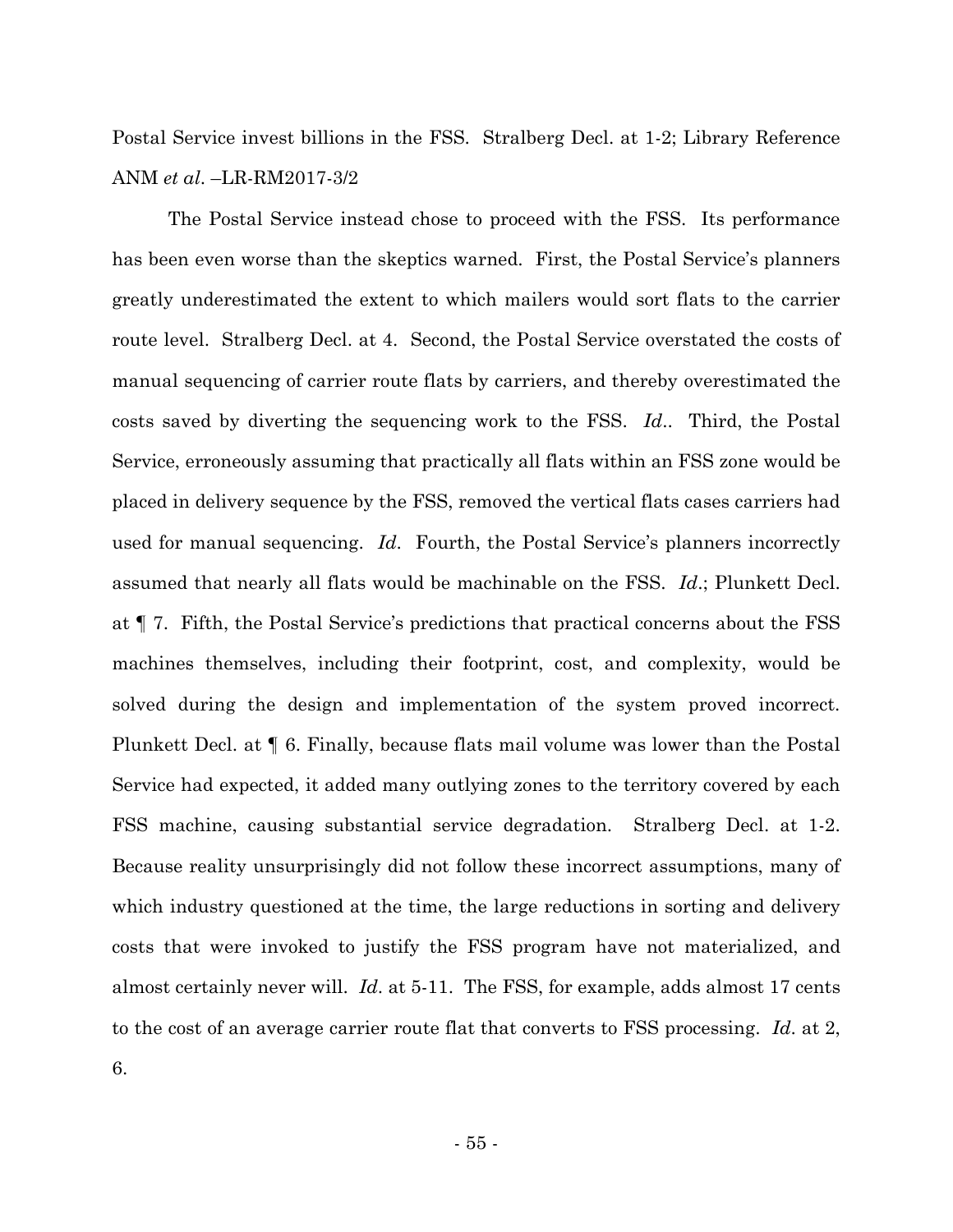It is long past time for the Postal Service to face reality, retire the FSS, allow mailers to presort flats to the carrier route in all zones (including the current FSS zones), and deepen worksharing rate differentials to recognize 100 percent (up from the current 60 percent36) of the costs avoided by carrier route presorting and related worksharing. The resulting increase in co-mailing and co-binding will result in huge shifts to carrier route presortation, a preparation that enables flat-shaped mail to cover its attributable costs. Quad/Graphics Decl. at 3. This threshold will never be met as long as the Postal Service keeps the FSS on life support while forbidding carrier route presorting in zones with FSS machines and maintaining a price structure that discourages efficient co-mailing and the related worksharing. *Id*. at 2-3; Stralberg Decl. at 3.

The Postal Service has offered no cogent reason for failing to take these obvious steps. In Docket No. ACR2016, the Postal Service advanced essentially two arguments against encouraging co-mailing by deepening the discounts for Carrier Route Basic presorting to 100 percent of the costs avoided by this level of mail preparation: (1) the percentage of flats presorted to the Carrier Route has increased over time even without any substantial increase in the Carrier Route discount; and (2) other rate design elements provide sufficient incentive to comail. <sup>37</sup> These arguments are without merit. The first is a non sequitur. That the percent of flats entered at Carrier Route mail has increased without a significant increase in the Carrier Route discount says nothing about whether a substantial deepening of the

<sup>36</sup> Docket No. ACR2016, FY16.3 WorksharingTables.Rev.3.6.17.xls, "Periodicals Outside County."

<sup>37</sup> Docket No. ACR2016, USPS-FY16-44, Report Responding to Periodicals Pricing Directives at 5.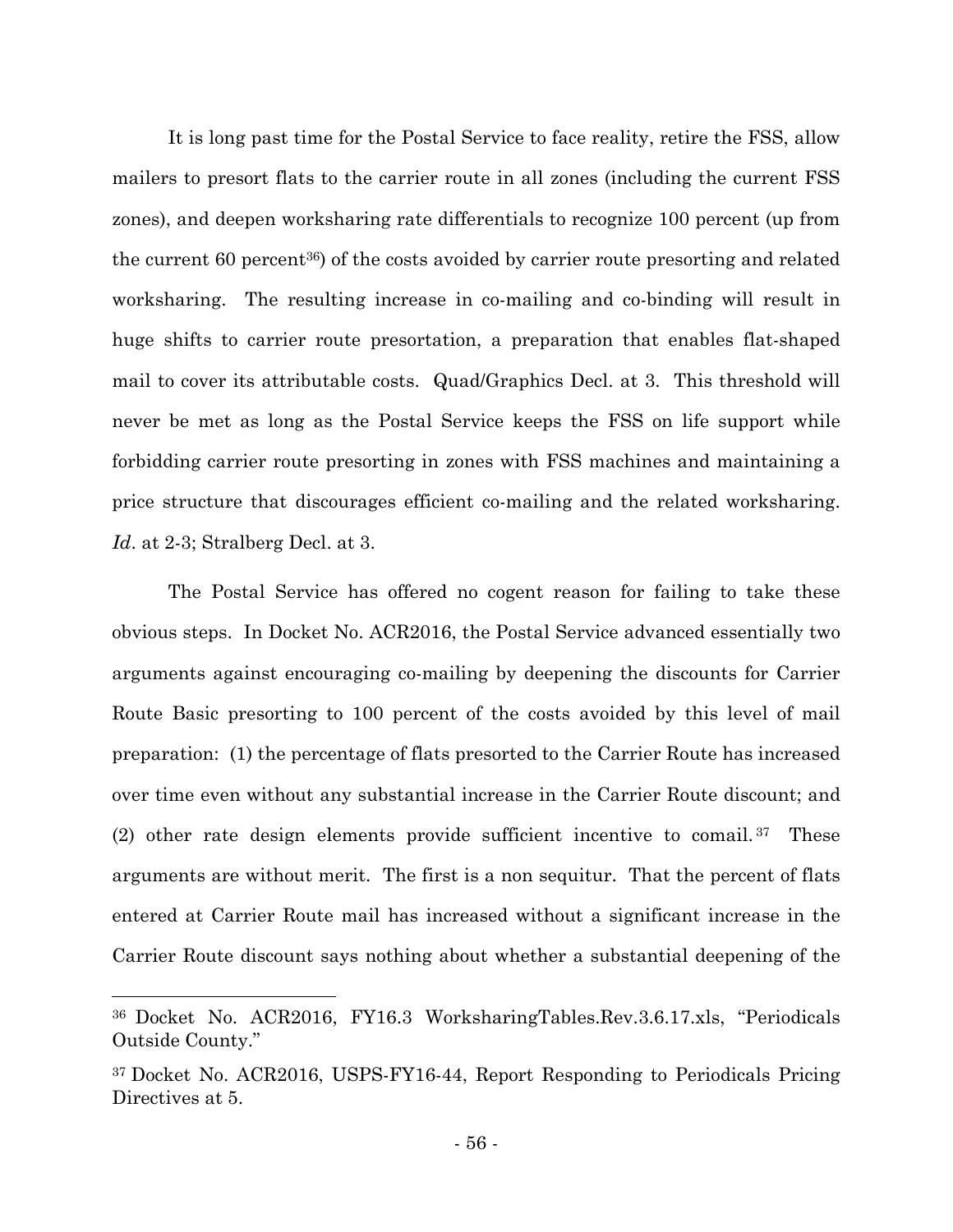Carrier Route discount would cause a substantially *further* increase in the percentage of flats entered at the Carrier route level. The relevant comparison is incremental*.* The second argument is also misplaced. The Carrier Route discount, not the bundle and container rates, remains the key incentive for comailing. Quad/Graphics Decl. at 2-3.

Whether to continue using the FSS is a managerial decision that falls within the Postal Service's responsibility. But deciding what costs may be recovered from captive mailers is the Commission's responsibility. For all of the reasons explained above, the Postal Service's failure to end its FSS project and revamp its rate structures for flat-shaped mail to give mailers stronger incentives to engage in costsavings practices such as Carrier Route preparation and sorting is an independent ground for rejecting the Postal Service's request for the right to impose above-CPI rate increases on captive mailers.<sup>38</sup>

## **Looking creatively for new revenue sources as effectively operated private businesses do.**

The Postal Service should emulate competitive private businesses and look for innovative ways to develop *voluntary* sources of new revenue.

Objective (4) of PAEA explicitly exhorts the Commission to grant the Postal Service pricing flexibility and to consider "the desirability of special classifications for both postal users and the Postal Service in accordance with the policies of this title, including agreements between the Postal Service and postal users, when

<sup>38</sup> MPA initial comments in ACR2015 at 3-6; PostCom initial comments in ACR2015 at 1-3; Valpak initial comments in ACR2015 at 13-14; MPA reply comments in ACR2015.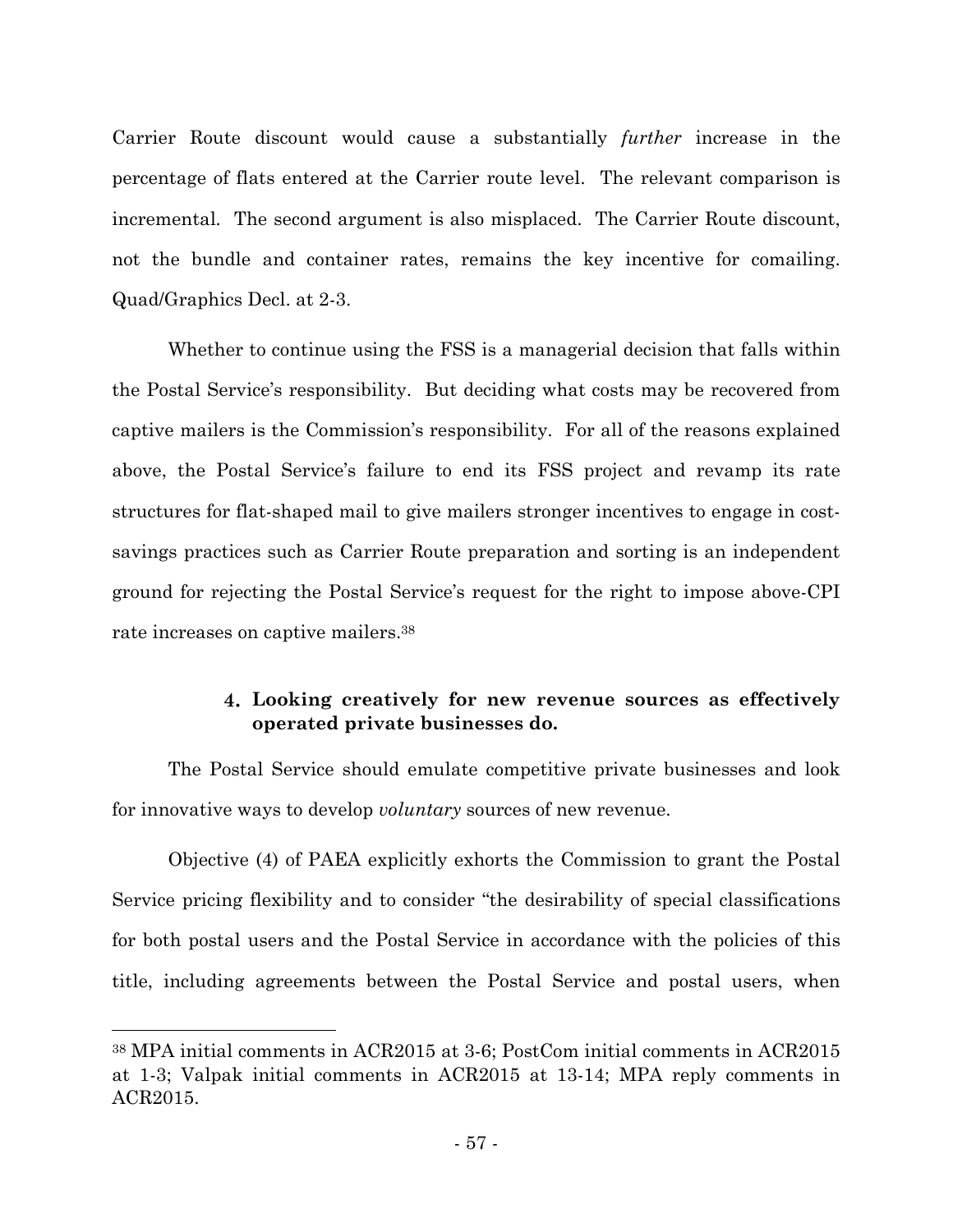available on public and reasonable terms to similarly situated mailers." Yet in the ten years since the passage of PAEA, the Postal Service has filed only five negotiated service agreements relating to market dominant products. By contrast, thus far in FY 2017, the Postal Service has already filed 129 competitive product pricing contracts. This activity on the competitive side suggests that the capability and infrastructure to negotiate pricing contracts exists, yet its use with market dominant products remains severely limited. It is disingenuous at best for the Postal Service to be arguing that the regulatory system established after PAEA is not working when it has largely ignored the pricing freedoms that the law enabled. Similarly, despite greater flexibility to experiment, the Postal Service has averaged only one market test per year since PAEA's passage.

Another potential source of revenue that the Postal Service does not appear to have pursued seriously is the rental of advertising space on mail trucks. As the USPS OIG has noted, "From public transportation to sports stadiums, venues use their prime real estate to sell space to advertisers and generate extra revenue. Take for example the Washington Metro transit system. Ad space is for sale everywhere – on buses and trains (inside and out) and even on train tunnel walls and floors." "We 'Advertise' for You?" OIG Blog (Nov. 30, 2009) (downloaded from https://www.uspsoig.gov/blog/we-%E2%80%9Cadvertise%E2%80%9D-you). The most sensible approach to selling advertising space on postal trucks is to put the necessary tasks—controlling the inventory, handling the ad sales, and execution out for bid to media companies. One such company, Clear Channel, signed an eightyear, \$151 million contract with the Metropolitan Washington Airports Authority for the right to manage advertising at the Reagan National and Dulles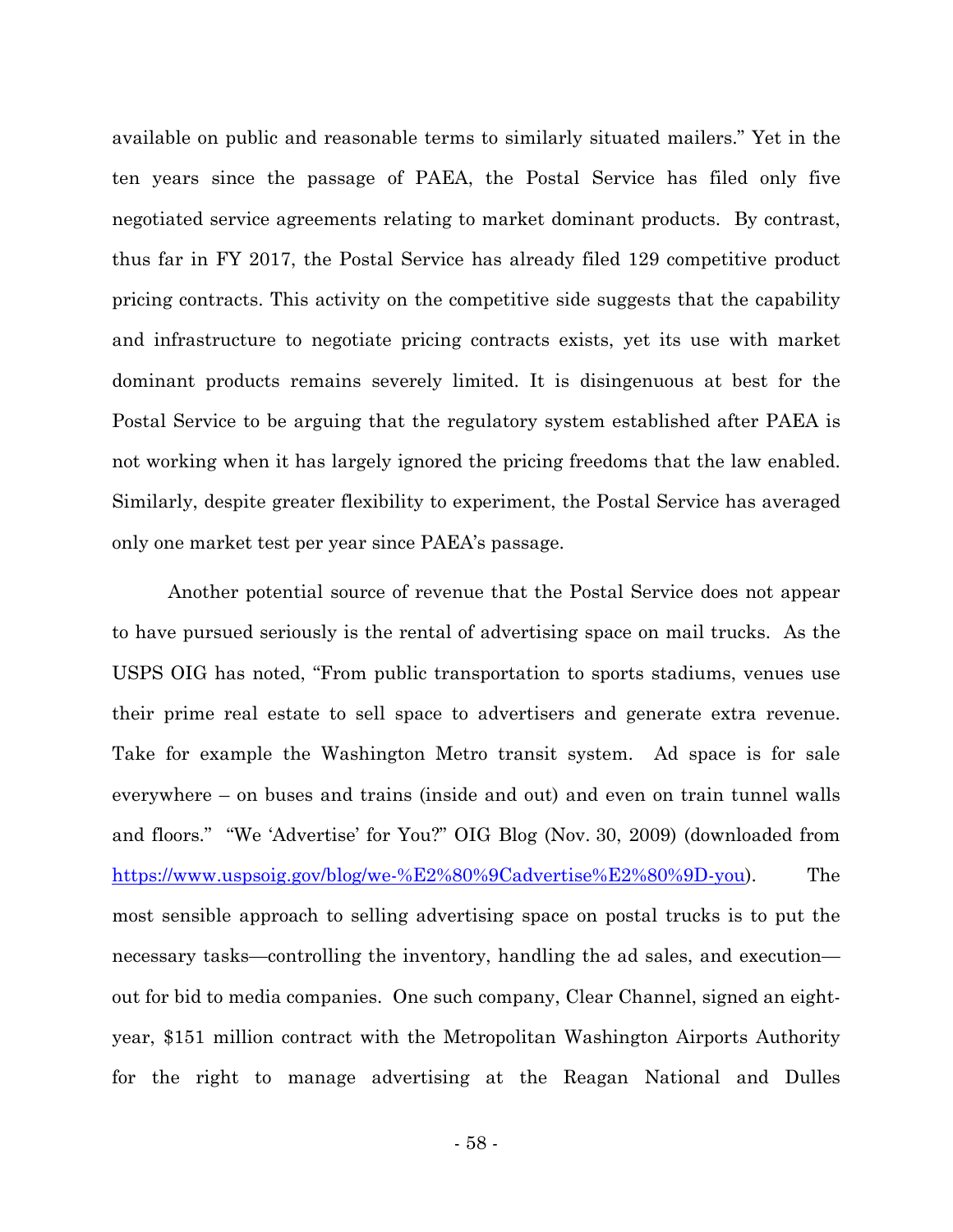International airports.<sup>39</sup> Another company that ran a pilot on-vehicle advertising project for the Postal Service during 2009-2011 estimated that advertising on Postal Service vehicles could raise \$360 million per year. Post & Parcel (Nov. 29, 2011) (downloaded from http://postandparcel.info/44007/news/companies/advertising-onusps-vehicles-could-raise-360m-a-year/).

There are likely to be many other opportunities for the Postal Service to develop profitable new ways to generate additional revenue. Private businesses have faced many of the same financial pressures as the Postal Service since 2007, and they have reacted in innovative ways to maintain and grow their business. The declarations included with these comments describe the actions companies such as Publishers Clearing House and IWCO Direct have taken to expand their business, seek new customers, and leverage their existing expertise into new markets when faced with declining demand for their traditional products and services. *See, e.g.*, Smith Decl. at ¶¶ 5, 8; Rosser Decl. at ¶ 9.

The Postal Service should follow the lead of these businesses. It will not do so, however, without an incentive. The CPI cap was designed to provide that incentive. Yet for its market dominant products, the Postal Service largely manages its operations as though nothing has changed. If the cap is weakened and the incentive to innovate reduced even further, the likelihood that the Postal Service will continue pursuing marketing innovations of the kind described above will be nil.

<sup>39</sup> "With a captive audience of 44 million, Clear Channel and MWAA launch \$151M advertising deal," Washington Business Journal (Mar. 11, 2016) (available at www.bizjournals.com/washington/morning\_call/2016/03/with-a-capitve-audience-of-44-million-clear.html).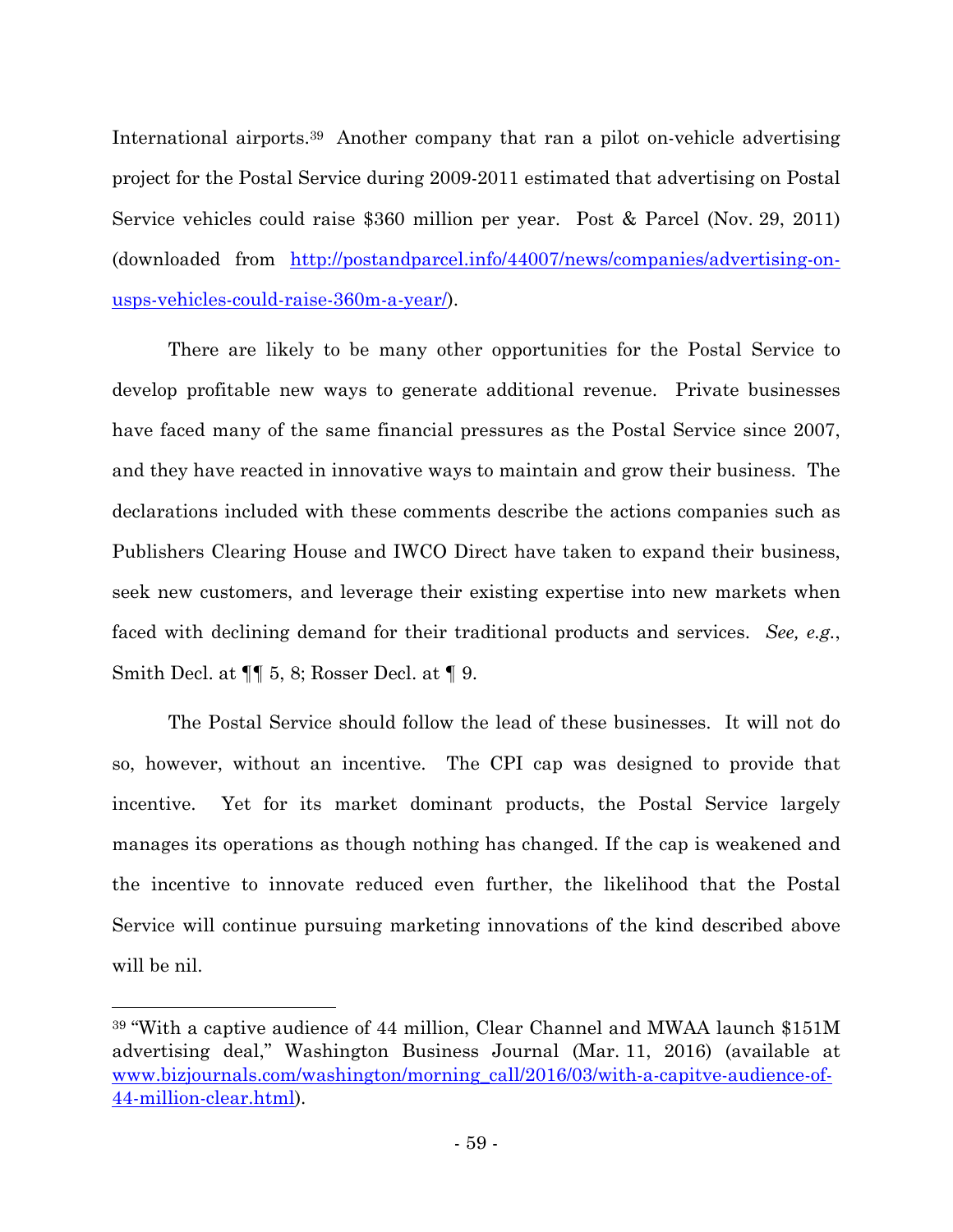**E. Congress has other practical means to improve the Postal Service's financial position even further without imposing above-inflation price increases on captive mailers.**

### **Allowing the Postal Service to invest its cash in assets other than low-yield Treasury bonds.**

Congress has several other ways to improve the Postal Service's balance sheet if necessary. First, Congress could allow the USPS to invest its cash in a diversified portfolio of debt and equity securities instead of low-yield Treasuries. That adjustment alone would reduce the present value of the Postal Service's postretirement obligations by more than \$100 billion, transforming the Postal Service's pension and retiree health benefit fund from an overall deficit of \$79 billion to a large overall surplus. Nadol Decl. at 5, 19-23, 25-26.

Current law requires that funds invested in the Civil Service Retirement and Disability Fund (which holds the postal funds for both the CSRS and FERS) and the Postal Service Retiree Health Benefits Fund, as well as other cash held by the Postal Service, be invested in low-yielding Treasury bonds. 5 U.S.C. § 8909a(c). This requirement is of no benefit to the Postal Service, its employees, or its ratepayers, and it merely forces them to subsidize the rest of the federal government. As the president of the NALC has noted, "No private company in America would invest 100 percent of their pension and post-retirement health funds in such a conservative way." Rolando 2017 testimony at 9. Allowing the Postal Service to invest its cash in a well-diversified portfolio of private sector equities, bonds and real estate could massively improve the Postal Service's finances without incurring undue risk. Nadol Decl. at 21-23; *accord*, Rolando 2017 testimony at 8-11;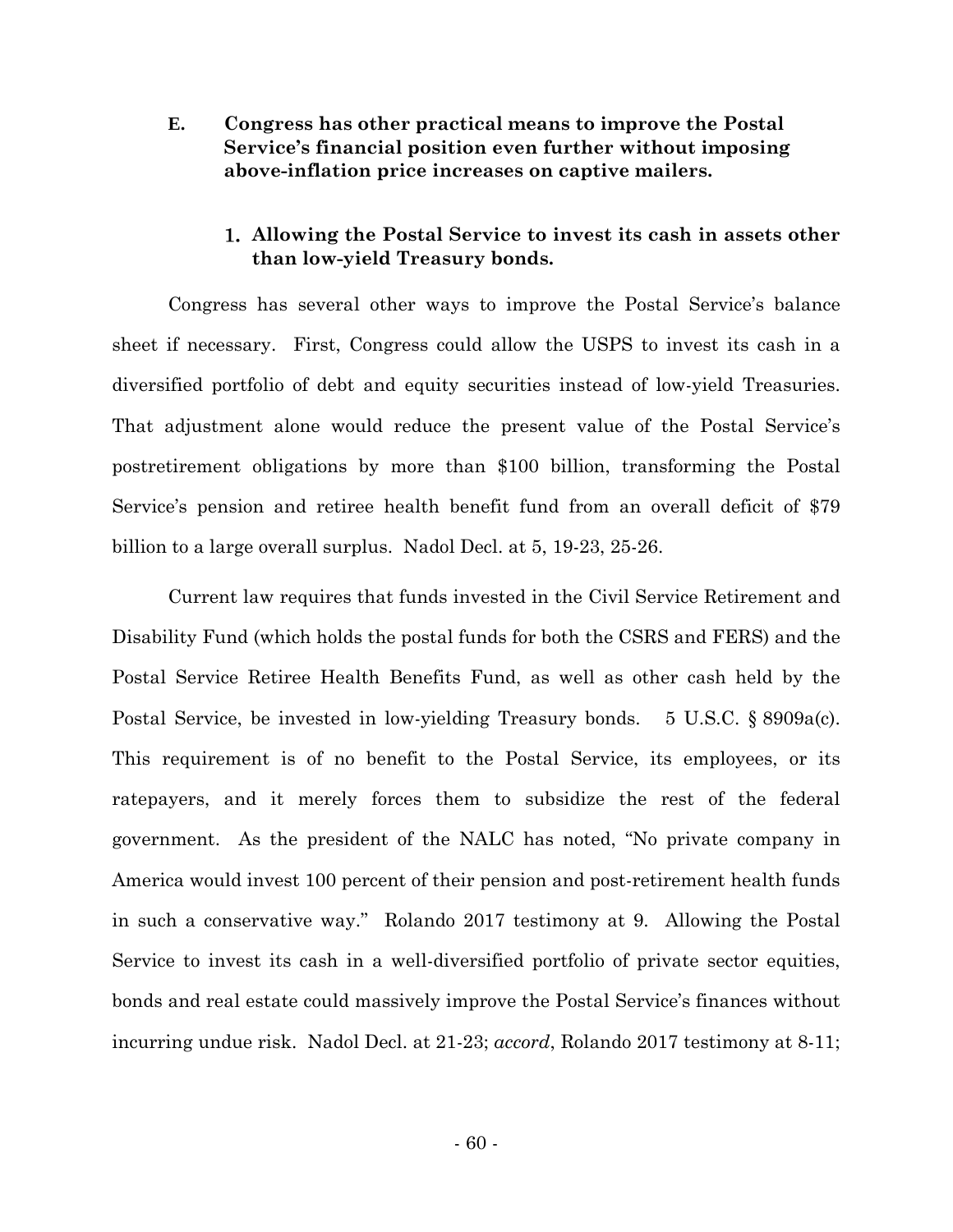Hearings before the House Comm. On Oversight and Govt. Reform (May 11, 2016) at 8-13; *id*. at Attachment 2 (Lazard analysis).

Attachment A, *infra*, illustrates the dramatic effect that a higher return on invested funds would have on the Postal Service's balance sheets. The average return currently anticipated by a sample of 126 public retiree plans recently surveyed by the National Association of State Retirement Administrators is approximately 7.0 percent. *See* http://www.nasra.org/investment. Substituting this value for the discount rates of 3.9 percent and 5.25 percent discount rates currently used to determine the present value of the expected stream of future payments to retirees reduces that present value by approximately \$146 billion. This one change alone transforms the Postal Service's pension and retiree health benefit from an overall deficit of \$79 billion to an overall *surplus* of \$66.7 billion. *See* Attachment A, *infra* (summarizing Nadol Decl. at 20-23)

These figures rely on the simplifying assumption that the Postal Service's projected future outflows will remain constant (in real dollars) in perpetuity. A more precise calculation of the effect of using a different discount rate would require time-series data on the Postal Service's projected future payments to its employees' pension and Retiree health Benefit funds. These data are not publicly available, but should be in the Postal Service's possession. Accordingly, the Commission should obtain and make this information public and analyze the effect of different discount rates on the present value of USPS retirement liabilities and the Postal Service's balance sheet.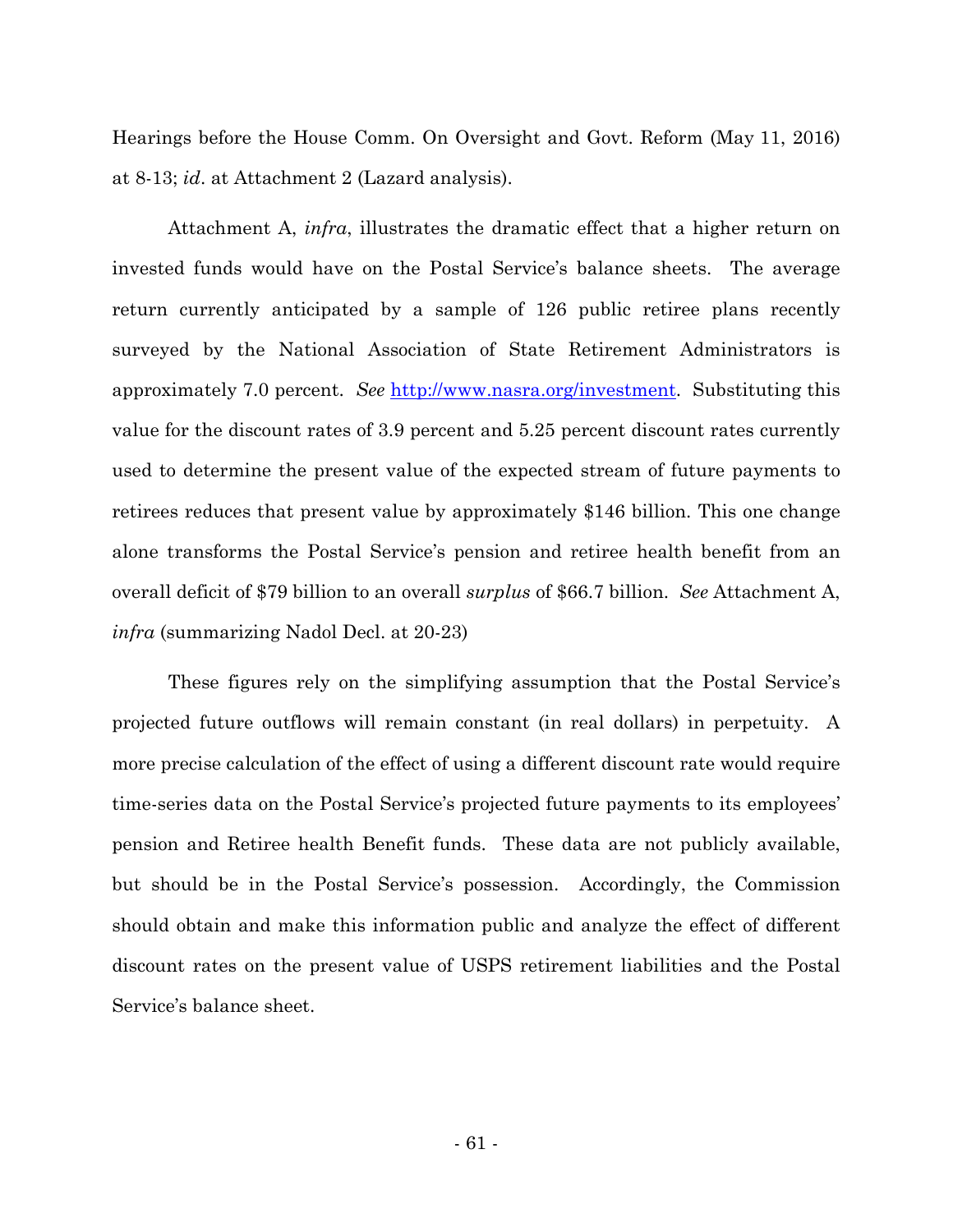### **Integrating the Postal Service's retiree health care system with Medicare.**

Another major cost-saving reform available to Congress is the integration of the Postal Service's retiree health programs with Medicare. Although the Postal Service contributes to Medicare for all of its employees, many postal retirees and eligible dependents do not use it.<sup>40</sup> The unused contributions to Medicare are another unjustified subsidy of the Treasury by the Postal Service and its customers. Requiring all Postal Service retirees and survivors over age 65 to participate in Medicare Parts A and B—and establishing an Employer Group Waiver Plan ("EGWP") to take advantage of subsidies available under Medicare Part D for prescription drug benefits within each Federal Employee Health Benefit plan would "essentially eliminate the Postal Service's retiree health benefit liability and reduce expenses by \$16.8 billion over 5 years (2018-2022)." Brennan 2017 testimony at 14-15; *see also* Rolando 2017 testimony at 6. As the Postal Service noted in 2013, the resulting savings would be a "lifeline to the Postal Service" that would not "come at the expense of a single job or require the closing of any post office or postal facility."<sup>41</sup> Nadol Decl. at 24-27.

<sup>40</sup> About 8 percent of Postal Service annuitants and dependents do not participate in Medicare Part A, and 26 percent do not participate in Part B. Brennan 2017 testimony at 14.

<sup>41</sup> Letter from Jeffrey C. Williamson, Chief Human Resources Officer and EVP, USPS, to Lorelei St. James, Director, Physical Infrastructure, GAO (reproduced in GAO Report No. GAO-13-658, *U.S. Postal Service: Proposed Health Plan Could Improve Financial Condition, But Impact on Medicare and Other Issues Should Be Weighed Before Approval* (July 2013) at App. III).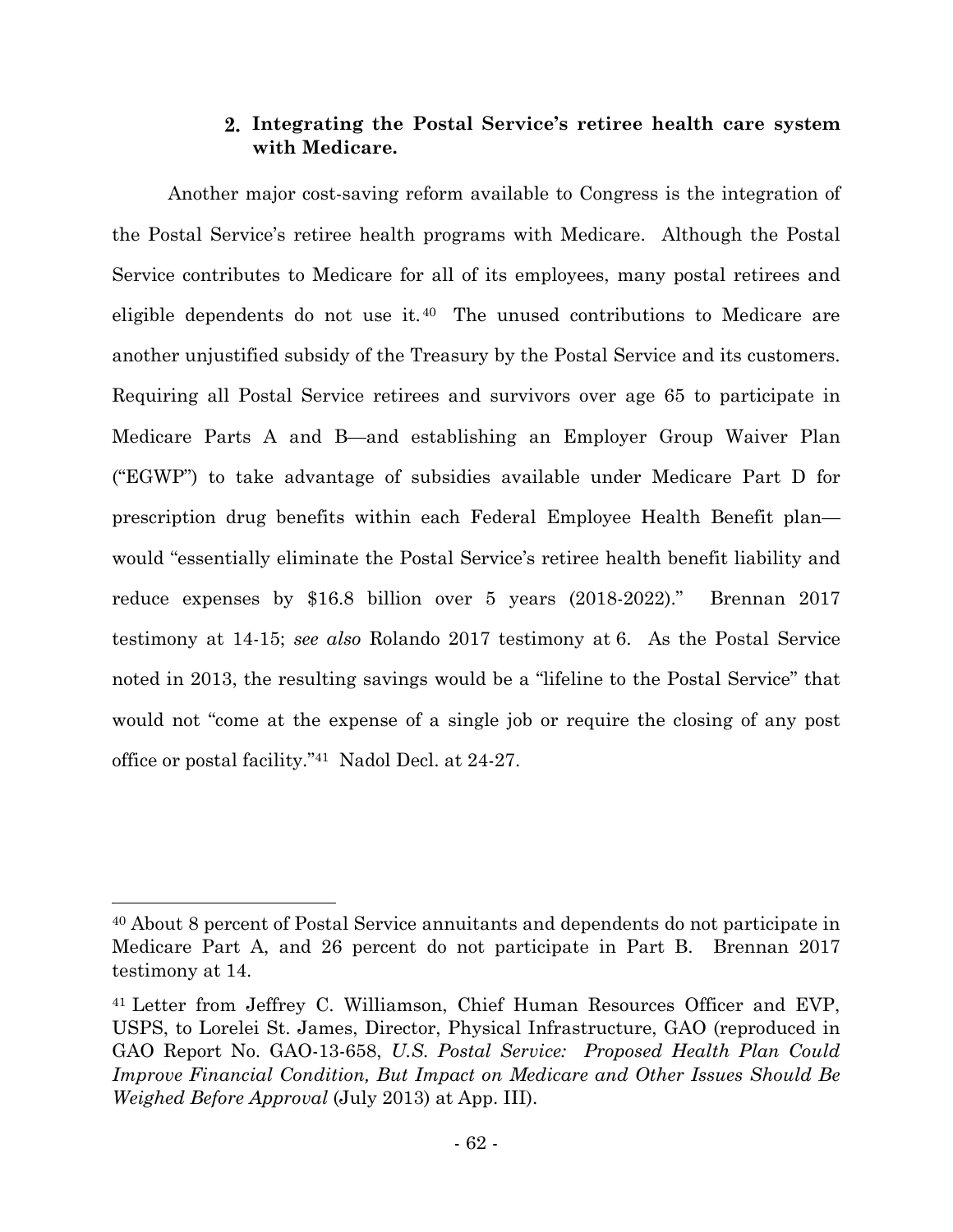### **Allowing the Postal Service to make rational changes in delivery frequency**

Through appropriations riders enacted every year since 1984, Congress has required the Postal Service to deliver mail six days per week. *See* PRC Annual Report to the President and Congress for Fiscal Year 2016 (Jan. 13, 2017) at 46. This requirement may not be necessary for all types of mail and all areas. Providing the Postal Service with the flexibility to reduce frequency of delivery where appropriate could result in significant savings. The Commission estimated the cost of providing service six days per week, rather than five, at \$2.07 billion in Fiscal Year 2015. *Id*. The Postal Service could greatly improve its finances by capturing even a portion of the savings available from eliminating six-day delivery where appropriate.

## **F. The current regulatory system provides important protections to captive mailers that would be undermined if the Postal Service were allowed to impose above-CPI rate increases on market-dominant products.**

The current regulatory system has also provided critical protections to captive mailers by limiting the Postal Service's ability to exploit its market power by collecting monopoly rents or letting its costs run out of control. By contrast, allowing the Postal Service to impose above-inflation price increases on captive mailers is likely to lead to both sizeable price increases on market-dominant products and weaker cost discipline by the Postal Service, without any net improvement in the Postal Service's financial health. This outcome would violate the (1) the text and purpose of Section 3622(d), which established the CPI cap; (2) the efficiency goal of Section  $3622(b)(1)$  and  $3622(c)(12)$ ; and, (3) the "just and reasonable" rate standard embodied in Sections 404(b), 3622(b)(8), 3622(c)(3).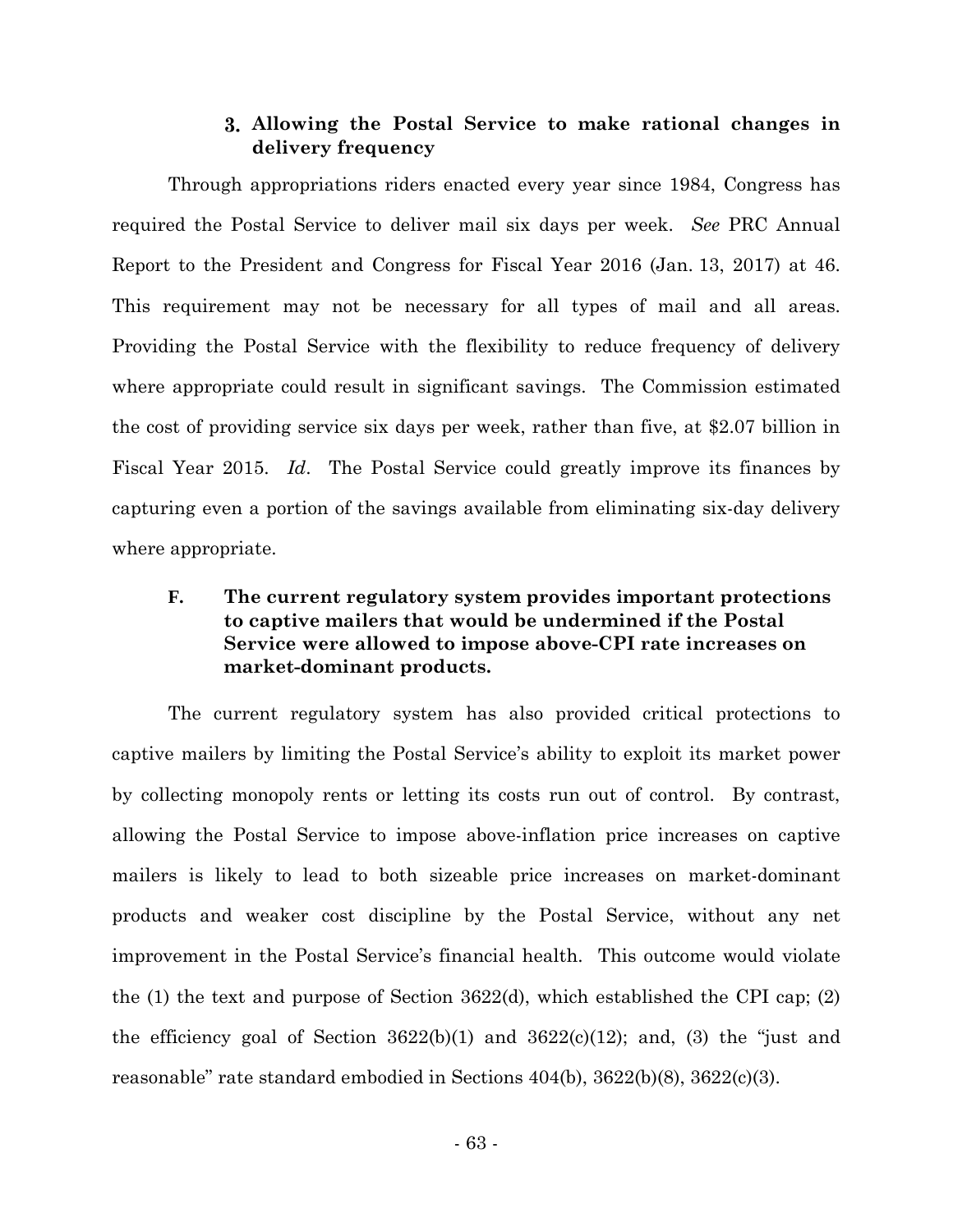Relaxing the CPI cap on market-dominant prices almost certainly would undermine Postal Service cost discipline and lead to higher prices for captive mailers and consumers. In turn, any extra revenue generated by those price increases almost certainly would be dissipated through higher costs, and would not improve the Postal Service's financial stability. The CPI cap is the only real leverage that either the Postal Service or the Commission have under current law to hold down the Postal Service's costs and induce it to become more productive and efficient. The credibility of the CPI cap, however, is its potential Achilles heel. Once the cap is lifted permanently—or a regulated monopoly learns that the regulator will relax the cap on a case-by-case basis when the monopoly loses money—the deterrent effect of the price cap on the firm's costs is lost. *See* Nadol Decl. at ¶ 11.

The performance of the Postal Service and European postal operators provides ample support for these conclusions. Two pieces of evidence stand out:

(1) The financial pressures during and shortly after the 2007-2009 recession forced significant cost discipline by the Postal Service. *See* USPS OIG Report No. RARC-WP-16-009, *Peeling the Onion: The Real Cost of Mail*, at 4 (noting that the USPS decreased controllable expenses by reducing number of career employees, reducing work hours, downsizing and restructuring its network, reducing the use of air transportation, and redesigning delivery routes). But the recovery in mail volume and revenue in the current decade, and the \$4 billion in contribution from the above-CPI price increases authorized by the Commission in Docket No. R2013-11, have lessened those pressures, and the Postal Service's productivity gains have slowed to a near standstill. See p. 52, *supra*. Indeed, in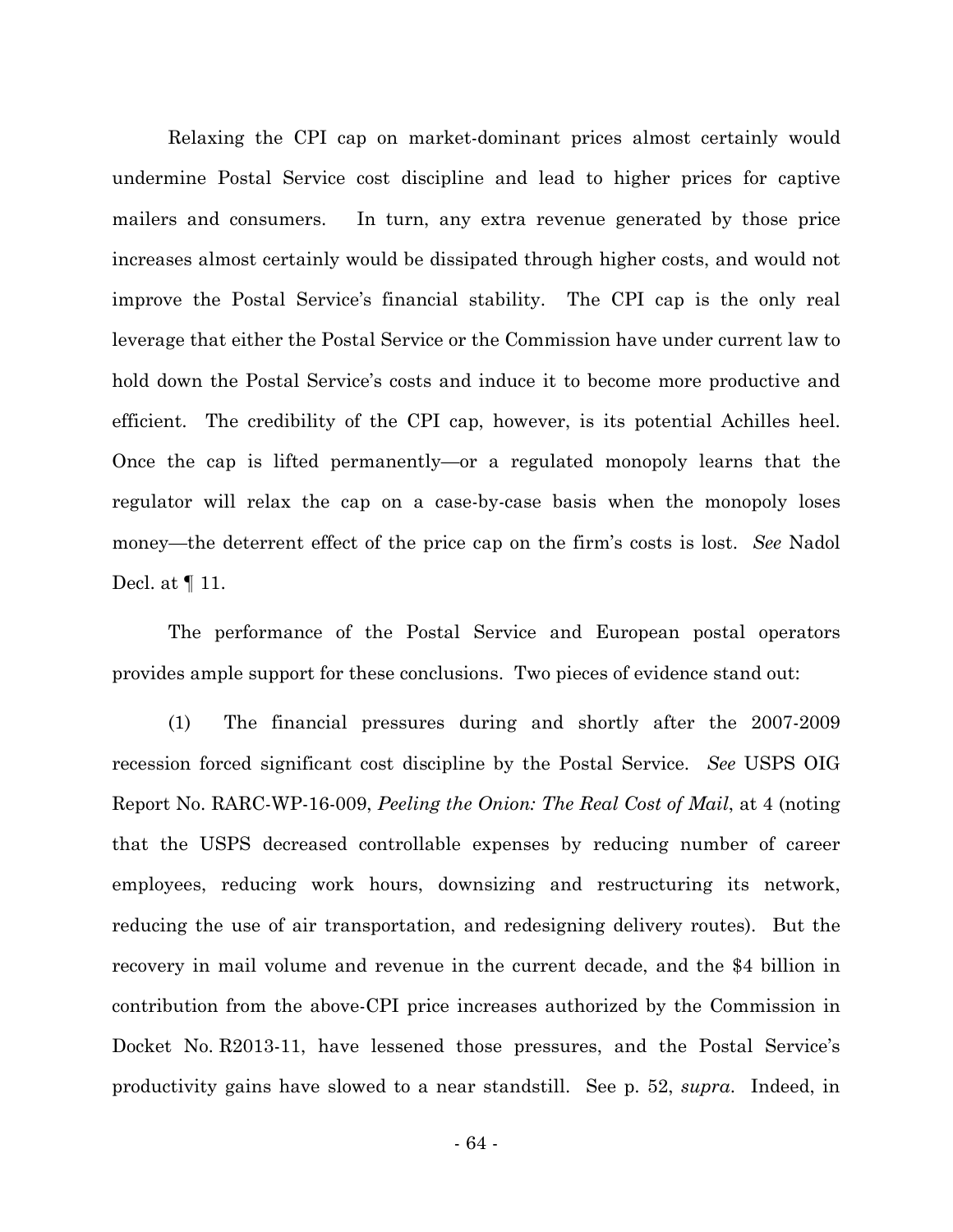several key respects the Postal Service's productivity gains have reversed. Rectanus 2017 testimony at 4-5 (noting rise in USPS compensation and benefits expenses since 2015).

(2) The European countries that have relaxed their regulation of maximum prices charged for market-dominant postal products have seen those prices far outstrip inflation. In late 2016, WIK-Consult studied the performance of six major foreign postal operators for the OIG. USPS OIG Report No. RARC-17- 003, *Lessons in Price Regulation from International Posts* (Feb. 8, 2017). In Australia, where market-dominant postal services are subject to cost-of-service rate regulation (not index regulation), service quality has declined, and regulated prices experienced increases in the range of 40 percent to 114 percent in January 2016. *Id*. at 22, 26. In Canada, which replaced price cap regulation in 2009 with price regulation "based on political decisions rather than a fixed economic methodology," letter mail prices rose by approximately 35 to 59 percent in 2014. *Id*. at 28. In France, where the postal regulator allows a negative productivity adjustment for falling mail volume, price increases have exceed inflation several times. *Id*. at 36- 40. In the United Kingdom, which has eliminated or loosened maximum rate regulation for most mail products, the price of a 100 gram first-class letter increased by 88.2 percent between 2007 and 2016; the price of a second class 100 gram letter more than doubled. *Id*. at 55-57.

Another study by WIK Consult detailed the breakdown of Royal Mail's cost discipline that has followed the loosening of maximum rate regulation. The conclusions of the WIK report are chilling. "Targeted cost savings in delivery are relatively low." WIK-Consult report to OFCOM, *Review of the Projected Costs*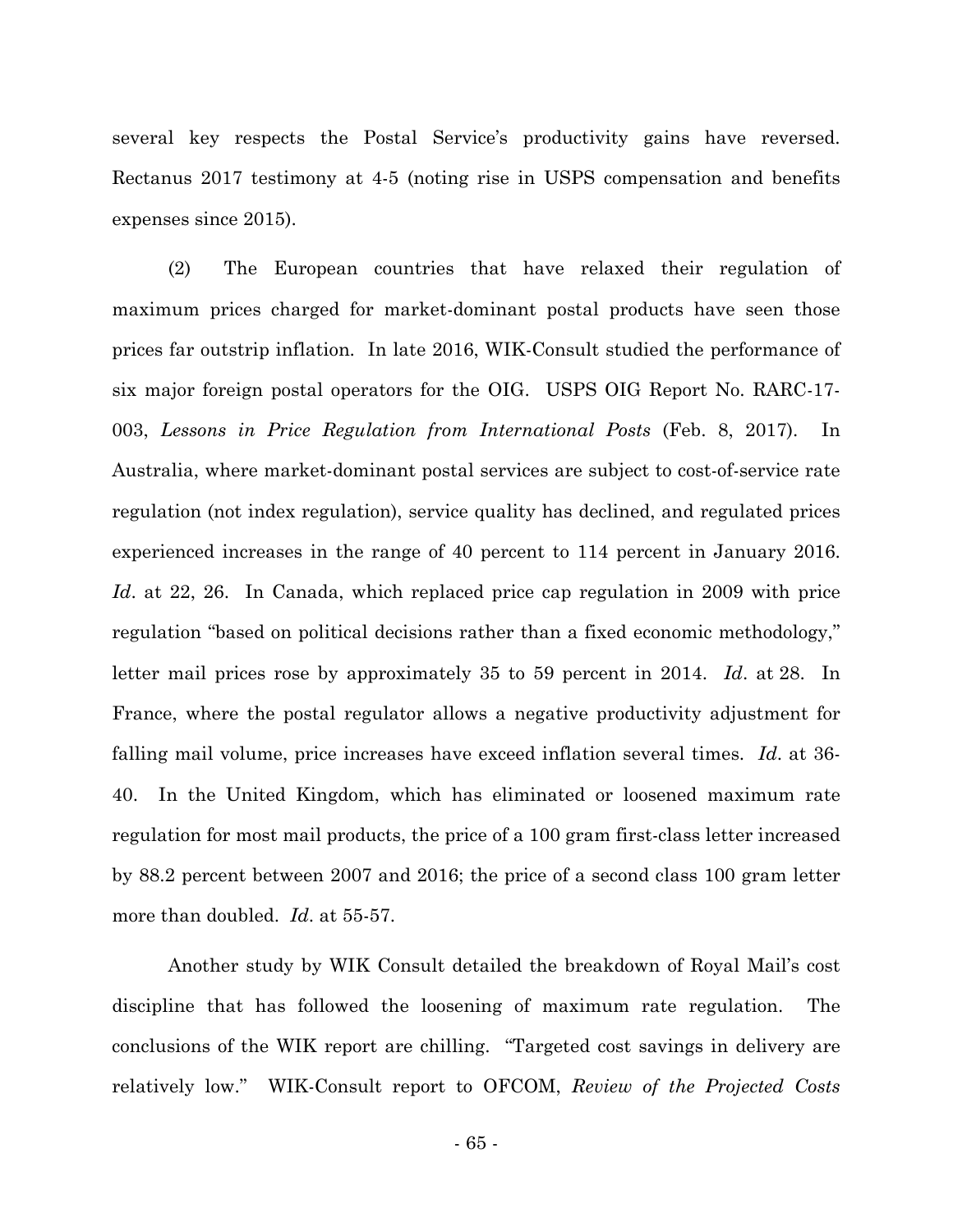*within Royal Mail's Business Plan* (March 31, 2016) at 109. "The company relies on traditional ways of organising delivery and does not (yet) appear to be pursuing more innovative delivery models." *Id*. "We consider Royal Mail's parcel automation programme is less ambitious than its peers." *Id*. "[I]international peers in Denmark, Sweden, the Netherlands and Germany appear to have been more successful at managing the relationships with their employees and unions and, at the same time, agreeing [sic] higher levels of efficiency and cost flexibility, allowing them to meet market challenges more effectively." *Id*. at 110. "Overall, we conclude that Royal Mail's planned initiatives are technically feasible but, overall, less ambitious than its peers." *Id*. at 111.

There is no reason to believe that the consequences of allowing the Postal Service to "fix" its balance sheet by imposing above-inflation price increases on its captive customers would be any less destructive. Magazine Publishers would respond to the increases by closing titles, going digital only, cutting circulation or frequency, and reducing staffing. Cohen Decl. at 5-7; Faust Decl. at ¶ 12 (Time Inc.). For nonprofit mailers, above-CPI rate increases would have a "crippling effect" on organizational effectiveness, forcing cutbacks in "fundraising appeals and renewals, magazine, and other important publications" and conversions to "alternative channels of communication," a move that would "greatly impair" the ability of nonprofits to carry out their qualifying nonprofit missions. Brophy Decl. at ¶ 11 (Consumer Reports); Burgoon Decl. at ¶¶ 7-10 (Disabled American Veterans); Finstad Decl. at ¶¶ 9-10 (American Lung Association); Maio Decl. at ¶ 12 (National Wildlife Federation); O'Sullivan Decl. at ¶ 8 (Guideposts). For-profit mailers and mail service providers would be impacted as well, curtailing marketing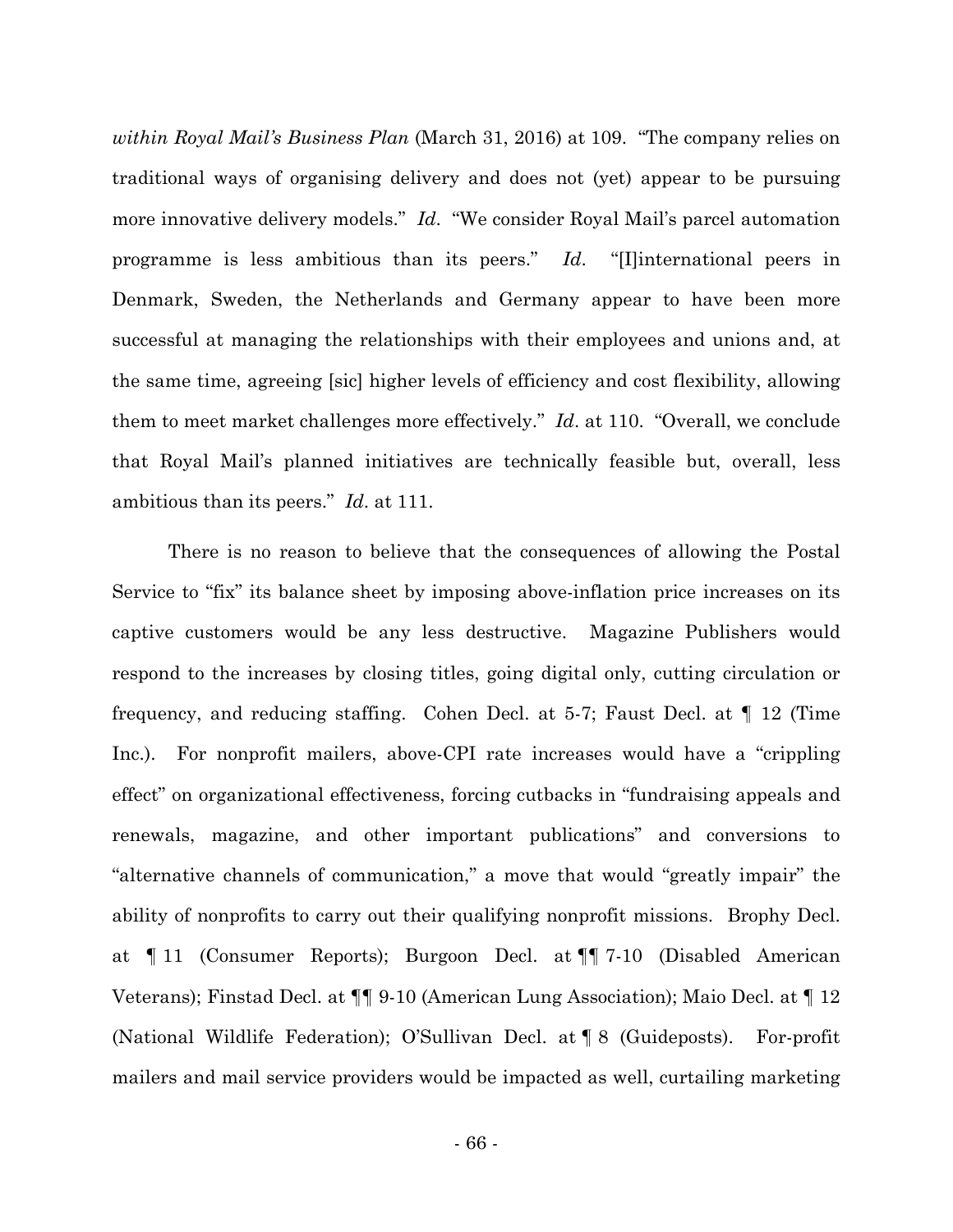campaigns, reducing services, and passing costs on to customers and consumers (leading to further reductions in mail volume). Smith Decl. at ¶ 4 (Publishers Clearing House); Rosser Decl. at ¶ 5 (IWCO Direct).

Allowing the Postal Service to impose above-inflation rate increases on mailers—causing layoffs among *their* rank-and-file workers and price increases for ordinary consumers—rather than requiring the Postal Service to limit its price increases to the rate of inflation—would be contrary to Objectives 1 and 8, and would be particularly unjust in light of the cost control measures and other restructuring under taken by the mailing industry since 2007. Most private sector mailers face severe cost and revenue pressures, and have been forced to implement layoffs and other painful cost control measures during the past decade. During and after the 2007-2009 recession, "many private sector companies (such as automobile companies, airlines, mail preparation and printing companies, and major newspapers) took far-reaching measures to cut costs (such as reducing or stabilizing workforce, salaries, and benefits)." GAO Report GAO-16-651T at 10.

So did the members of ANM, PostCom and MPA. For example, IWCO Direct, a service provider focused on direct mail printing, closed two facilities, resulting in the loss of 585 jobs, and engage in reductions in force across its Minnesota-based operations in 2008. Rosser Decl. at ¶ 8. Publishers Clearing House carried out five reductions in force from 2009 through 2011, eliminating 2%, 3%, and 4% of the workforce in each of the respective years). Smith Decl. at ¶ 9.

The economizing and restructuring have continued since the end of the recession. Consumer Reports has cut back its mail volume, resulting in "a falloff in subscriptions and revenue that required taking a number of austerity measures"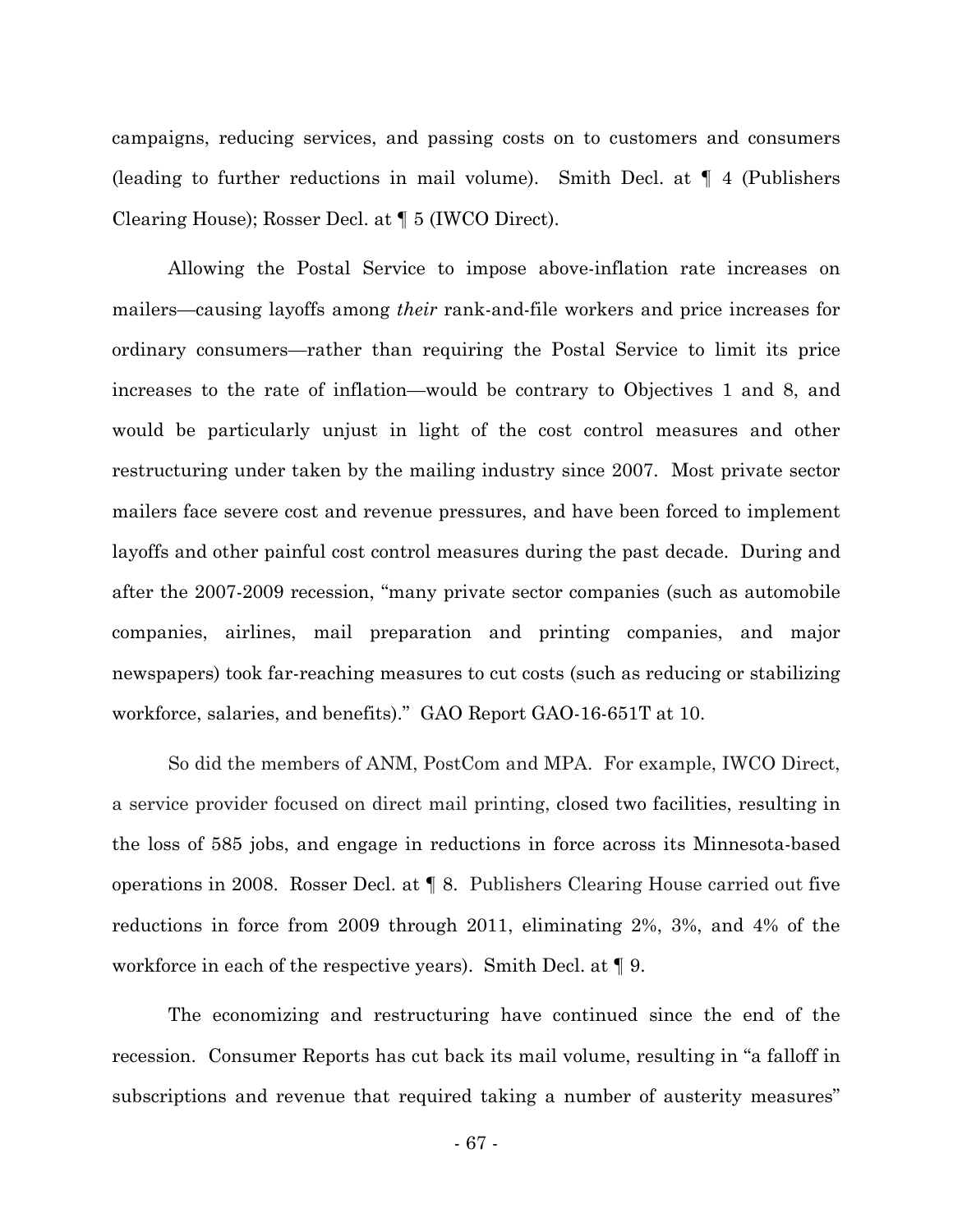including the shuttering of two monthly print publications and layoffs of both managerial and unionized hourly employees. Brophy Decl. ¶ 10. Disabled American Veterans has also cut back on solicitation mailings, leading to a 10 percent decline in its donor base since 2013 and an even steeper decline in net income. Burgoon Decl. ¶ 7. Guideposts has likewise curtailed its donor acquisition mailings by 50 percent since 2007, causing its active fundraising donor file to decrease by over 40 percent during the same period. O'Sullivan Decl. at ¶ 7. Guideposts has been forced to reduce employee staff levels by 30 percent and cut salaries for its remaining employees by an average of six percent. *Id*. Between 2012 and 2016, the overall revenues of the National Wildlife Federation declined each year by an average of nearly five percent. Financial pressures have forced NWF to cut or limit staff, reduce program activities, and limits is publication volume. Miao Decl. at ¶ 11.

The 22 publishing companies who responded to an MPA survey earlier this year have closed 43 titles since 2011, reduced the frequency of 45 titles, and cut circulation of 68. Cohen Decl. at 4-5. Time Inc. has lowered its cost base every year from 2011 - 2015 through staff reductions and lower print and paper costs. Time Inc. has closed eight magazine titles, sold twelve magazine titles, reduced issue frequency for seven magazine titles and cut circulation for five magazine titles since 2007 to manage costs in a market of declining magazine print advertising and circulation revenues. Faust Decl. at  $\P$  11. The magazine publishing industry as a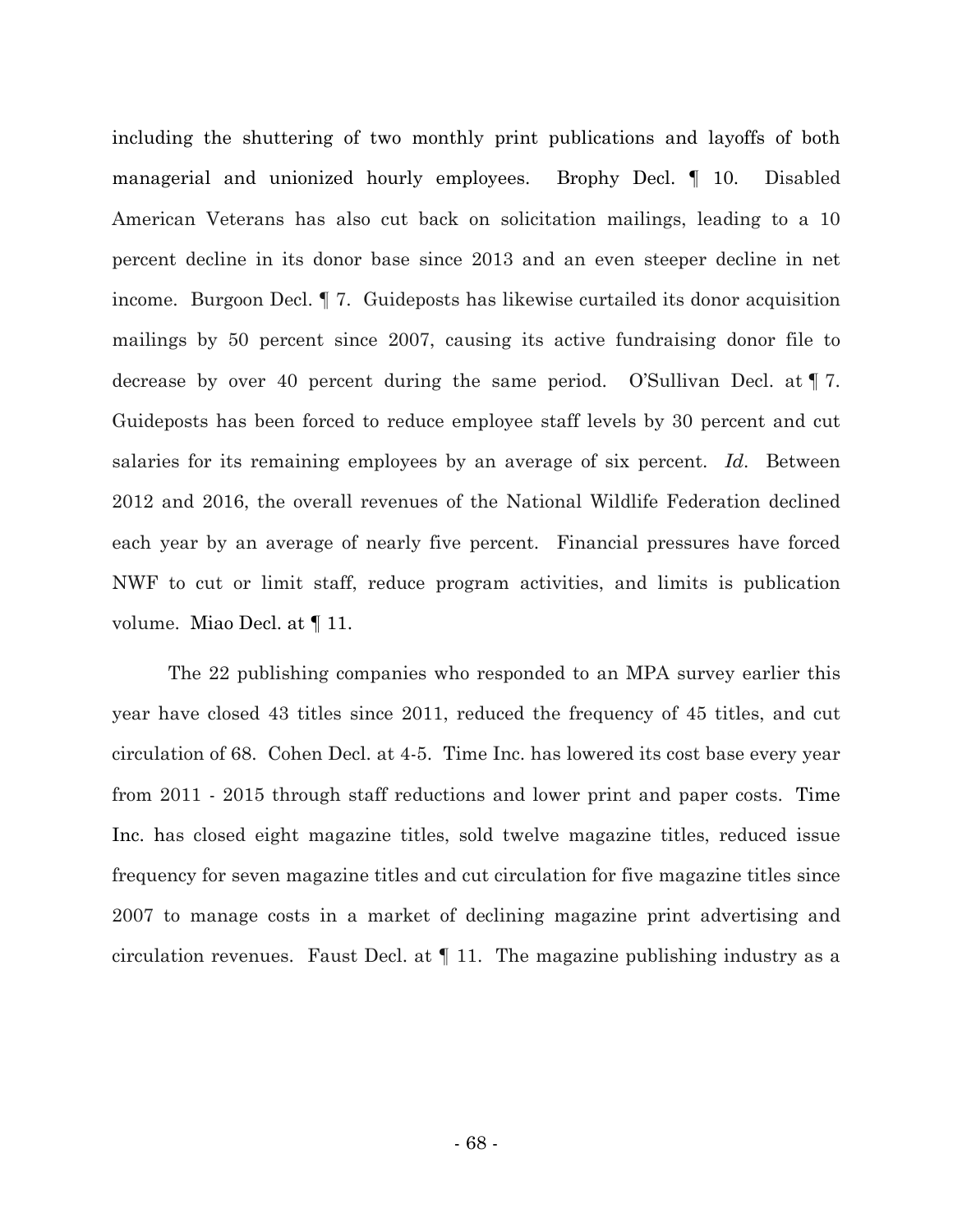whole has reduced its head count from 142,885 employees in 2006 to 112,742 employees in 2011 to 95,674 as of September 2016.<sup>42</sup>

The notion that Objective 5, the revenue adequacy objective, can override the pro-ratepayer objectives of Sections 3622(b) ignores the explicit language of Section 3622(b), which requires the Commission to apply "each" of the objectives "in conjunction with the others" when designing a system for regulating rates. It also ignores the century of precedent under the just and reasonable rate standard that Congress incorporated by reference in Sections  $404(b)$  and  $3622(b)(8)$ . And it ignores the plain language of Section 3622(d), which established the CPI cap.

The Postal Service's objection that the CPI cap is somehow unfair or anomalous because it is "not faced by private companies," *see* USPS FY 2017 Integrated Financial Plan at 2, is equally without merit. Privately owned firms with the monopoly power possessed by the Postal Service commonly have their prices regulated, often with an index mechanism that is *more* stringent than the one established by the Commission. And privately owned firms without monopoly power are subject to a *de facto* rate cap in the form of competition.

The Postal Service still has monopoly power. First, it enjoys a legal monopoly over the right to deliver most letter mail. The private carriage of "letters or packets," which have been defined to include most bulk advertising mail, is a crime. 18 U.S.C. §§ 1693-1696; 39 U.S.C. §§ 601-606; *Associated Third Class Mail Users v. USPS*, 600 F.2d 824 (D.C. Cir. 1979). Second, the mailbox monopoly, codified at 18 U.S.C. § 1725, gives the Postal Service exclusive access to even privately-owned

<sup>42</sup> Source: U.S. Bureau of Labor Statistics, Series ID ENUUS000105511120, NAICS code 511120 (Periodical publishers—not including Newspapers) (data extracted on March 17, 2017).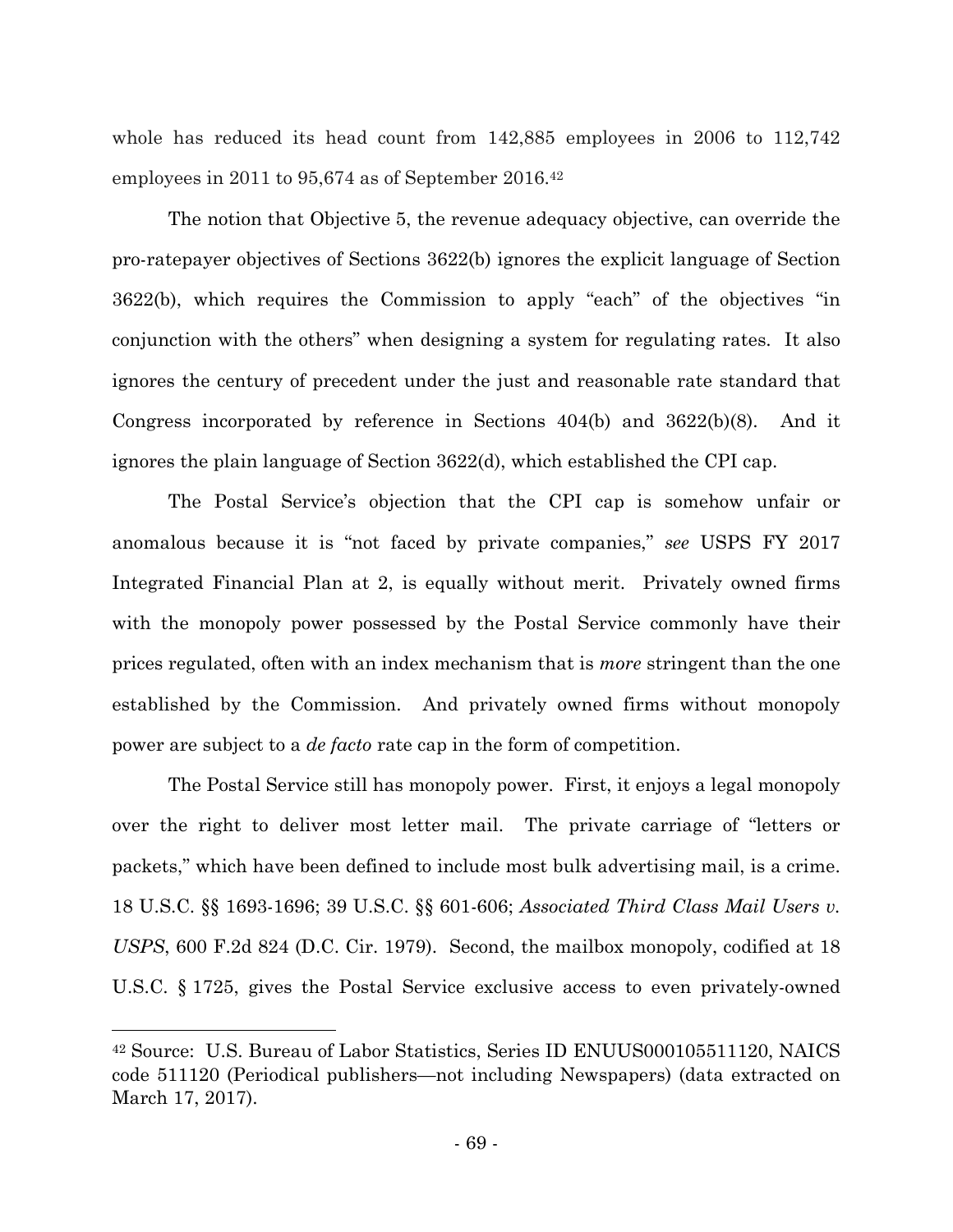mailboxes. Third, the economies of scale and scope still possessed by the Postal Service in mail delivery also provide it with significant market power over many products that are not legal monopolies. *See* 39 U.S.C. § 3621(a) (list of marketdominant products initially prescribed by PAEA); 39 U.S.C. §§ 3642(b)(1), (2) (recognizing that the Postal Service can have market dominance over mail products not covered by the postal monopoly). Privately-owned companies with comparable monopoly power have had their rates regulated since the 1800s. *See* 1 Alfred E. Kahn, *The Economics of Regulation* 3-4 (1970).

Indeed, the price caps used to limit the maximum rates of most other franchised monopolies in the United States are more stringent, not less, than the index mechanism under which the Postal Service has been operating since 2007. Most price caps imposed on privately-owned common carriers and public utilities include a productivity offset (or X-factor) that effectively limits regulated price increases to *less than* the full amount of inflation. See *Edison Electric Institute v. ICC*, 969 F.2d 1221 (D.C. Cir. 1992); *National Rural Telecom Ass'n v. FCC*, 988 F.2d 174, 183-84 (D.C. Cir. 1993); *Bell Atl. Telephone Cos. v. FCC*, 79 F.3d 1195 (D.C. Cir. 1996); *Association of Oil Pipe Lines v. FERC*, 83 F.3d 1424, 1435, 1437 (D.C. Cir. 1996).

There is a good reason for this. Indexing mechanisms are intended to emulate the performance of effectively competitive markets.<sup>43</sup> Competitive markets

<sup>43</sup> *USPS v. PRC*, 785 F.3d at 745; *see generally Edison Electric Institute v. ICC*, 969 F.2d 1221, 1226 (D.C. Cir. 1992) (index ratemaking for market-dominant railroad services was designed to create "an incentive for a price-regulated industry to make prudent business decisions without at the same time allowing it to charge unreasonably high rates free of challenge"); *National Rural Telecom Ass'n v. FCC*, 988 F.2d 174, 177-178 (D.C. Cir. 1993) (describing incentive for efficiency created by price cap regulation of telecom rates); *Bell Atl. Telephone Cos. v. FCC*, 79 F.3d 1195,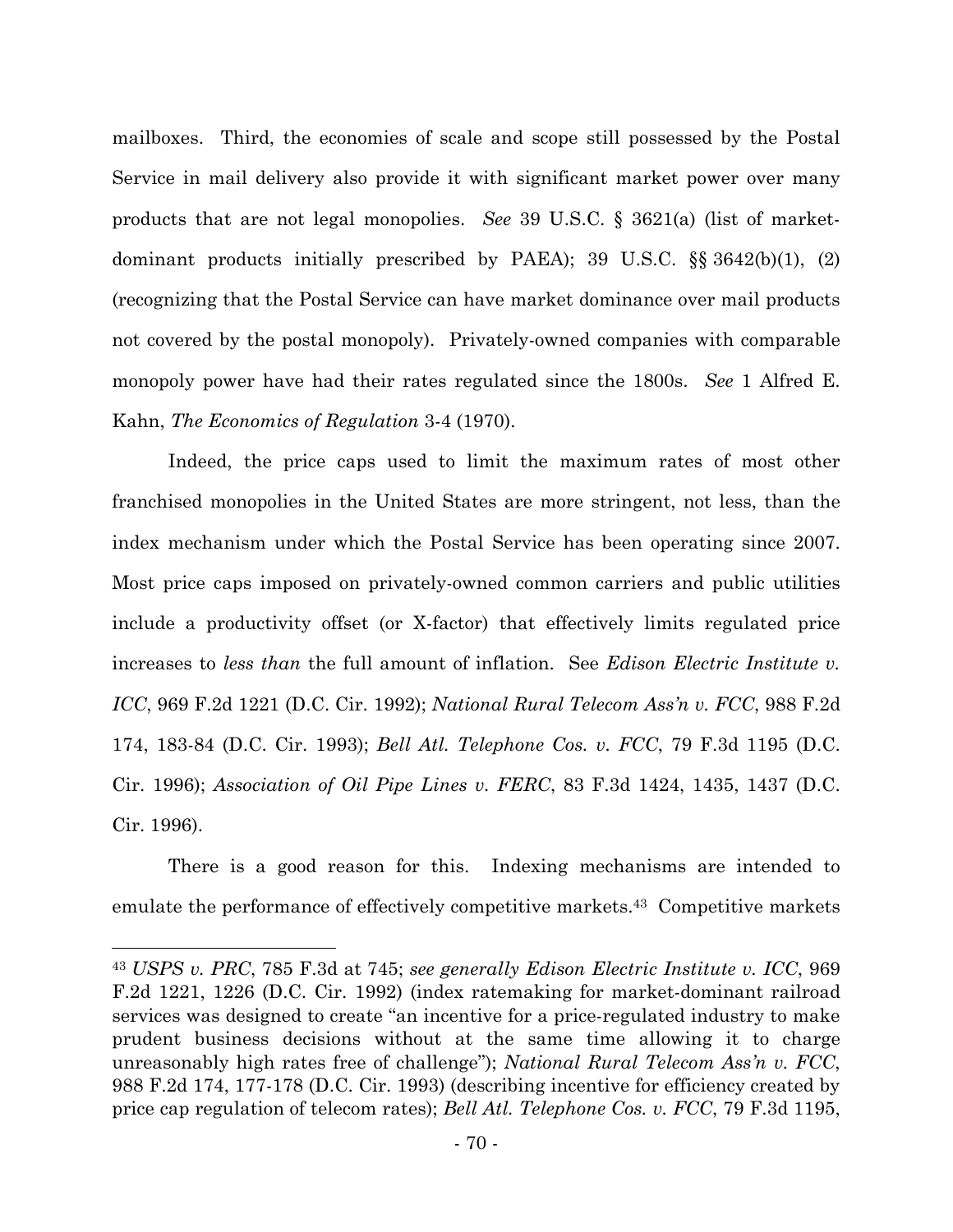compel firms over time to increase productivity—and share productivity gains with consumers by raising prices more slowly than inflation. The discipline provided by competitive markets to control costs is perhaps strongest during economic downturns, whether industry-specific or economy-wide. In competitive markets, well-managed businesses respond to economic hardship not by demanding the right to surcharge their customers with above-inflation price increases, but by controlling costs and learning to operate more efficiently. That is how many American industries responded to the 2007-2009 recession. See pp. 67-68, *supra*.

It is certainly true of the suppliers of most of the inputs used by mailers *other than* mail. Thanks to productivity growth, most inputs used by mailers have become less costly since 2007.<sup>44</sup> The one core cost that has increased annually during the past decade for most mailers is postage. Faust Decl. at ¶¶ 6,8; Smith Decl. at ¶ 6.<sup>45</sup> In 2006, postage represented 24% of Time Inc.'s total physical

1198 (D.C. Cir. 1996) ("Price cap regulation is intended to provide better incentives to the carriers than rate of return regulation, because the carriers have an opportunity to earn greater profits if they succeed in reducing costs and becoming more efficient."); *Association of Oil Pipe Lines v. FERC*, 83 F.3d 1424, 1429-30 (D.C. Cir. 1996) (adoption of index ratemaking for oil pipelines was "intended to streamline regulatory provisions and to give pricing flexibility to oil pipelines, while preventing excessive rates and charges against any captive shippers on oil pipelines."); *see also* USPS OIG Report No. RARC-WP-13-007, *Revisiting the CPI-Only Price Cap Formula* (Apr. 12, 2013) at ii ("In the absence of competition, the cap is intended to serve as a surrogate or proxy for competitive market forces by providing a control on bloat and inefficiency in the Postal Service.").

<sup>44</sup> *See, e.g.*, Faust Decl. at ¶¶ 6, 8; Rosser Decl. at ¶ 10 (relating how IWCO Direct, a mail service provider, reduced its prices in response to client demand).

<sup>45</sup> In addition to postage increases, the costs of complying with Postal Service requirements has increased as well, as the Postal Service has shifted certain mail preparation and entry costs to mailers. *See* Rosser Decl. at ¶¶ 11-15; Faust Decl. at  $\P\,9.$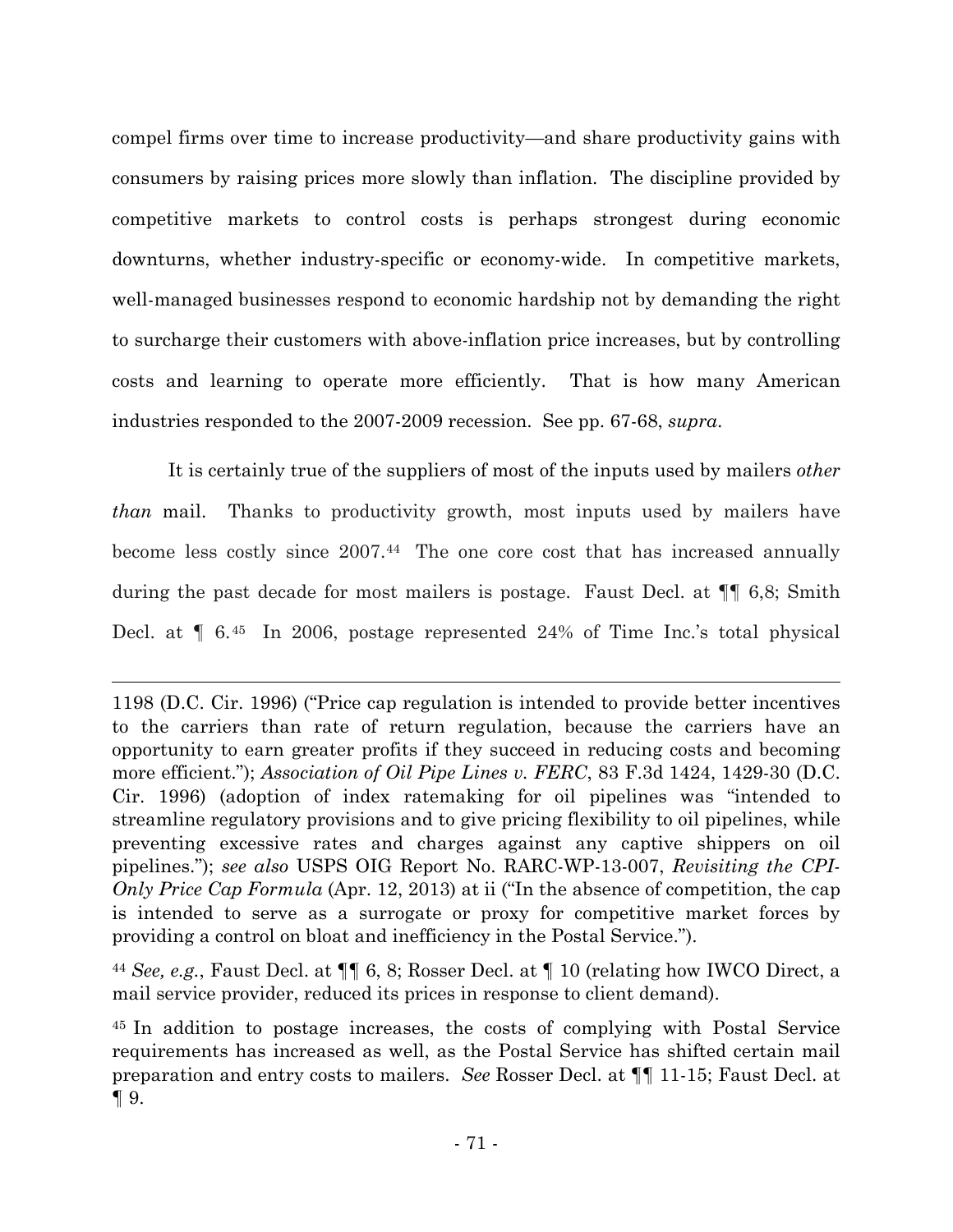production cost. In 2011, postage was 29% of total production costs and in 2015 it was 38%. Faust Decl. at ¶ 8. For a group of 22 magazine publishing companies (with 280 individual titles) surveyed by MPA, postage has increased from 26 percent of total manufacturing, production, and distribution costs in 2006 to 38 percent in 2015. Cohen Decl. at 4.

### **III. HOW INSTITUTIONAL COSTS SHOULD BE RECOVERED FROM THE MULTIPLE PRODUCTS AND CLASSES THAT USE THE POSTAL NETWORK. (OBJECTIVES 4, 8 AND 9)**

Objectives 4, 8, and 9 concern how the Postal Service should recover its institutional costs from the multiple products and classes that use mail. Objective 4 seeks to allow the Postal Service pricing flexibility, and the ability to decide how much particular products and classes will contribute to institutional costs is a key component of pricing flexibility. Objective 8 calls for a "just and reasonable" rate schedule, which implies rates that will allow the Postal Service to recover its institutional costs but that do not saddle any particular product or class with an unreasonable share of institutional costs. This objective specifically notes that it does not "prohibit the Postal Service from making changes of unequal magnitude within, between, or among classes of mail."  $39 \text{ U.S.C.}$  §  $3622(b)(8)$ . Finally, Objective 9, which states the goal of allocating institutional costs "appropriately between market-dominant and competitive products," speaks to institutional cost allocation. *Id.* at § 3622(b)(9). The Commission should retain the CPI-based price cap applied separately to each class of mail. Applying the CPI cap separately to each class strikes the appropriate balance between providing pricing flexibility to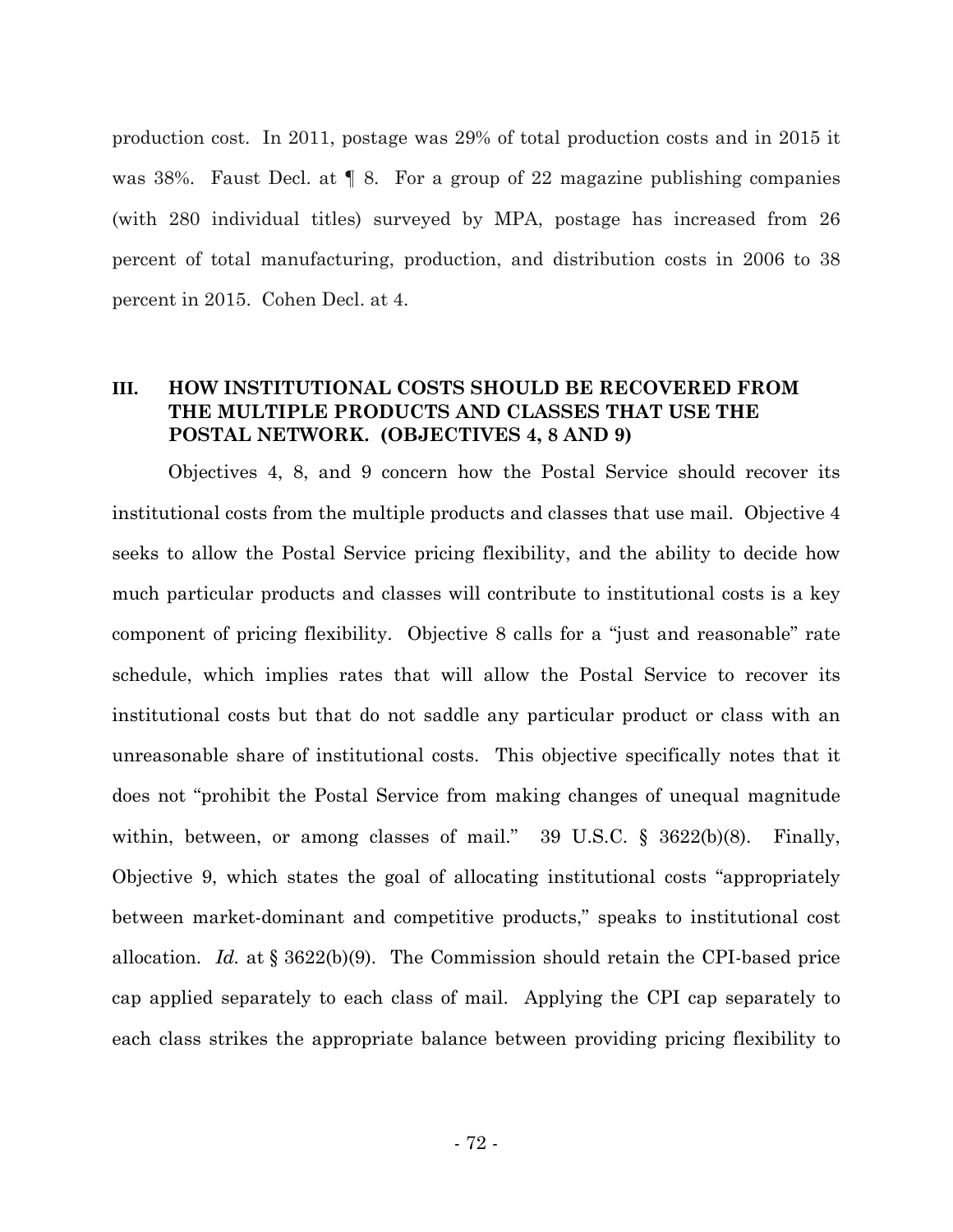optimize institutional cost recovery and protecting captive ratepayers from unreasonable price increases.

## **A. Elimination of Commission prescription of institutional cost coverages in favor of the CPI cap was a major improvement that should be retained.**

Before PAEA, postal rates were based in large part on costs of service. After determining the attributable costs of each class and subclass, the Commission would determine the contribution to the Postal Service's institutional costs that each product or class should make. The latter determination often resulted in "class wars" in which, for instance, First and Third Class mailers would fiercely argue why fewer institutional costs should be attributed to their class and more to one or more other classes. These arguments were a principal driver of the lengthy and contentious rate setting process under the Postal Reorganization Act and were costly and wasteful.

One of the signature achievements of PAEA has been the elimination of these class wars.<sup>46</sup> By setting the price cap at the class level and allowing unequal rate changes between classes and among products within a class, PAEA eliminated any need or incentive to engage in such costly litigation. Instead, price changes are filed and approved relatively quickly with a minimum of controversy. The Commission should not underestimate the value of this change as it evaluates the current system of ratemaking.

<sup>46</sup> *See, e.g.*, Cong. Rec. S11675 (Dec. 8, 2006) (Sen. Collins explaining that PAEA "replaces the current lengthy and litigious rate-setting process with a rate capbased structure" that provides the Postal Service with "much more flexibility" while simultaneously capping rate increases).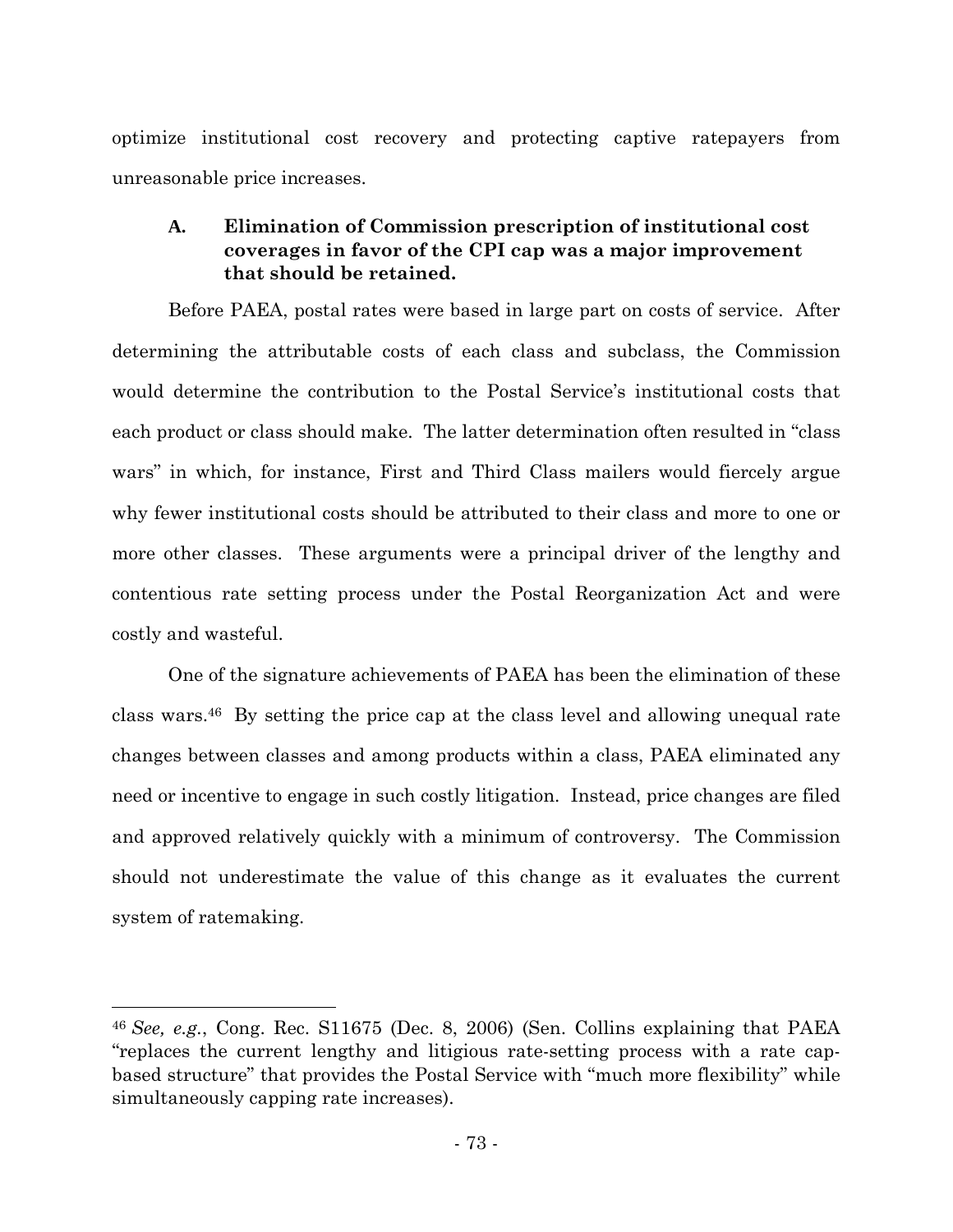Furthermore, there is no evidence that the move to the price cap has inhibited the Postal Service from recovering its institutional costs. While it is true that some products and classes fail to cover attributable costs as measured by the Postal Service, it has still been able to recover its institutional costs as a whole, as demonstrated by its positive controllable income. Moreover, as the Postal Service has recognized in arguing against implementing significant above-CPI increases to Standard Mail Flats, simply raising a product's price does not necessarily increase the contribution of that product to the Postal Service's institutional costs. *See, e.g*., Docket No. R-2010-4, Statement of James M. Kiefer at 30 (July 6, 2010) ("Because postage accounts for approximately half the costs of mailing a catalog, a postal price increase of [the magnitude necessary to reach full cost coverage] would put serious additional pressures on catalog mailers, thereby reducing volumes even further than they have already fallen."). If a price increase causes volume to decline by a greater percentage than unit contribution increases, overall contribution declines. This is true even for a monopoly. Jean Tirole, *The Theory of Industrial Organization* 66 (1988). Thus, a system that mandated each product recover a fixed portion of institutional costs could have the perverse effect of reducing the Postal Service's ability to recover total institutional costs.

Therefore, there is no reason to believe an alternative regime, such as the pre-PAEA system of rate regulation, would better apportion institutional costs than the application of the CPI cap at the class level. It is not apparent that another system, including one that applies the cap at a different level, would better recover institutional costs or that it would better protect captive mailers from unreasonable price increases. What is apparent is that if the price cap were to apply to market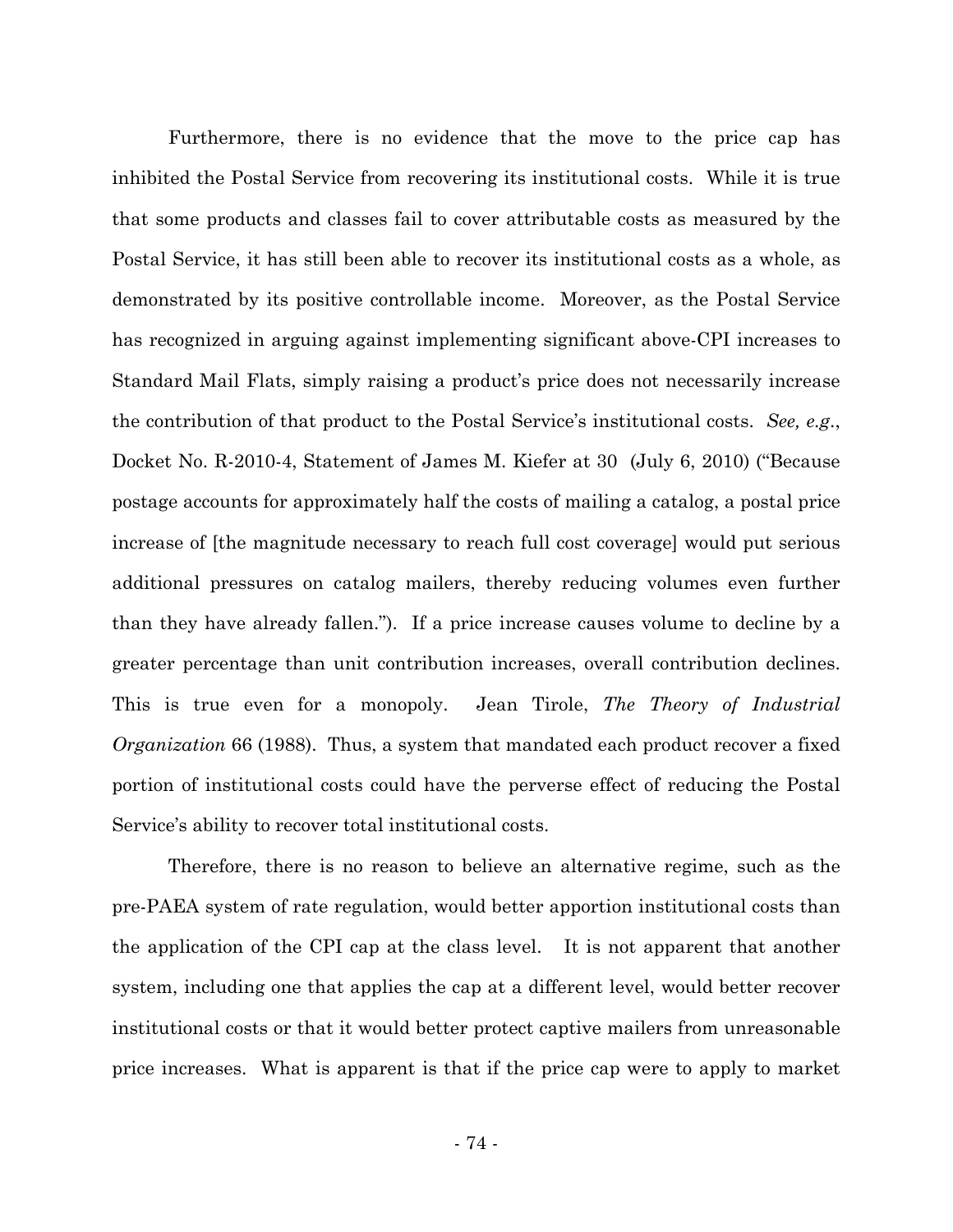dominant products as a whole, users of allegedly underwater products such as Periodicals and Standard Mail Flats would likely experience radical and unreasonable cost increases.

## **B. The attributable cost "factor" (Section 3622(c)(2)) should remain subordinate to the CPI cap requirement of Section 3622(d).**

For this reason, the attributable cost "factor" of Section 3622(c)(2) should remain subordinate to the CPI cap requirement of Section 3622(d) in any ratemaking system the Commission establishes. Creating a blanket exception to the CPI cap for classes of mail or products merely because they reportedly fail to cover attributable costs would be undesirable and unfair, even assuming *arguendo* that Section 3622(d)(3) empowered the Commission to modify the CPI cap.

Periodical Mail and Marketing Mail flats illustrate why this is so. The reported cost coverage of these products has been generally declining for years despite (1) Postal Service investment in flats automation; and (2) improvements in mail preparation and worksharing by mailers that have greatly decreased the work content of Periodicals Mail and flat-shaped Standard Mail. The fundamental cause of the failure of these products to cover reported attributable costs is not any shortfall of revenue or any dereliction of mailers in worksharing, but the out of control costs of the Postal Service. Moreover, as explained above, perhaps the leading cause of the Postal Service's cost overruns is its misguided insistence on deploying and continuing to operate the FSS, and steering flats mail volume to it by requiring flats in FSS zones to comply with FSS preparation requirements, not carrier route presort preparation requirements, and failing to properly encourage co-mailing despite repeated (and ultimately correct) warnings from mailers and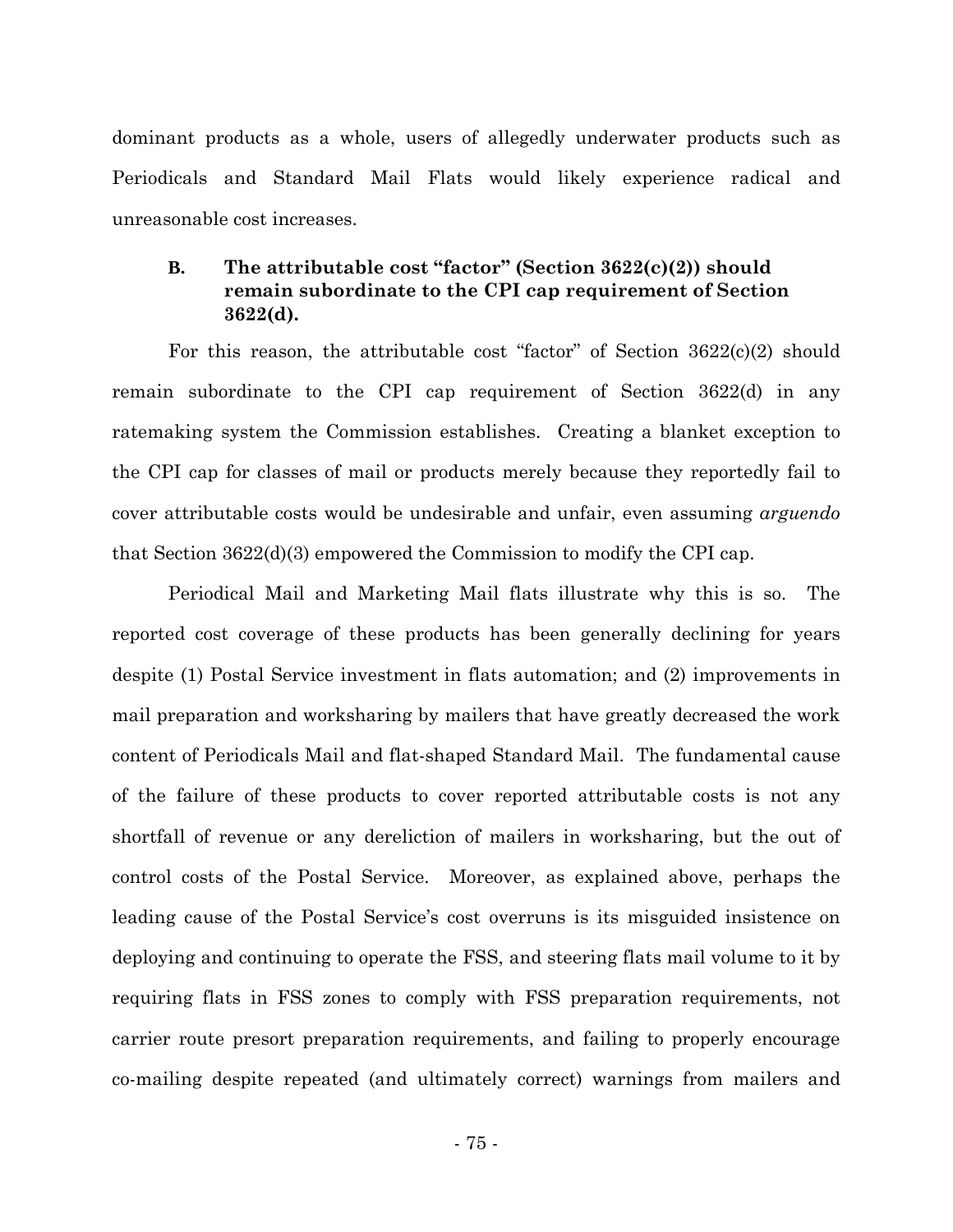Postal Service employees that this strategy was likely to drive up the Postal Service's costs of processing and delivering flat-shaped mail. *See* pp. 55-57, *supra*; ANM-MPA reply comments in ACR2014 (Feb. 13, 2015); MPA-ANM reply comments in ACR2013 (Feb. 14, 2014); PostCom comments in ACR2016 (Feb. 2, 2017) at 3-4; PostCom reply comments in ACR2016 (Feb. 13, 2017) at 3-6; PostCom comments in ACR2015 (Feb. 2, 2016); PostCom comments in ACR2014 (Feb. 2, 2015) at 1-4.

Requiring mailers of flats to pay higher prices to cover needlessly high costs resulting from Postal Service management decisions taken over the repeated objections of these mailers would not only be unfair, but would violate the policies that that postal rates be just and reasonable (39 U.S.C.  $\S$  404(b) and 3622(b)(8)) and that "incentives to reduce costs and increase efficiency" should be maximized  $(39 \text{ U.S.C.} \S 3622(b)(1)).$ 

In any event, the inability of certain products to recover their attributable costs is not evidence that the current system is failing to properly apportion costs. With respect to periodicals, for instance, the "underwater" condition of the class is a function of excessive costs, not overly-constrained prices and, as discussed above, can be substantially traced to management decisions made by the Postal Service over industry protestations. No system of ratemaking can entirely protect against poor business decisions, such as implementation of the FSS, that disable an enterprise from charging a price high enough to recover the cost of its misguided investment.<sup>47</sup>

<sup>47</sup> This principle has long been a feature of textbook economics. *See, e.g.*, WILLIAM J. BAUMOL AND ALAN S. BLINDER, MICROECONOMICS: PRINCIPLES AND POLICY at 441 (7th ed. 1998) (contrasting regulated markets in which a firm is guaranteed "just *one standard rate* of profit to the firm . . . . whether its management is totally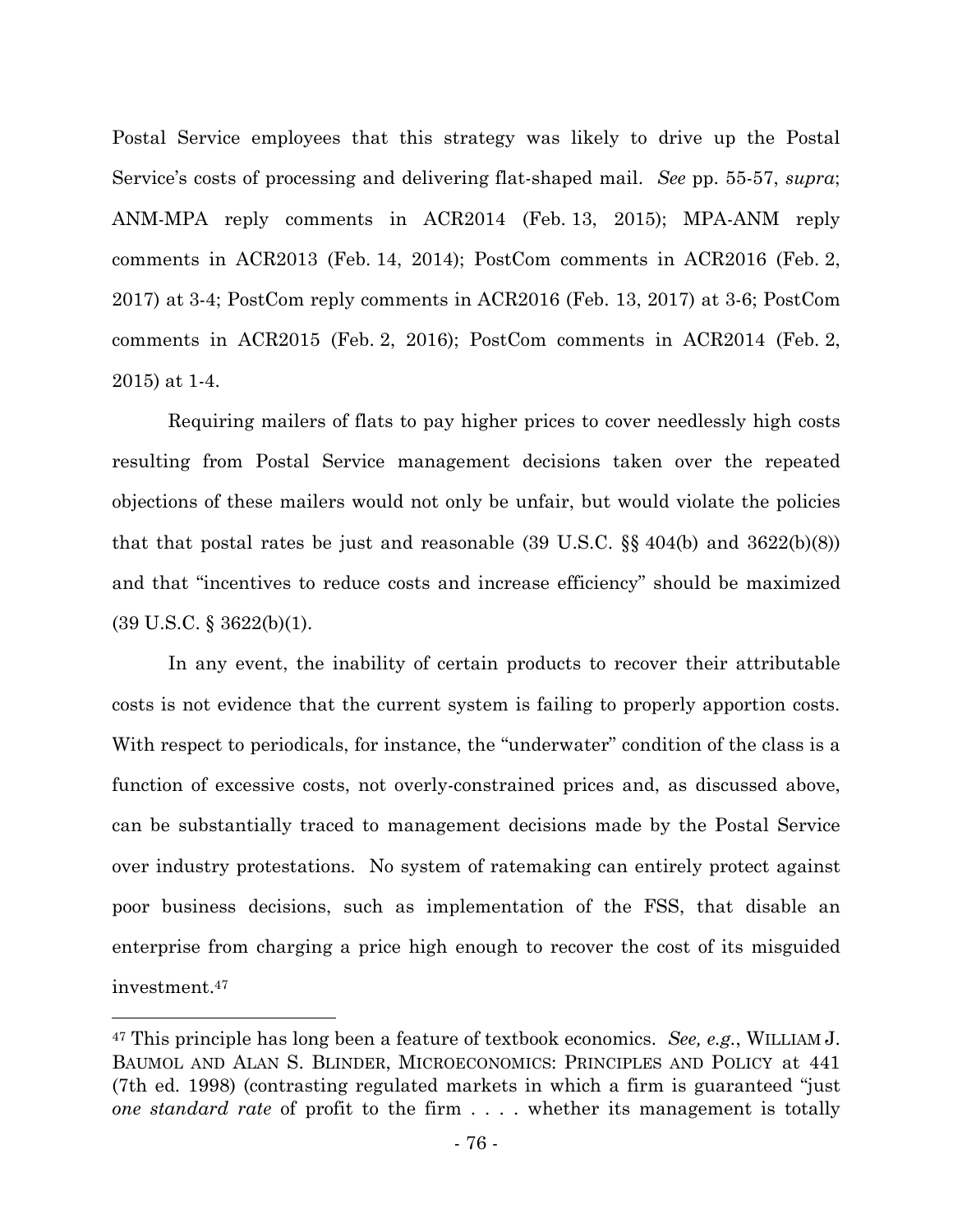Finally, the Commission should recognize that recognize that the "underwater" products and other products with higher coverage ratios are often complementary goods. For example, subscriptions to periodicals mailed at Periodicals Mail rates generate large volumes of allied mailings (e.g., acknowledgements, renewal notices, invoices, and solicitations) that have much higher reported coverage ratios. The contribution from this complementary mail offsets most of the reported shortfall from Periodicals Mail. Cohen Decl. at 3 & Exhibit 1. Flat-shaped Marketing Mail also generates complementary mail volume with higher reported coverage ratios.

### **C. The CPI cap should continue to be applied separately to each class, not applied to market dominant mail as a whole.**

In light of the above, the application of the CPI cap at the class level has proven to be a reasonable means of balancing the interests in granting the Postal Service pricing flexibility, protecting individual ratepayers from unjust and unreasonable rate increases, and apportioning cost recovery among classes. Even if one assumes that, contrary to the language and structure of the statute, the Commission has the authority to apply a price cap to prices at something other than the class level, there is no reason to do so.

In developing the price cap provisions of the PAEA, Congress considered applying a cap at other levels. The legislative history reflects years of debate and deliberation over the breadth of the baskets of products to which the index

incompetent or extremely talented and hardworking" with a competitive market in which "a firm with an especially ingenious and efficient management will do better [than the average firm], and a firm with an incompetent management is likely to go broke"); *id.* at 442 (noting that "when a regulated industry is in financial trouble . . . there is nothing the regulator can do to guarantee a 'fair rate of return'").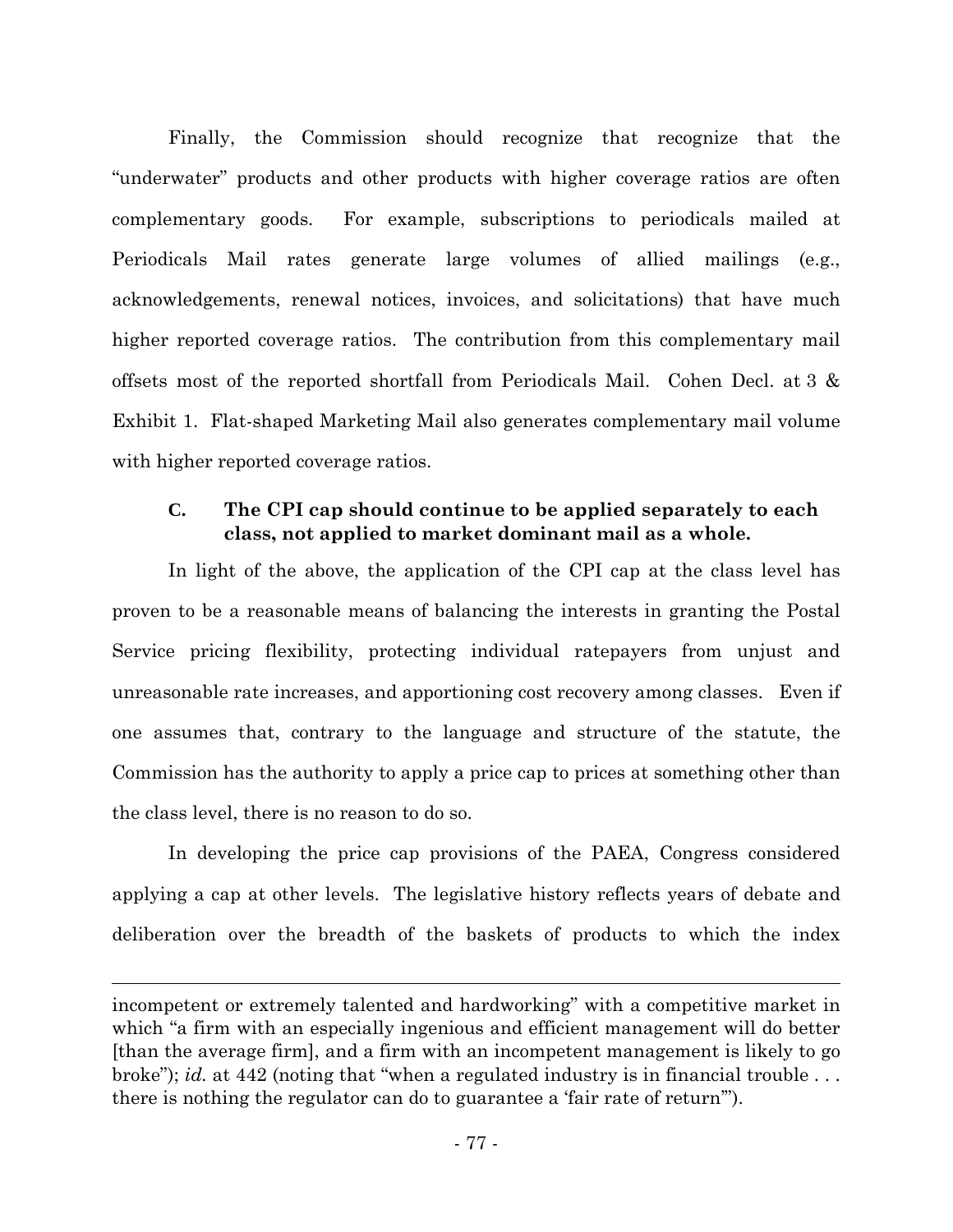adjustment should apply. In S. 2468, the postal reform bill passed by the Senate Homeland Security and Governmental Affairs Committee in the 108th Congress, the choice of groupings for application of the index was to be left to the regulator. The committee noted:

The Committee expects that the Postal Regulatory Commission, in public proceedings and with the input of all interest parties, will fully and carefully evaluate the merits of a wide range of rate cap structures. This consideration should include, but should not be limited to ... the definition of the product groupings to which the caps will be applied.

S. Report No. 318, 108th Cong., 2d. Sess. 10 (Aug. 25, 2004).

The predecessor of PAEA passed by the same Committee in the 109th Congress, however, abandoned this open-ended approach by specifying directly that the rate index must be applied at the class level:

The annual limitation under paragraph  $(1)(A)$  shall apply to a class of mail, as defined in the Domestic Mail Classification Schedule as in effect on the date of enactment of the Postal Accountability and Enhancement Act.

S. 662, 109th Cong., 1st. Sess (reported June 22, 2005), § 201(a) (proposed 39 U.S.C. § 3622(d)(2)(A)). The Senate Committee adopted this provision despite a letter from the Board of Governors of the Postal Service expressing a preference that the index be applied at the level of the Postal Service's aggregate revenues. Letter of the Board of Governors of the U.S. Postal Service to Chairman Susan Collins (February 24, 2005).

The predecessor of PAEA passed by the House of Representatives would have disaggregated the relevant product baskets even further, applying the index as a separate constraint on each *subclass*: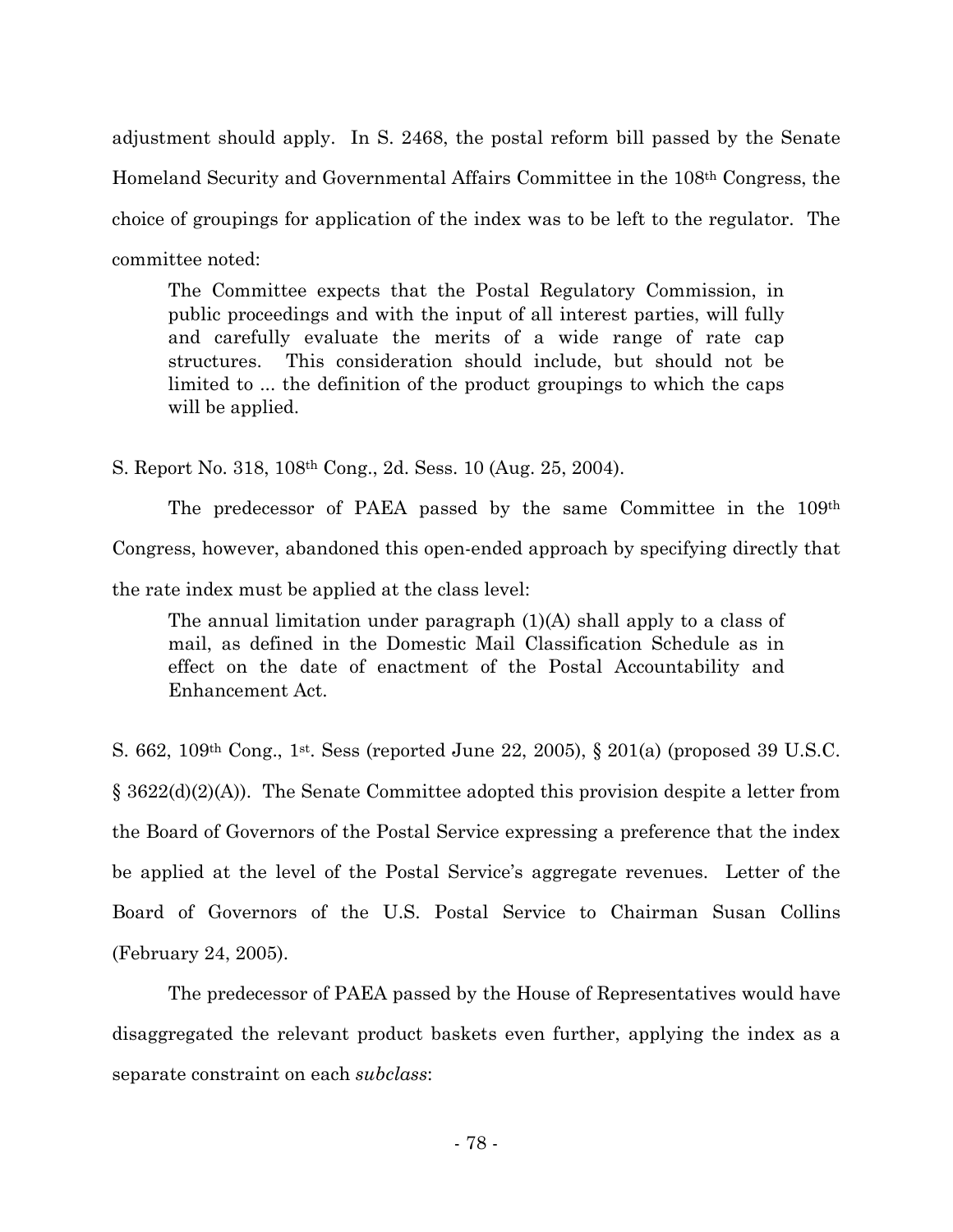In the administration of this section, the Commission shall not permit the average rate in any *subclass* of mail to increase at an annual rate greater than the comparable increase in the Consumer Price index, unless it has, after notice and opportunity for a public hearing and comment, determined that such increase is reasonable and equitable and necessary to obtain the Postal Service, under best practices of honest, efficient and economical management, to maintain and continue the development of postal services of the kind and quality adapted to the needs of the United States.

H.R. 22 (reported by the House Committee on Government Reform on April 28, 2005) at  $\S 201(a)$  (proposing language to be codified at 39 U.S.C.  $\S 3622(e)$ ) (emphasis added); *see also* Cong. Rec. H6523 (July 26, 2005). "To ensure fairness," the Committee explained, "the new system provides that rates from any one subclass should not increase faster than CPI." H. R. Rep. No. 66, 109th Cong., 1st Sess. 48 (April 28, 2005).<sup>48</sup>

The version of the legislation ultimately enacted into law resolved the conflict between the Senate and House bills by defining the relevant baskets as classes rather than subclasses. 39 U.S.C. §§ 3622(d)(2)(A); *see also* USPS at 12-13 (discussing legislative history). The final version of the legislation did not restore the earlier Senate version that would have allowed a single index basket consisting of market-dominant mail.

Allowing unused rate increase authority to spill over into other baskets would effectively merge the multiple class-specific baskets into a single basket, accomplishing precisely what Congress rejected, and would gut the effectiveness of the cap as a safeguard for individual mail classes or individual groups of market

<sup>48</sup> *See* H.R. 22 at Sec. 201 (proposing a new § 3622(e) directing the Commission to "not permit the average rate in any subclass of mail to increase at an annual rate greater than the comparable increase in the Consumer Price Index"),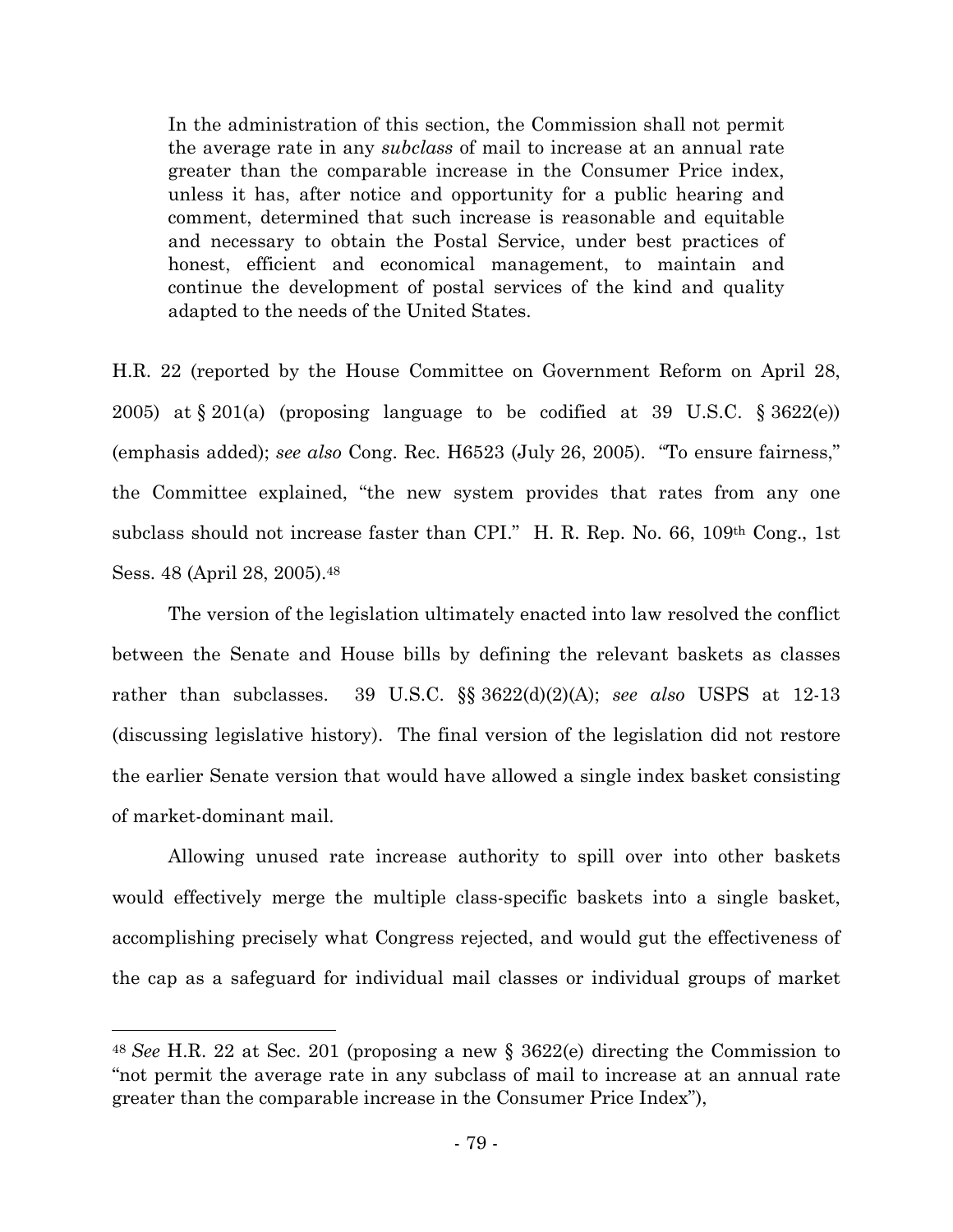dominant mailers. Allowing the Postal Service to apply the cap only to marketdominant products as a whole would allow the Postal Service to target groups of mailers that comprise only a small percentage of mail with rate increases multiple times the rate of inflation simply by holding rate increases for larger groups of other mail slightly below inflation.

Congress ultimately determined that applying the price cap at the class level struck the optimal balance between providing the Postal Service enough flexibility to design rates within a class of mail and providing an adequate level of rate stability and predictability for mailers. This determination was made in light of all of the goals of PAEA and as a holistic solution to achieving them. As Representative Shays noted, PAEA promotes "both price stability and pricing flexibility."<sup>49</sup> Congress's insight has proven reasonable, and the Commission should continue to enforce the CPI cap at the class level.

## **IV. WORKSHARING DISCOUNTS AND OTHER ISSUES OF RATE DESIGN WITHIN INDIVIDUAL RATE CLASSES (OBJECTIVES 1 AND 8)**

Objectives 1 and 8 are also pertinent to worksharing discounts. Properly designed worksharing discounts "maximize incentives to reduce costs and increase efficiency" (Objective 1) and help "establish and maintain a just and reasonable schedule for rates and classifications" (Objective 8). The current system for regulating worksharing discounts does not fully satisfy these objectives.

Between 1971 and the mid-1990s, the Commission gradually moved toward a recognition that worksharing discounts promote the fairest and most efficient

<sup>49</sup> Cong. Rec. H9182 (Dec. 8, 2006) (Rep. Shays).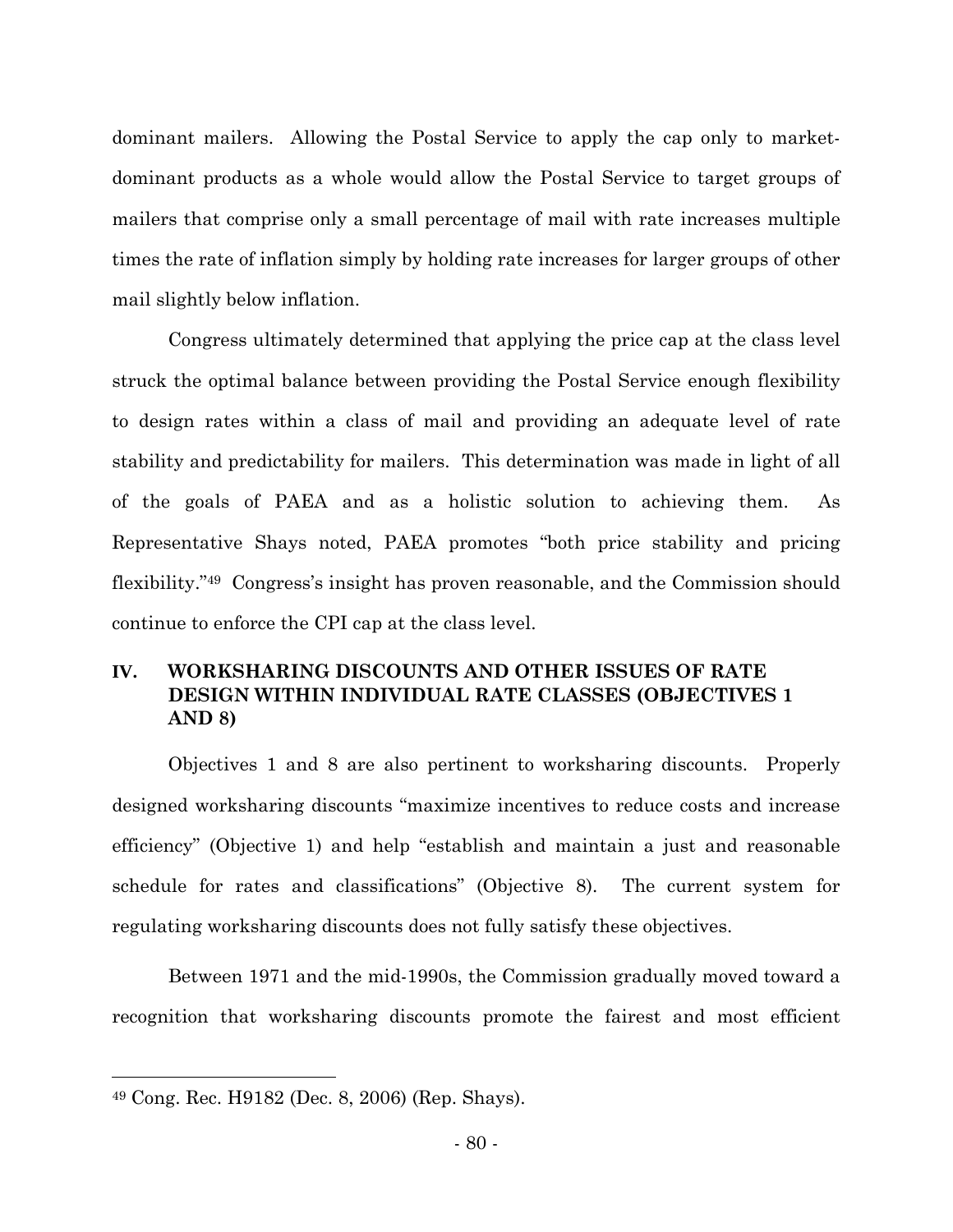allocation of resources when rate differentials for worksharing equal 100 percent of the costs avoided by worksharing. The Commission noted this in 2006:

In Docket No. MC95-1, the Commission provided a clear rationale for worksharing, explaining why workshare discounts were in the nation's best interest, and how the amounts of workshare discounts should properly be developed. This rationale was premised on the concept of Efficient Component Pricing (ECP).

Since that case, broad support has grown for applying that principle in the development of mail processing workshare rates. Indeed, in every subclass that has worksharing discount rates, both the Postal Service and the Commission strive to obtain an ECP outcome, i.e., a onehundred percent passthrough of the avoidable cost savings. The ECP principle has now been applied to more workshare activities, such as the costs saved as a result of mailer dropshipping. Although consideration of the pricing factors and other policies of the Act sometimes prevent attainment of a full set of ECP rates, it does provide a unifying principle across subclasses for worksharing rates.

R2006-1 Op. and Rec. Dec. ¶¶ 4004-05.

In 2006, however, a provision of the PAEA amended Title 39 to provide that worksharing discounts, with some exceptions, should not "exceed the cost that the Postal Service avoids as a result of" the worksharing. 39 U.S.C. § 3622(e)(2), (3). Although nothing in the amendment required the Commission to make worksharing differentials *less than* "the cost that the Postal Service avoids" from worksharing, the legislation has led to a proliferation of key worksharing passthroughs, *e.g*., for Periodicals Carrier Route Basic flats and First-Class Mail 5-Digit Automation Letters, that are considerably smaller than the underlying cost avoidances. Docket No. ACR2015, FY 2015 Annual Compliance Determination (Mar. 28, 2016) at 12, 19. Perhaps the most serious example of this trend is the Postal Service's policy of suppressing carrier route discounts for flat-shaped mail along with the Postal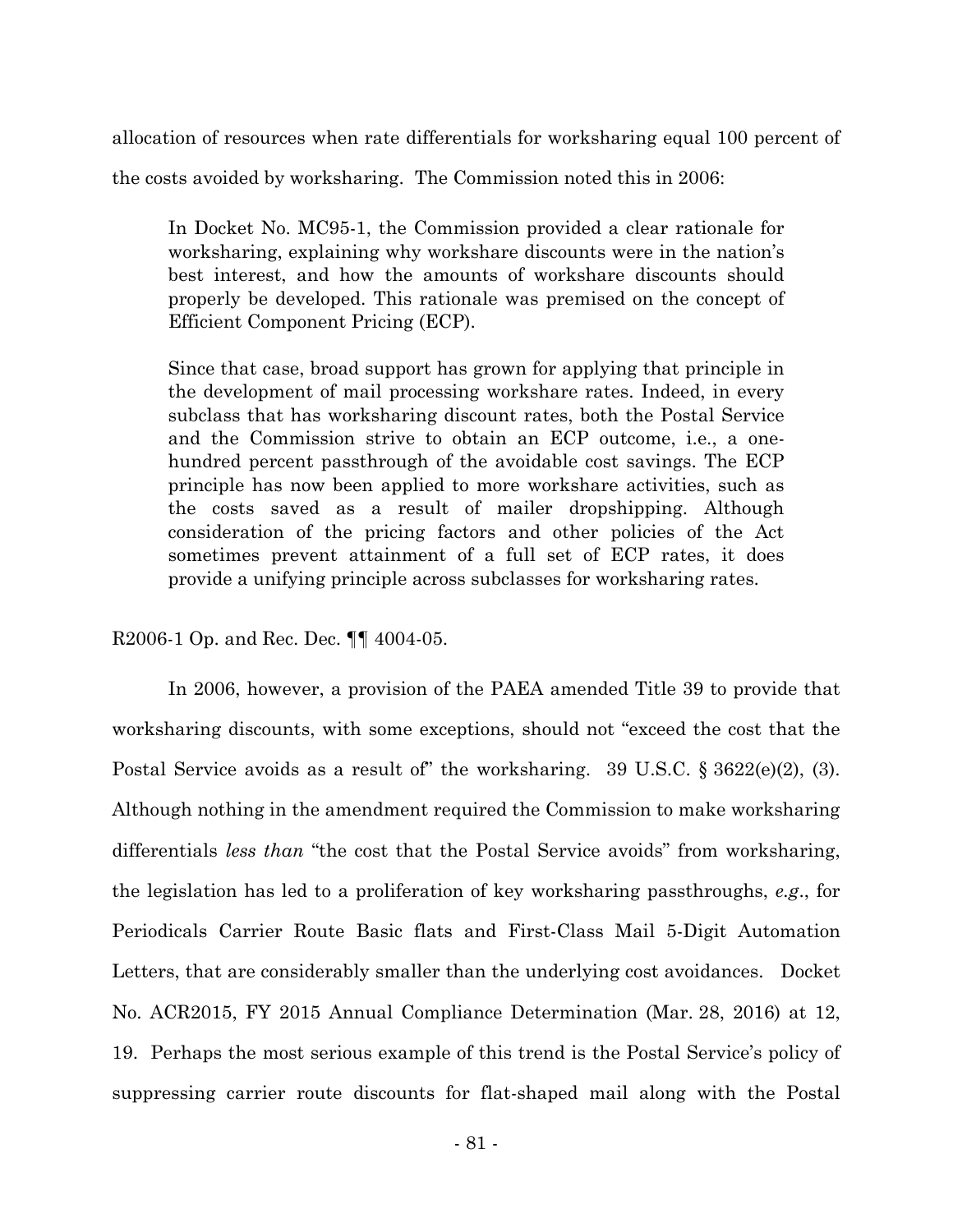Service's FSS debacle. *See* pp. 55-57, *supra*. The FSS debacle is a textbook example of what can go wrong when the Postal Service performs functions that mailers (or mail services providers) could perform at a lower cost.

The Commission's Annual Compliance Determination has admonished the Postal Service to send more efficient Periodicals price signals by setting more appropriate passthroughs for 5-Digit and Carrier Route presortation, *i.e*., reducing the greater-than-100 percent 5-Digit passthrough and increasing the less-than-100 Carrier Route passthrough. Docket No. ACR2015, FY 2015 Annual Compliance Determination at 18-19. As discussed above, the Postal Service has repeatedly rebuffed this correct approach. If the Commission is serious about wanting Periodicals Mail and flat-shaped Marketing Mail to cover 100 percent of attributable costs, the Commission should order the Postal Service to correct its dysfunctional price structure for flat-shaped mail by ending the FSS debacle, setting worksharing rate differentials for Periodicals Mail at 100 percent of avoided costs, and setting rate differentials for Carrier Route and non-Carrier Route Marketing Mail that equal at least 100 percent of the cost differences between the two products.

#### **CONCLUSION**

The Commission faces a clear choice. One is to maintain the current regulatory system. If the Commission does that, the Postal Service will not only survive but, with a modest amount of resourcefulness and economical management, grow and prosper. The Postal Service's volume, revenue, earnings, cash flow, and net worth will continue to improve. The Postal Service's pension and retiree health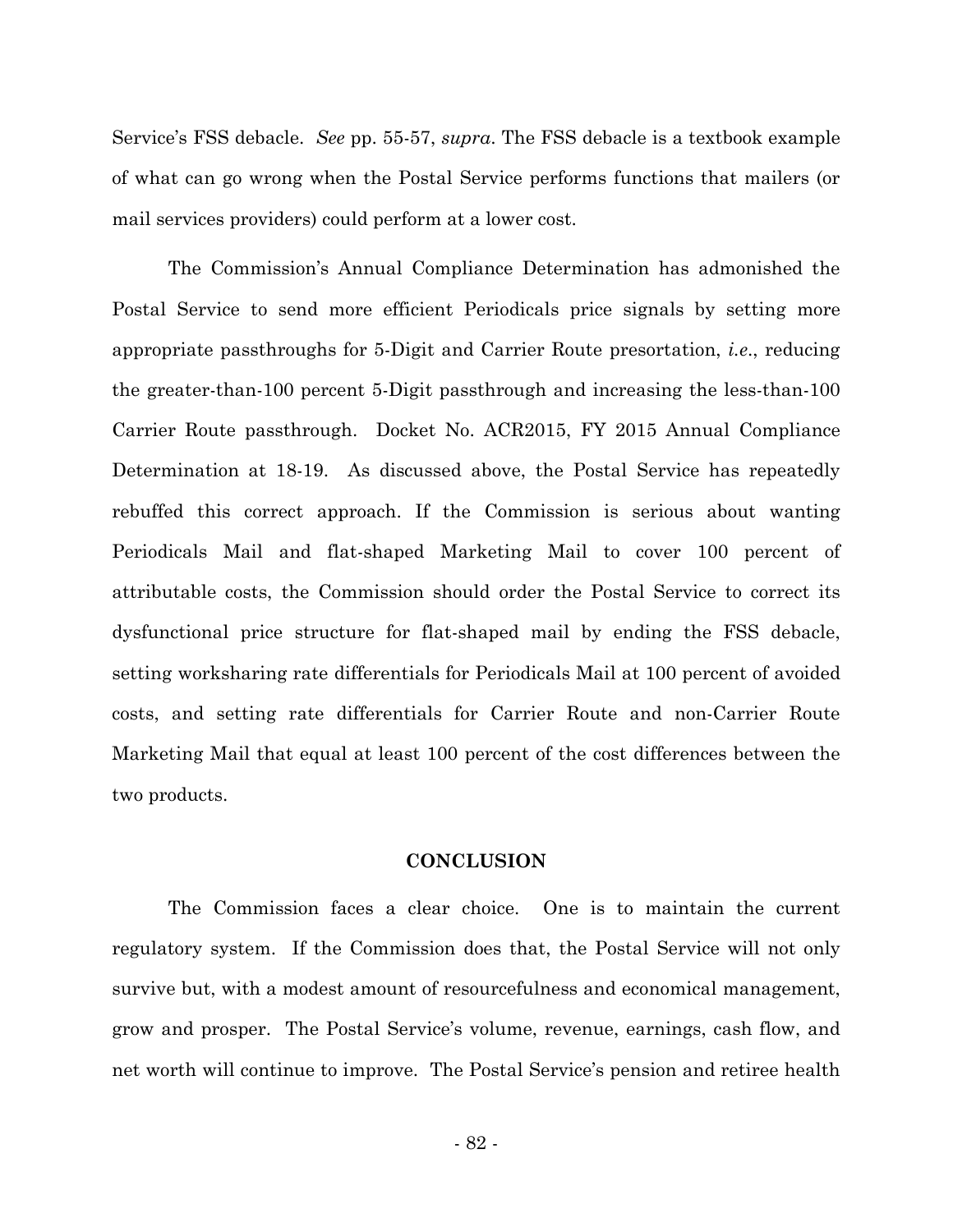benefit plans, which are already extraordinarily well funded, will become fully funded with ample time to spare.

By contrast, "solving" the Postal Service's finances by allowing it to impose above-CPI rate increases on mail products—even "temporarily," in "narrow circumstances," or "just this once"—would be a tragic mistake. The most fragile link in price cap regulation is the credibility of the regulator's will to enforce the cap. The collapse of the Postal Service's productivity growth after obtaining the exigent rate surcharge in Docket R2013-11, and the similar experience of several large postal operators in Western Europe in recent years, confirm that allowing the Postal Service to breach the CPI cap would undermine both the will and the ability of postal management to bargain effectively with the interest groups that want to raise the Postal Service's costs. Hence, allowing the Postal Service to extract more money from captive mailers is unlikely to improve the Postal Service's finances for long. Cost increases would follow on the heels of the revenue increases, and the extra funds would quickly vanish.

For the reasons explained above, the Commission should find that the current system of regulation properly balances the objectives of 39 U.S.C. § 3622(b) in light of the factors of 39 U.S.C. § 3622(c), issue a report to that effect, and close this docket. The Commission should also take several actions beyond this docket. First, it should begin an investigation of the current market value of the Postal Service's real estate. Second, it should direct the Postal Service to prepare plans for dealing with the labor compensation premium and initiating other major cost reduction initiatives. Third, the Commission should recommend to Congress that it (a) relax the current restrictions on the asset classes in which the Postal Service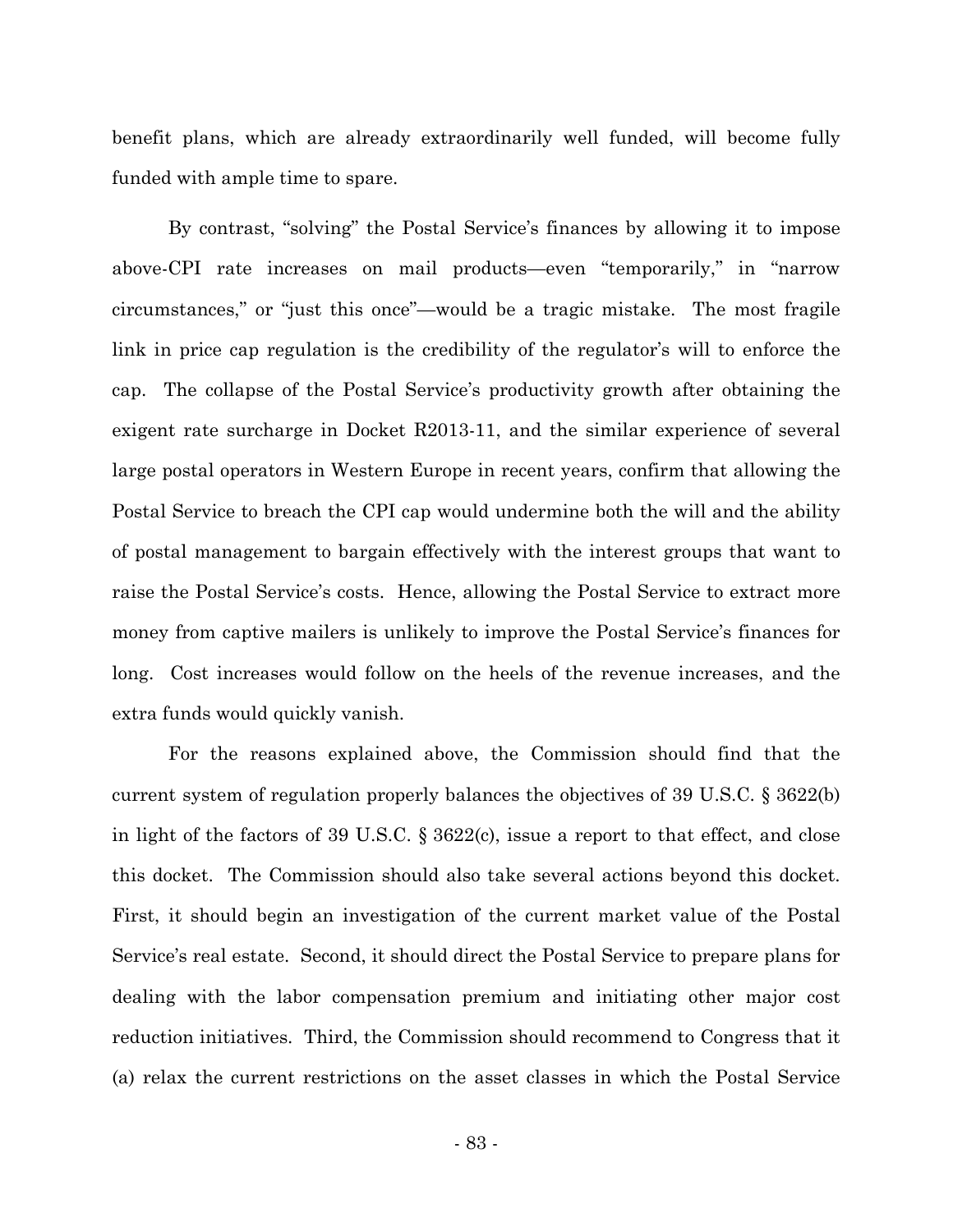may invest its cash, and (b) integrate the Postal Service's retiree health benefit systems with Medicare.

Respectfully submitted,

/s/

Matthew D. Field Ian D. Volner VENABLE LLP 600 Massachusetts Avenue, N.W. Washington DC 20001 (202) 344-8281 mfield@venable.com idvolner@venable.com

*Counsel for Association for Postal Commerce*

David M. Levy Eric S. Berman VENABLE LLP 600 Massachusetts Avenue, N.W. Washington DC 20001 (202) 344-4732 dlevy@venable.com esberman@venable.com

*Counsel for Alliance of Nonprofit Mailers and MPA–The Association of Magazine Media*

March 20, 2017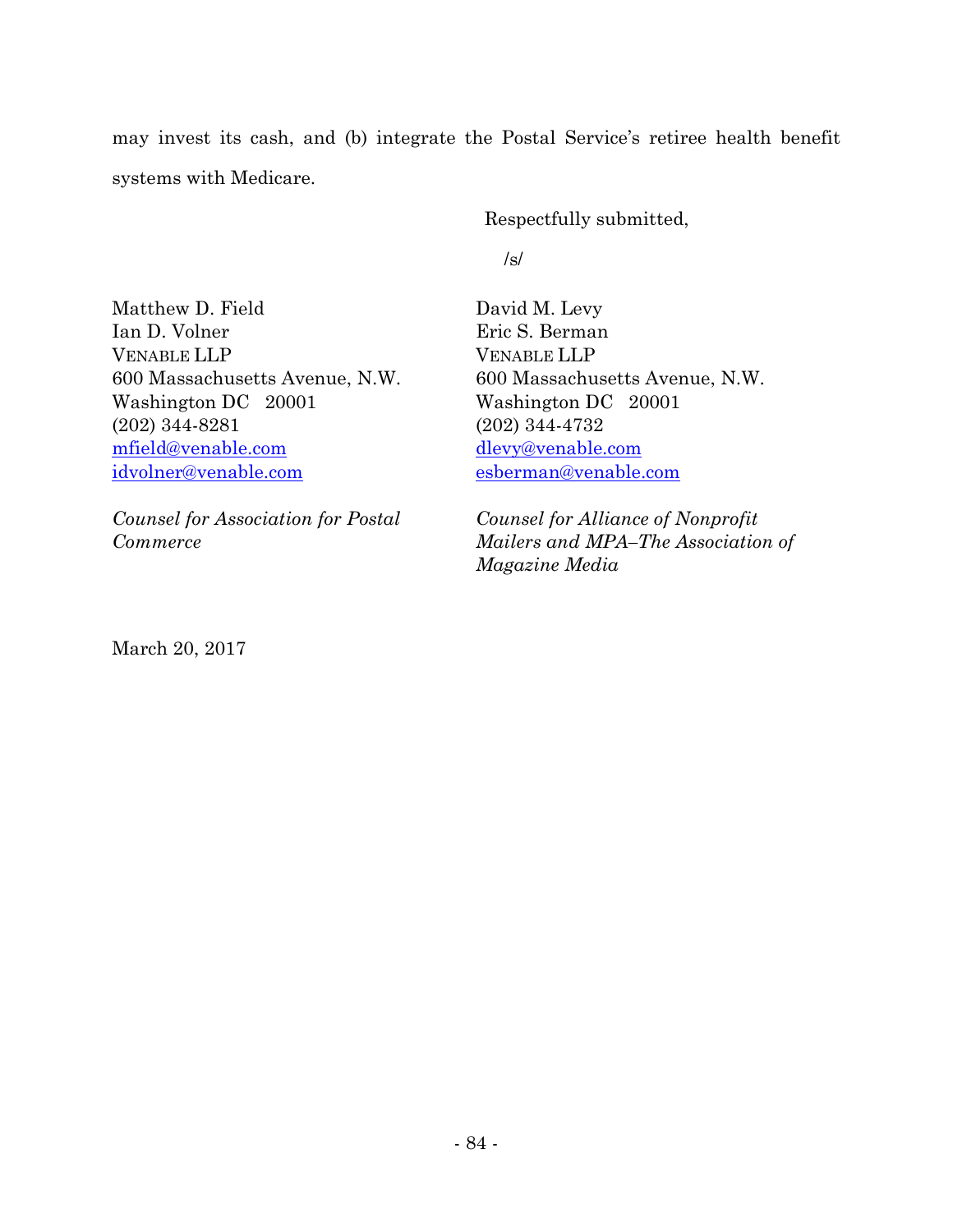#### **ATTACHMENT A**

### **EFFECT OF A HIGHER RETURN ON INVESTED FUNDS ON THE POSTAL SERVICE'S BALANCE SHEETS**

This attachment illustrates the dramatic effect that a higher return on invested funds would have on the Postal Service's balance sheets. The average return currently anticipated by a sample of 126 public retiree plans recently surveyed by the National Association of State Retirement Administrators is approximately 7.0 percent. *See* http://www.nasra.org/investment. Substituting this value for the discount rates of 3.9 percent and 5.25 percent discount rates currently used to determine the present value of the expected stream of future payments to retirees reduces that present value by approximately \$146 billion.

This one change alone transforms the Postal Service's pension and retiree health benefit from an overall deficit of \$79 billion to an overall *surplus* of \$66.7 billion. In particular, increasing the assumed discount rate to 7.0 percent raises the funded ratio of the USPS share of the CSRS and FERS pension plans from 92.5 percent to 114.6 percent, and the funded ratio of the USPS Retiree Health Benefits Fund from 49.9 percent to 73.1 percent.

In the aggregate, the overfunding in the pension plans exceeds the remaining retiree healthcare liability, and the reported total funding of all three plans combined exceeds 100%.

Tables 2 and 3 on pp. 20-23 of Mr. Nadol's declaration show these results in tabular form: